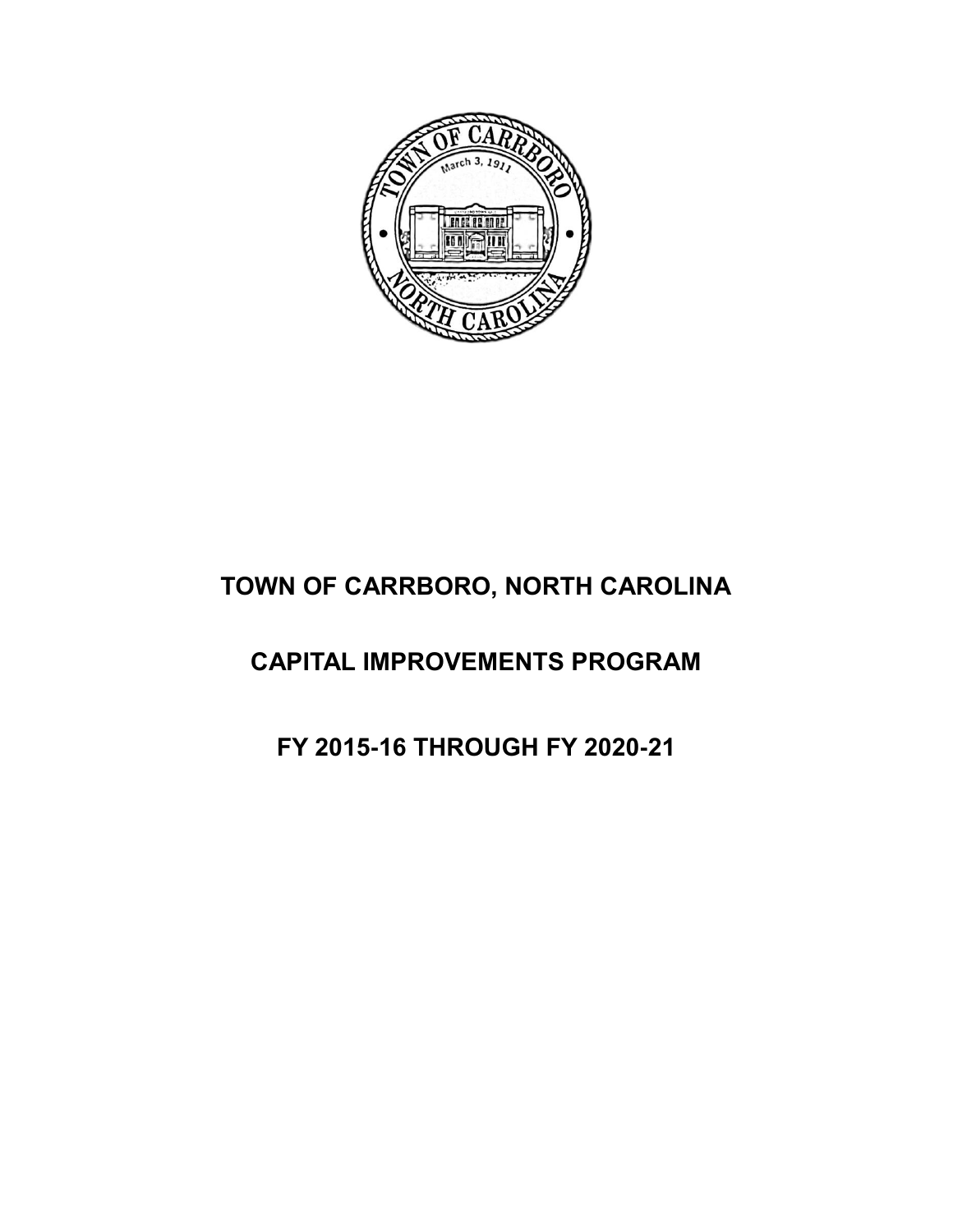### **TOWN OF CARRBORO, NORTH CAROLINA CAPITAL IMPROVEMENTS PROGRAM FY 2015-16 THROUGH FY 2020-21**

#### **BOARD OF ALDERMEN**

Lydia Lavelle, Mayor Sammy Slade, Mayor Pro-Tempore Bethany Chaney Jacquelyn Gist Randee Haven-O'Donnell Michelle Johnson Damon Seils

#### **TOWN MANAGER**

David L. Andrews, ICMA-CM

#### **DEPARTMENT HEADS**

Travis Crabtree, Fire Chief Carol Dorsey, Human Resources Walter Horton, Police Chief Anita Jones-McNair, Recreation and Parks Director Arche L. McAdoo, Finance Director Patricia McGuire, Planning Director George Seiz, Public Works Director Annette Stone, Economic & Community Development Director Andy Vogel, Information Technology Cathy Wilson, Town Clerk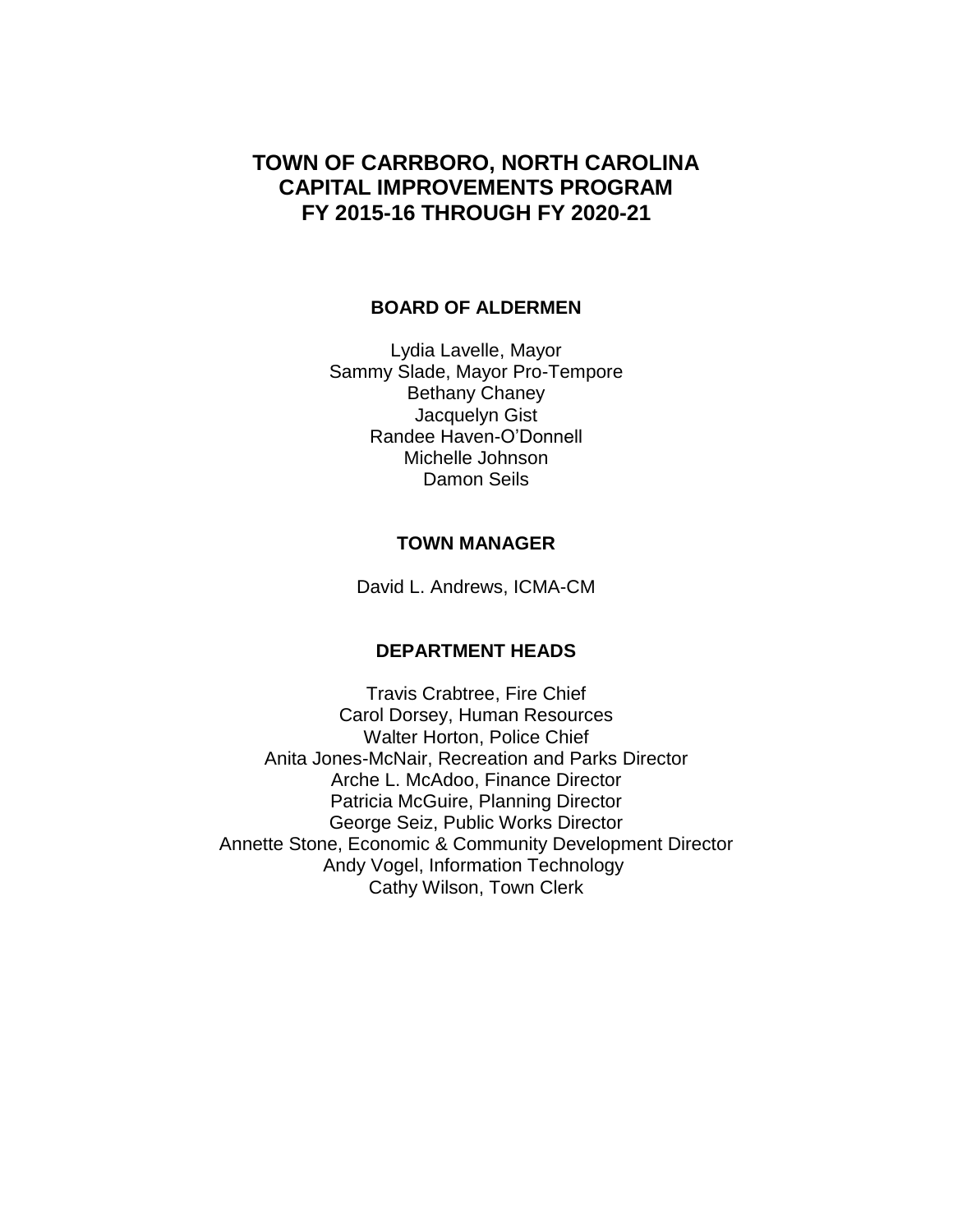| <b>Table of Contents</b>                           |                |
|----------------------------------------------------|----------------|
| <b>Message from the Manager</b>                    | $\overline{4}$ |
| <b>Introduction</b>                                | 8              |
| <b>Current Projects</b>                            | 10             |
| <b>Street Resurfacing</b>                          | 10             |
| <b>Sidewalks</b>                                   | 11             |
| Recreation and Park s Facilities Maintenance Fund  | 13             |
| Greenways                                          | 15             |
| <b>Town Commons Grounds Improvements</b>           | 16             |
| <b>Rogers Road Remediation Project</b>             | 17             |
| <b>Mandated Projects</b>                           | 18             |
| <b>Storm Water Management</b>                      | 18             |
| <b>Vehicles and Equipment</b>                      | 19             |
| Lease-Purchase Schedule for Vehicles and Equipment | 19             |
| <b>Technology Projects</b>                         | 22             |
| <b>Information Technology Schedule</b>             | 22             |
| <b>New Projects</b>                                | 24             |
| Martin Luther King, Jr. Park                       | 24             |
| Greensboro-Lloyd Bikeway                           | 25             |
| South Greensboro Sidewalk                          | 26             |
| <b>Public Works Facility</b>                       | 27             |
| <b>Century Center HVAC</b>                         | 28             |
| <b>Replacement of Street Lights</b>                | 29             |
| <b>Town Hall Improvements</b>                      | 30             |
| <b>Storm Water Flooding Mitigation</b>             | 31             |
| <b>Impact on Town's Financial Condition</b>        | 32             |
| Appendix A – Impact of CIP on Debt Ratios          | 35             |
| Appendix B - Impact on Annual Operating Budget     | 36             |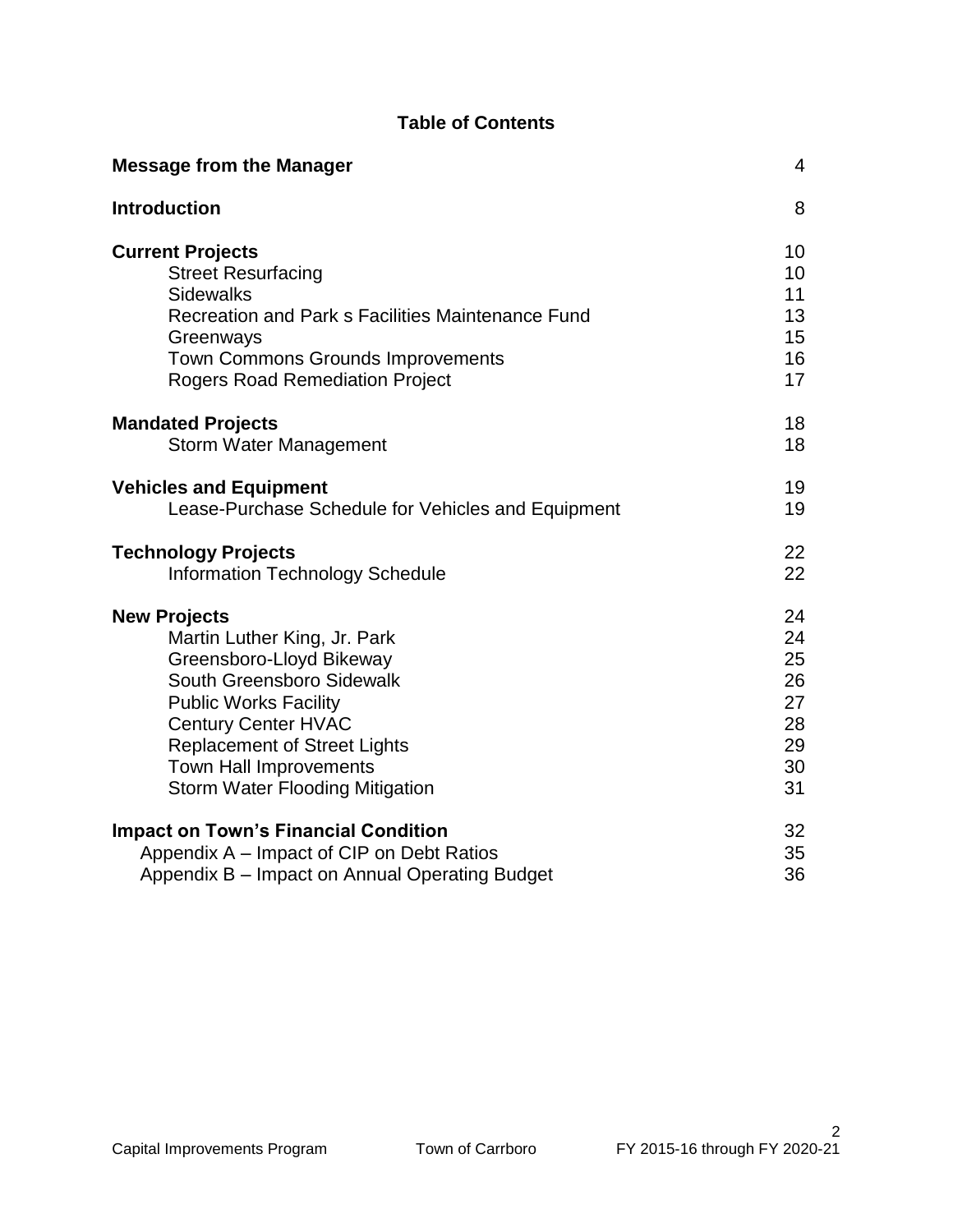This page left intentionally blank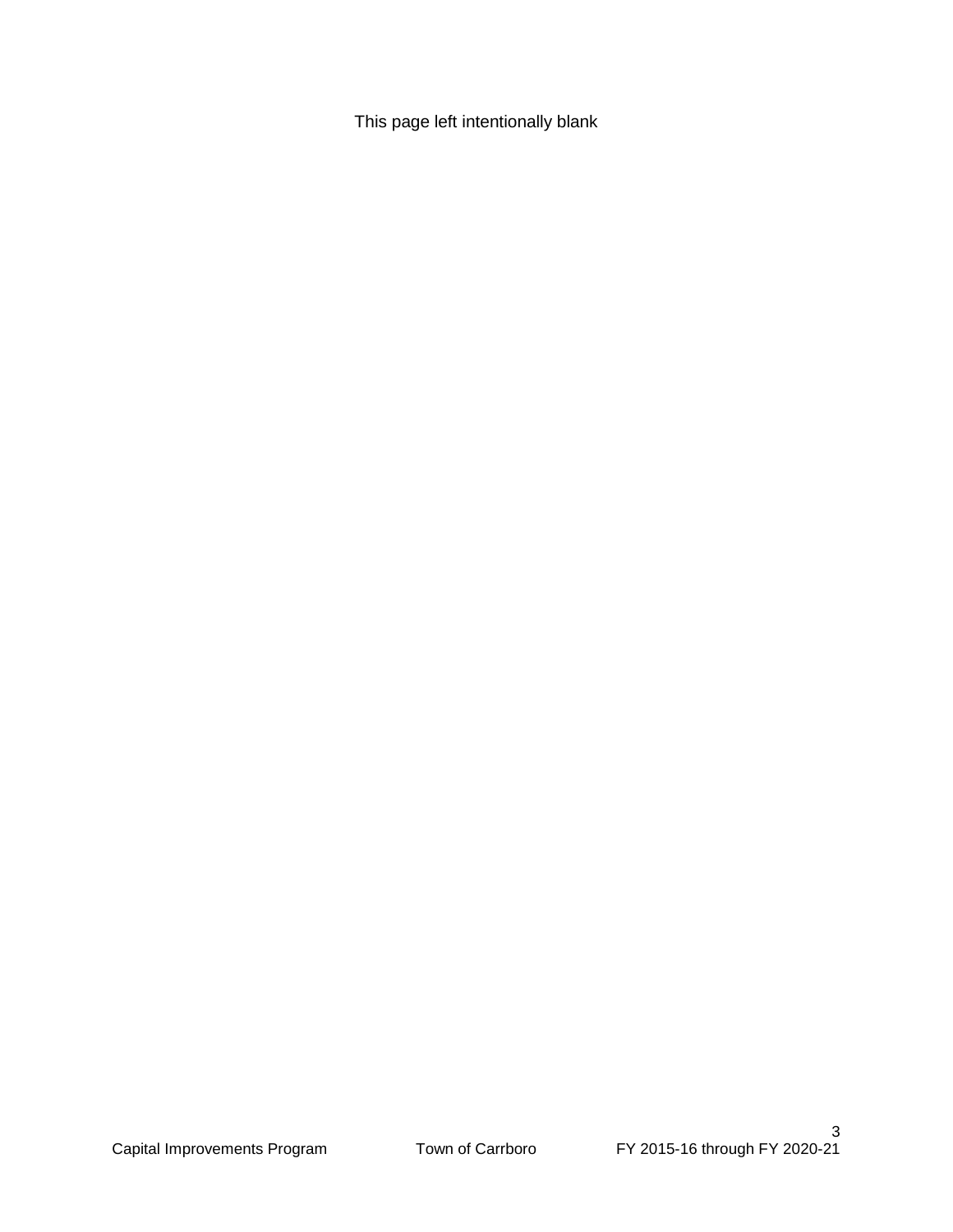### **Message from the Manager**

February 3, 2015

Dear Mayor and Board of Aldermen,

It is with pleasure that I submit to you the Town of Carrboro's Capital Improvements Program (CIP) for FY 2015-16 through FY 2020-21. The CIP is a planning tool, rather than budget appropriation, with the overall goal of developing a plan that addresses the Town's immediate and long-term capital needs. The CIP identifies needed capital investments for property, plant or equipment acquisitions and renovations to implement the Board of Aldermen's vision and strategic priorities for the Town. The Board's ultimate goal is creating and maintaining Carrboro as a sustainable community that is a highly desirable place to live, with emphasis on quality of life policies such as walkability, environmental protection, recreation and local economic development.

In last year's CIP we began identifying energy sustainability measures underway or to be incorporated into proposed project activities. Because many of the projects in the CIP represent long-term and substantial investments and have been planned or underway for several years, we have sought to streamline the CIP plan by focusing more on the project description and project benefits. Projects have been classified into five categories:

- 1. Current
- 2. Mandated Storm Water Management
- 3. Vehicles/Equipment
- 4. Technology
- 5. New Projects

As in the past, we also seek to gauge the impact of the CIP on future operating budgets and the Town's debt capacity.

#### **Accomplishments and CIP Highlights**

After years of deferred maintenance of Town park facilities, we have undertaken a number of vital projects. In Anderson Park we have begun renovation of the park bathrooms, renovation of the multi-purpose field, and re-surfacing of the basketball and tennis court. In Wilson Park we have started replacement of the tennis court. In Baldwin Park efforts are underway to renovate the basketball court.

In 2013-14 we completed preliminary study for improvements to the Town Commons and updated the Master Plan for Martin Luther King Jr. Park. Options for both of the projects include a phased approach to possible renovations and improvements. Decisions on the final design and proposed improvements are expected to be made in 2014-15.

With the exception of the Rogers Road and Smith Level Road, all sidewalk projects have been completed. The Rogers Road sidewalk is in final design stage and staff has begun right-of-way acquisition with construction projected to commence in 2015. Smith Level Road is currently under construction and is expected to be completed in 2015.

The Town appropriated all of its \$900,000 commitment for Rogers Road Remediation project to be undertaken with Orange County and Town of Chapel Hill. With recent ETJ actions by the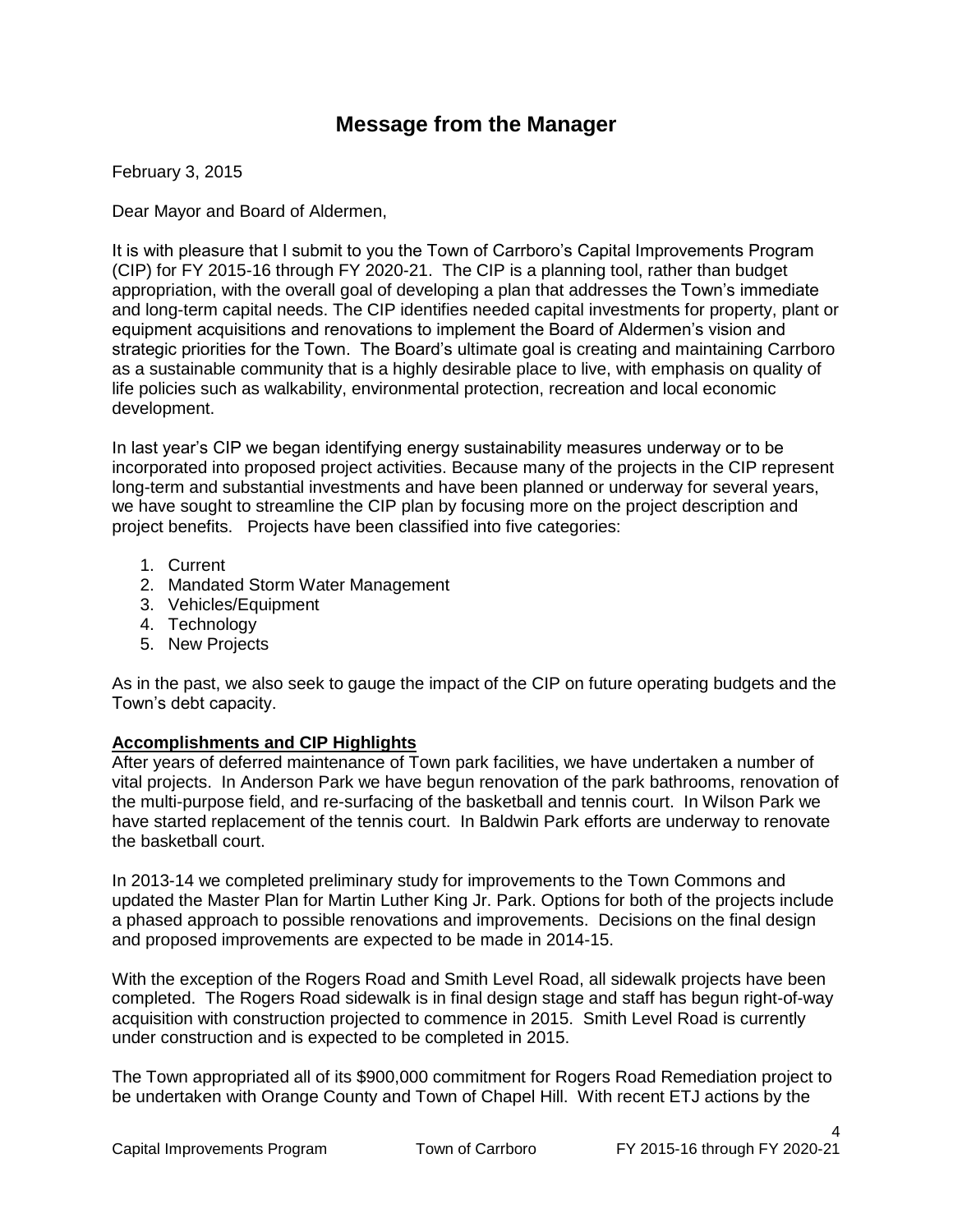Town of Chapel Hill, final plans for the remediation are anticipated in 2015-16.

Town staff continues to work on energy and climate protection to identify, evaluate and plan for implementation of energy efficiency strategies in Town facilities and infrastructure. The project to replace street lights with LED lights is on hold pending decisions by Duke Power and North Carolina Utility Commission. Evaluation of Century Center HVAC system and study of Town Hall infrastructure for more effective use of finished and unfinished space, including energy efficiency measures is expected to be undertaken in 2014-15.

The CIP includes mandated storm water management projects that must be undertaken by the Town to comply with the Jordan Lake Rules. Under these Rules, the Town is required by 2023 to reduce nitrogen loading from existing development by 8% and beginning in 2014 must install two retrofits per year. Additionally, due to a number of flood prone areas in Town, we have also included several new projects to mitigate these flood areas.

The Town continues its investment in road infrastructure with a planned 15-year cycle street resurfacing program. The CIP also includes scheduled replacement of vehicles and equipment with a focus on economical use, maximum utilization, and evaluation of alternative fuel or hybrid vehicles. All vehicles and equipment to be acquired are expected, to the extent possible, to reflect energy and climate protection strategies. As in the past, actual vehicles and equipment to be acquired in any year will be dependent upon the Town's financial condition and debt tolerance.

A new public works facility is included for possible funding beyond FY 2021-22. Construction of a new Public Works facility with estimated construction costs of over \$11.8 million would be the most expensive project ever undertaken by the Town. The estimated debt service for such facility is over \$800,000 annually for twenty five years.

#### **Estimated Cost**

The total estimated cost of the proposed CIP is \$49.3 million. Current projects total \$15.4 million or 31.2% of the total; and new projects total \$22.9 million or 46.5%. To comply with the Jordan Lake Rules, the estimated cost is \$3.8 million or 7.9%. For vehicles and equipment the CIP includes \$6.4 million or 13.2%.



# **CIP PROJECTS BY CATEGORY**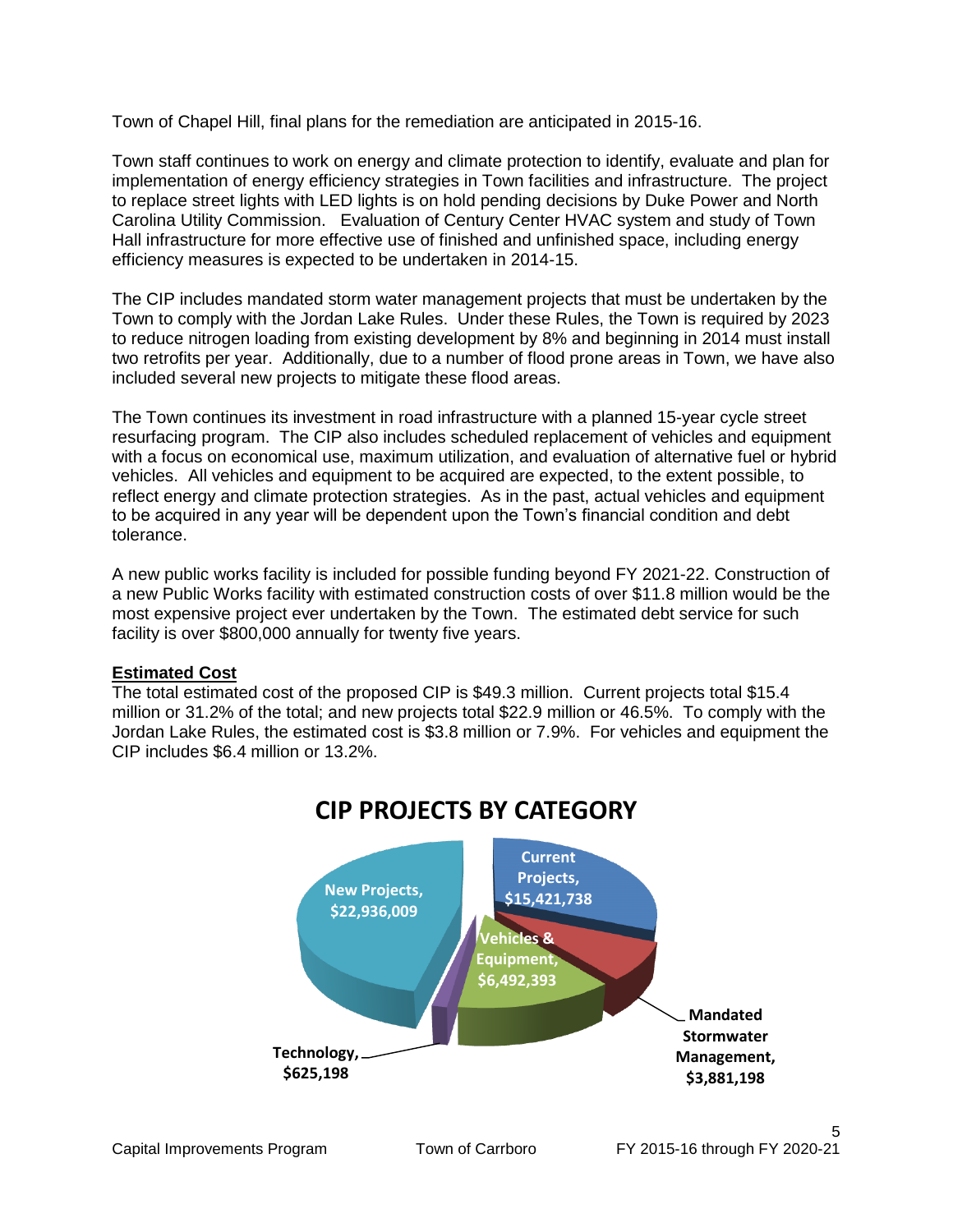Overall the proposed net increase of costs over the current CIP is \$3.4 million or 8% of the current \$45.8 million plan.

|                                          |    | <b>RECOMMENDED</b><br><b>CIP THRU 2020-</b><br>21 | <b>CURRENT CIP</b><br><b>THRU FY 2019-20</b> | <b>CHANGE \$</b> | <b>CHANGE</b><br>$\frac{9}{6}$ |
|------------------------------------------|----|---------------------------------------------------|----------------------------------------------|------------------|--------------------------------|
| <b>Current Projects</b>                  | \$ | 15,421,738                                        | \$<br>16,231,034                             | \$<br>(809, 296) | $-5%$                          |
| <b>Mandated Stormwater</b><br>Management |    | 3,881,198                                         | 2,013,086                                    | 1,868,112        | 93%                            |
| Vehicles/Equipment                       |    | 6,492,393                                         | 6,275,374                                    | 217,019          | 3%                             |
| Technology                               |    | 625,198                                           | 90,000                                       | 535,198          | 595%                           |
| New Projects                             |    | 22,936,009                                        | 21,279,917                                   | 1,656,092        | 8%                             |
| TOTAL                                    | \$ | 49,356,536                                        | \$<br>45,889,411                             | \$<br>3,467,125  | 8%                             |

Project costs are updated periodically depending on the type of project. For example:

- Street resurfacing costs are adjusted each year due to the fluctuation of petroleum costs;
- Sidewalk costs are updated based on calculating a cost per foot;
- Greenways costs have increased due to new estimates for construction and the inclusion of the full costs to complete the entire Morgan Creek Multi-Use Path.

Information Technology CIP projects are those that cost \$50,000 or more and designed to increase or provide new technology capacity. IT projects related to software replacements, upgrades or maintenance costs are provided for in the annual operating budget. Technology projects proposed in the CIP include Mobile Video Recording (MVR) technology or Body Worn Cameras for the Police Department, conduit installation for Rogers Road and Smith Level Road, and fiber optic cabling to connect Fire Station #2, Town Hall and Century Center.

#### **Funding for CIP**

Below are the proposed sources of funding for the \$49.3 million CIP.

| Installment Financing                    | \$<br>23,590,923 |
|------------------------------------------|------------------|
| <b>Capital Reserves</b>                  | 8,460,871        |
| Intergovernmental                        | 6,684,198        |
| <b>General Obligation Bonds</b>          | 4,600,000        |
| <b>General Fund Operating</b>            | 4,651,888        |
| Miscellaneous                            | 666,591          |
| <b>Capital Reserves - Matching Funds</b> | 702,065          |
| TOTAL                                    | 49,356,536       |

With 57% of the proposed funding being debt, the concern is the potential impact on the Town's overall financial condition and annual operating budget. Installment debt financing comprise 47.8%, and general obligation bonds issued in 2013 comprise 9.3% of the proposed funding. While intergovernmental revenues represent 13.5% of total financing, the challenge for the Town will be to provide matching funds for such revenues. General Fund operating funds will comprise 27.9% for capital reserves, operating and miscellaneous.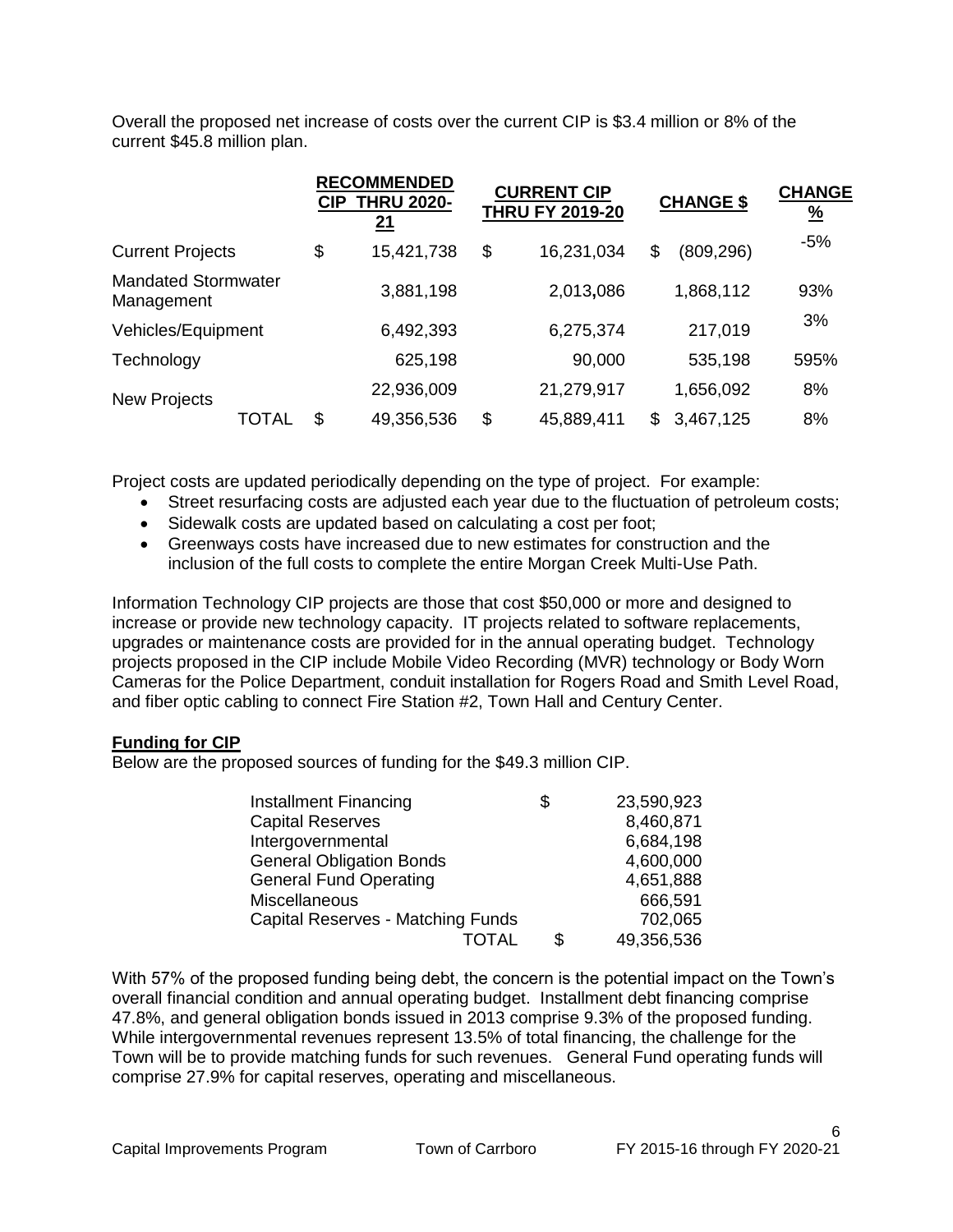

#### **PROPOSED FINANCING SOURCES**

Should the Town decide to undertake all projects requiring debt financing, there would be a change in the current debt service trend. If no additional debt was acquired by the Town, the debt service percent of operating budget would decline from 3.4% in 2015-16 to 1.6% in 2020- 21. On the other hand, should the Town acquire additional debt as proposed in the CIP, during this period there would be a higher percentage of the operating budget devoted to debt services. In 2015-16 the debt service percent is estimated to be 4.7% peaking at 5.4% in 2017- 18 before beginning a gradual decent to 4.2% in 2020-21. While these ratios may be below the Town's goal of 12%, the challenge will be the priority of CIP projects in relation to all of the other Town priorities.

As with major financing decisions, there are challenges and choices the Town must make in carrying out its CIP over the coming years. With a tax base comprised of mostly residential properties and limited commercial base, the ability to sustain a large Capital Improvements Program will require a combination of debt financing and the use of capital reserve funds. To minimize increases in the Ad Valorem tax rate for residents, it will require continuous evaluation of capital needs and priorities. Additionally, efforts need to continue to be undertaken to diversify the Town's tax base beyond the heavy reliance on residential property taxes. Such diversification might include impact fees for recreation and/or transportation purposes, meal taxes, special tax districts for economic development, real estate transfer taxes, and grants.

I am proud of the progress the Town has made in implementing its Capital Improvements Program. I look forward to discussing the projects included in the CIP for FY 2015-16 through FY 2020-21 and working to bring to life the vision of our residents and the Board.

Sincerely,

crait / inderess

David L. Andrews, ICMA-CM Town Manager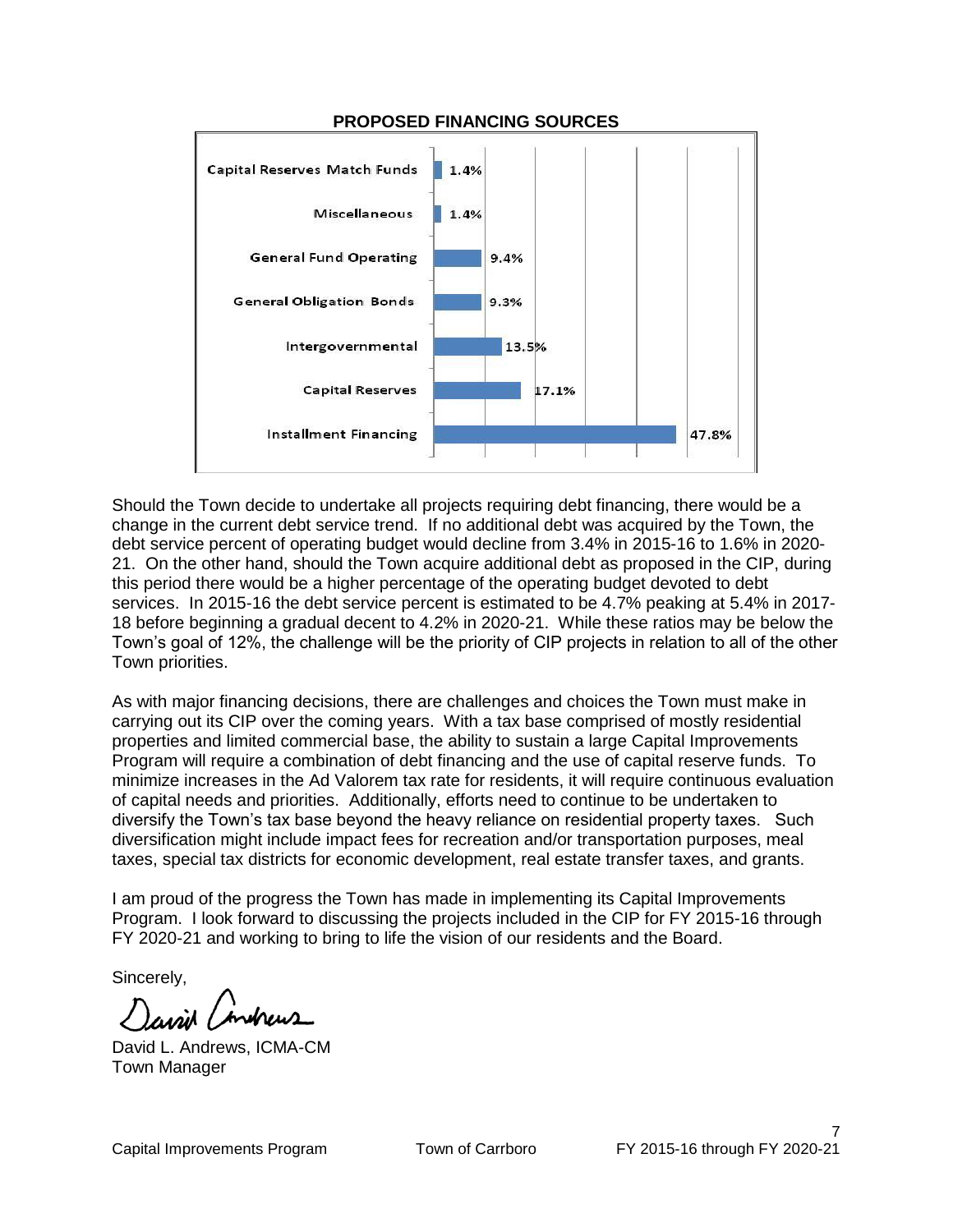## **INTRODUCTION**

The major goal of the CIP is to assemble a plan that addresses the Town's immediate and longterm capital needs, particularly those related to:

- a. Maintaining the existing infrastructure in order to protect the Town's investments
- b. Expanding the Town's tax base in a way that will benefit both current and future citizens
- c. Complying with state and federal mandates
- d. Incorporating energy and climate protection strategies
- e. Providing Town services in the most efficient and safe manner
- f. Managing and encouraging orderly implementation of Town adopted needs assessments, strategic and program master plans (e.g., Vision 2020, Downtown Visioning Plan, Downtown Traffic Circulation Study, Recreation and Parks Master Plan, etc.)

The six-year Capital Improvement Program is a planning tool, not a budget. Funding for projects and activities in the CIP is done through appropriation in the operating budget or enactment of project ordinance. Adjustments for anticipated projects may be made each year during development of the annual operating budget**.**

Town staff develops and maintains a projection of capital projects for the next six years based on previous capital plans, community needs assessments, and projects approved by the Board of Aldermen. Each proposed project in the CIP is tied to projected revenues that equal expenditures. Funds appropriated for study or evaluation of facilities and infrastructure that totaled less than \$50,000 are not included as part of the CIP project cost.

The CIP includes projects that cost \$100,000 or more; large in size; irregular in frequency; and involve assets that last for many years. Vehicles and capital equipment that cost \$25,000 or more per item for additions and replacements are considered for the Town's lease-purchase schedule based on criteria established in the Town vehicle replacement policy. As a general rule, vehicles with less than 100,000 miles will not be replaced unless it is determined to be a "lemon" and annual repairs in a two year period exceed the cost of a new vehicle. Note: All vehicles for purchase in 2015-16 and thereafter are expected to reflect fuel efficiencies as identified in the Town's Strategic Energy and Climate Protection Plan.

Also included are Information Technology (IT) projects which cost \$50,000 or more and are designed to increase or provide new technological capacity. IT projects related to software replacements, upgrades or maintenance costs are to be provided for in the annual operating budget.

The CIP recognizes the Town's borrowing limitation and debt tolerance. The CIP plan includes a financial analysis and impact of the CIP on the Town's operating budget impact and debt levels. Issuing debt is appropriate when facilities have a long life. Debt service payments spread the costs over the life of the facility. This ensures intergenerational equity; that is, the facility will be paid for by all citizens who will use and benefit from the facility, both when borrowing occurs and throughout the life of the debt issue.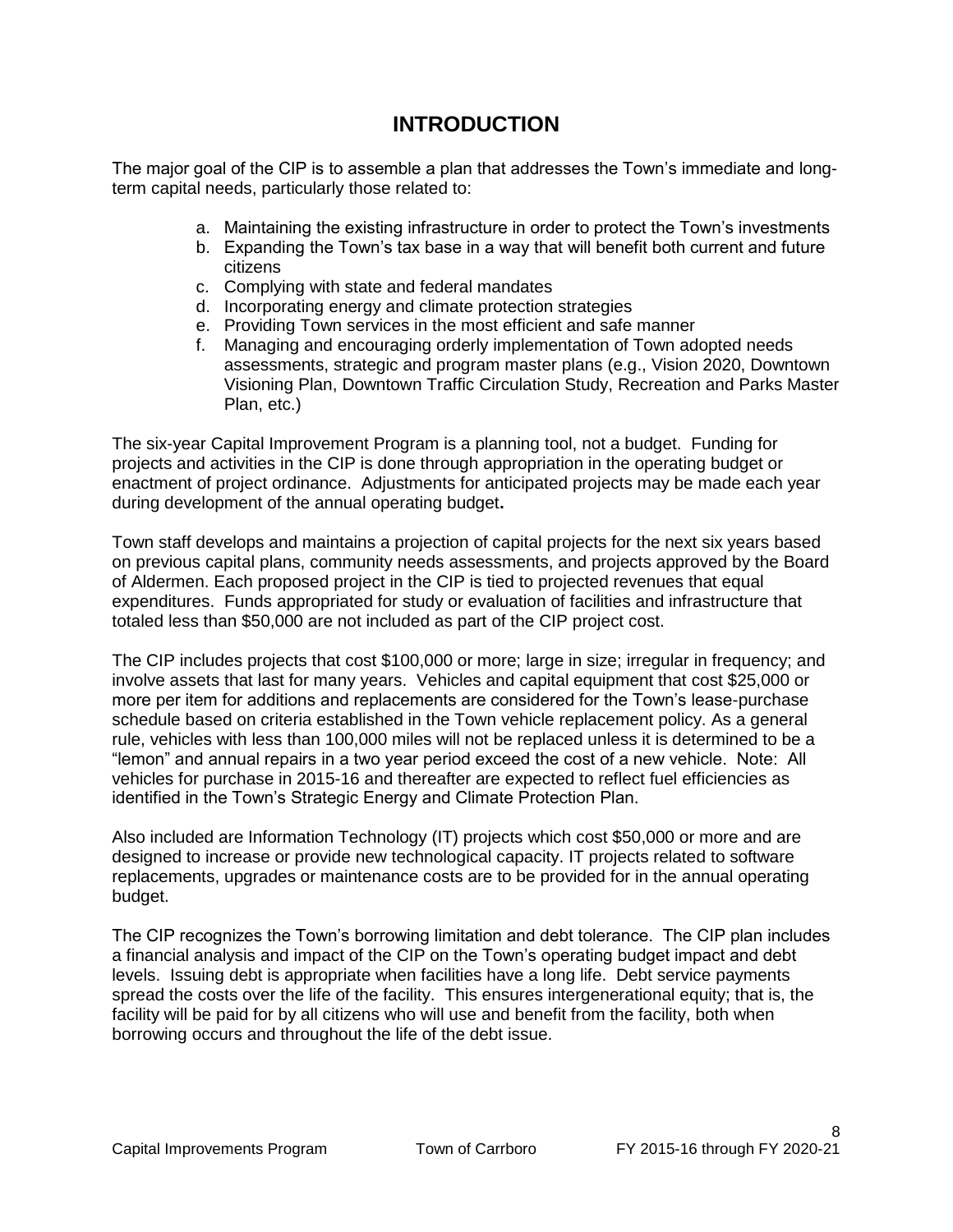## **Summary of CIP Projects by Category**

|                                                                              | Previous<br><b>Expenditures</b> | 2014-15   | 2015-16              | 2016-17              | 2017-18              | 2018-19        | 2019-20                  | 2020-21                  | 2021-22 &<br><b>BEYOND</b> | <b>TOTAL</b>            |
|------------------------------------------------------------------------------|---------------------------------|-----------|----------------------|----------------------|----------------------|----------------|--------------------------|--------------------------|----------------------------|-------------------------|
| <b>CURRENT PROJECTS</b><br>Homestead-CHHS MUP<br>(Bolin Creek Phase IB Gway) | 223.957                         | 60,267    | 622.712              | 204.308              |                      |                |                          |                          |                            | 1.111.244               |
| Morgan Creek MU Path                                                         | 258.683                         | 68.974    | 103.648              | 539.886              |                      |                |                          |                          | 2.181.281                  | 3.152.472               |
| Park Maintenance and Repair                                                  | 21,891                          | 756,062   | 202,075              | 218,000              | 248,000              | 201,747        | 270,000                  | 192,365                  | 250,000                    | 2,360,140               |
| Rogers Road Remediation                                                      |                                 |           | 200,000              | 200,000              | 250,000              | 250,000        |                          |                          |                            | 900,000                 |
| Sidewalks                                                                    | 4,017,838                       | 288,000   | 981,000              |                      |                      |                | $\overline{\phantom{a}}$ |                          |                            | 5,286,838               |
| <b>Street Resurfacing</b>                                                    |                                 | 435,562   | 601,400              | ÷,                   | 601,400              |                | 601,400                  |                          |                            | 2,239,762               |
| Wilson Park MUP (completed)                                                  | 371,282                         |           |                      |                      |                      |                |                          |                          |                            | 371,282                 |
| <b>TOTAL CURRENT PROJECTS</b>                                                | 4,893,651                       | 1,608,865 | 2,710,835            | 1,162,194            | 1,099,400            | 451,747        | 871,400                  | 192,365                  | 2,431,281                  | 15,421,738              |
| <b>MANDATED STORMWATER MANAGEMENT</b>                                        |                                 |           |                      |                      |                      |                |                          |                          |                            |                         |
| Anderson Park                                                                |                                 | 25,000    | 158.000              |                      |                      |                |                          |                          |                            | 183.000                 |
| Carrboro Elementary/Shetley Bike Path                                        |                                 |           |                      |                      |                      |                | 80,000                   | 334,400                  |                            | 414,400                 |
| Carrboro Plaza                                                               |                                 |           | 15.000               | 85.000               |                      |                |                          |                          |                            | 100,000                 |
| Carrboro High School                                                         |                                 |           |                      |                      |                      | 41,487         | 261,625                  |                          |                            | 303,112                 |
| McDougle School Retrofit                                                     |                                 |           |                      |                      | 82.974               | 523.249        | 389,463                  |                          |                            | 995.686                 |
| <b>MLK Retrofit</b>                                                          |                                 | 15,000    | 65,000               |                      |                      |                |                          |                          |                            | 80,000                  |
| Morgran Creek Retrofit<br><b>Future Projects</b>                             |                                 | 40.000    | 245,000              | 40,000               |                      |                |                          | 345,000                  | 1,135,000                  | 285,000<br>1,520,000    |
| <b>MANDATED STORMWATER</b>                                                   |                                 |           |                      |                      |                      |                |                          |                          |                            |                         |
| <b>MANAGEMENT</b>                                                            | $\blacksquare$                  | 80,000    | 483,000              | 125,000              | 82.974               | 564,736        | 731,088                  | 679,400                  | 1,135,000                  | 3,881,198               |
|                                                                              |                                 |           |                      |                      |                      |                |                          |                          |                            |                         |
| <b>VEHICLES / EQUIPMENT</b>                                                  |                                 | 745.176   | 1.185.770            | 1,177,394            | 1.433.114            | 351.624        | 866.202                  | 733,113                  | $\blacksquare$             | 6.492.393               |
|                                                                              |                                 |           |                      |                      |                      |                |                          |                          |                            |                         |
| <b>TEHCNOLOGY PROJECTS</b>                                                   | 200,982                         | 178,216   | 246,000              | ٠                    | ٠                    | $\blacksquare$ | ٠                        | ٠                        | $\blacksquare$             | 625,198                 |
|                                                                              |                                 |           |                      |                      |                      |                |                          |                          |                            |                         |
| <b>NEW PROJECTS</b>                                                          |                                 |           |                      |                      |                      |                |                          |                          |                            |                         |
| Greensboro-Lloyd Street Bike Way                                             |                                 |           |                      | 40.000               |                      | 160,512        |                          |                          |                            | 200.512                 |
| Jones Creek Greenway                                                         |                                 |           | 29,388               | 308,569              |                      |                |                          |                          | 1,115,504                  | 1,453,461               |
| <b>PW Facility</b>                                                           | 756,236                         |           |                      |                      |                      | $\overline{a}$ |                          | $\overline{\phantom{a}}$ | 11,814,833                 | 12,571,069              |
| Replacement of Street Lights w/ LED<br>Lights                                |                                 | 100,000   |                      |                      |                      |                |                          |                          |                            | 100,000                 |
| South Greensboro Sidewalk                                                    |                                 |           | 105.130              | 440.896              | 405.756              | 242.774        |                          |                          |                            | 1.194.556               |
| <b>Town Commons</b>                                                          |                                 |           | 64,300               | 464.300              | 43.000               | 353,500        |                          |                          | $\overline{\phantom{a}}$   | 925.100                 |
| Martin Luther King Park                                                      | 596,250                         |           |                      | 129,115              | 1,291,146            |                |                          |                          |                            | 2,016,511               |
| Century Center HVAC                                                          |                                 |           | 180.000              |                      |                      |                |                          |                          |                            | 180.000                 |
| Town Hall Improvements                                                       |                                 |           | 450,480              | 1,401,600            | 981,120              |                |                          |                          |                            | 2,833,200               |
| Storm Water Flooding Mitigation<br><b>TOTAL NEW PROJECTS</b>                 | 1,352,486                       | 100,000   | 432,800<br>1,262,098 | 718,000<br>3,502,480 | 310,800<br>3,031,822 | 756,786        | $\overline{\phantom{a}}$ | ٠                        | 12,930,337                 | 1,461,600<br>22,936,009 |
|                                                                              |                                 |           |                      |                      |                      |                |                          |                          |                            |                         |
| TOTAL ALL PROJECTS                                                           |                                 |           |                      |                      |                      |                |                          |                          |                            |                         |

#### **SUMMARY OF CIP REVENUES**

|                                       | <b>Previous</b><br><b>Expenditures</b> | 2014-15   | 2015-16   | 2016-17   | 2017-18   | 2018-19                  | 2019-20   | 2020-21   | 2021-22 &<br><b>BEYOND</b> | <b>TOTAL</b> |
|---------------------------------------|----------------------------------------|-----------|-----------|-----------|-----------|--------------------------|-----------|-----------|----------------------------|--------------|
| <b>Capital Reserves</b>               | 399.811                                | 630.562   | .348.700  | 789.300   | 977.374   | 1.168.236                | .332.488  | 679.400   | 1.135.000                  | 8.460.871    |
| Capital Reserves - Matching Funds     |                                        |           | 5.878     | 61.714    |           | 32.102                   |           | -         | 602.371                    | 702.065      |
| General Fund Operating Funds          | 262.823                                | 919.278   | .060.875  | 936.000   | 558.800   | 201.747                  | 270,000   | 192.365   | 250,000                    | 4.651.888    |
| GO Bonds                              | 2,955,350                              | 60.267    | 864.735   | 105.000   | 195.756   | 48.555                   |           |           | 370.337                    | 4.600.000    |
| Installment Financing                 | 1.030.236                              | 745.176   | .636.250  | 2.708.109 | 3.705.380 | 351.624                  | 866.202   | 733.113   | 1.814.833                  | 23.590.923   |
| Intergovernmental                     | 1.203.354                              | 356.974   | 908.219   | .358.945  | 210,000   | 322,629                  |           | <b>.</b>  | 2.324.077                  | 6.684.198    |
| Miscellaneous (e.g., Payment in Lieu) | 595,545                                |           | 63.046    | 8,000     |           | $\overline{\phantom{a}}$ |           |           |                            | 666,591      |
| <b>TOTAL REVENUES</b>                 | 6.447.119                              | 2.712.257 | 5.887.703 | 5.967.068 | 5.647.310 | 2.124.893                | 2.468.690 | 1.604.878 | 16.496.618                 | 49,356,536   |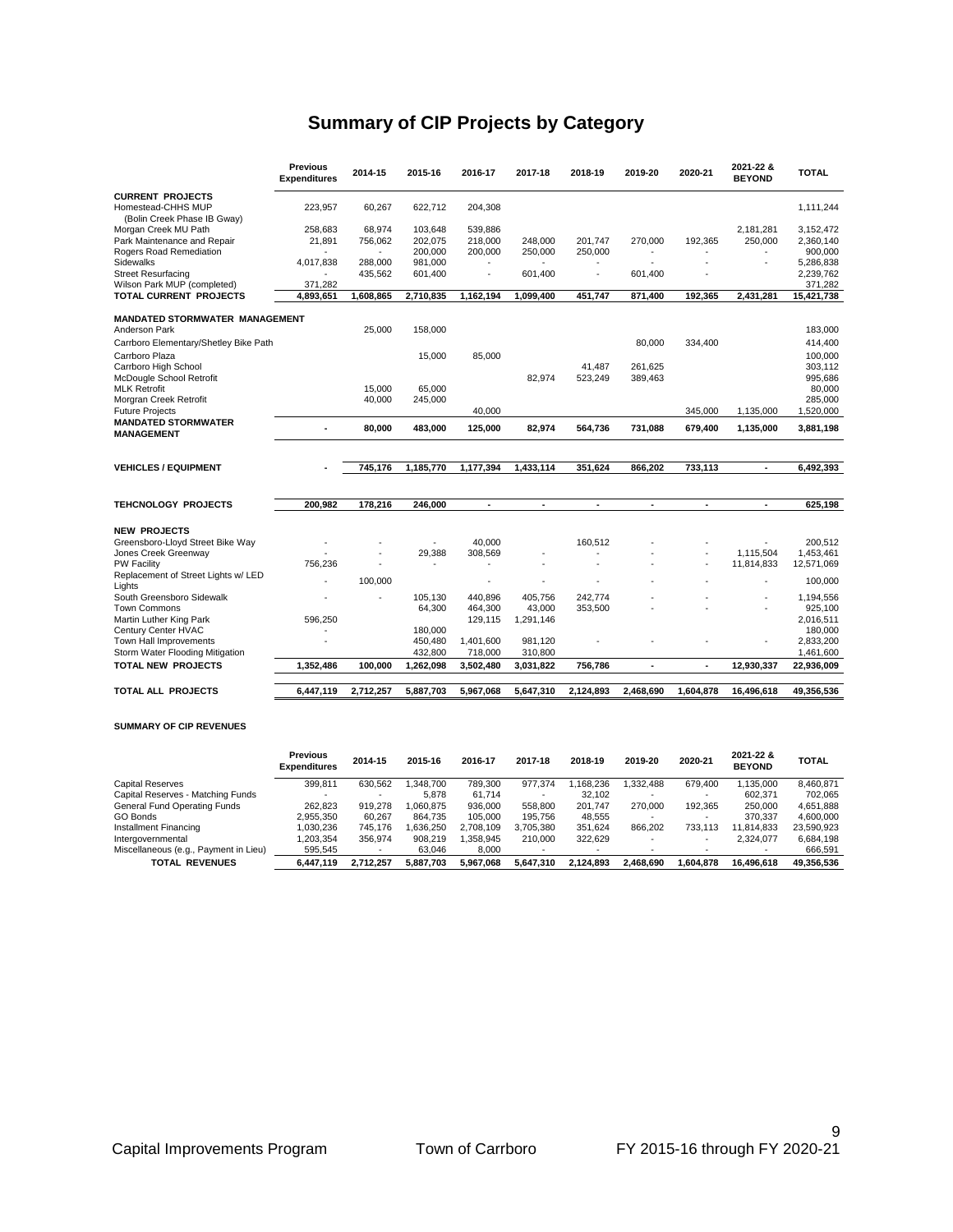# **CURRENT PROJECTS**

### *Street Resurfacing*

#### **Project Description**

The Town currently maintains approximately 44.16 miles of paved roads and makes an annual allocation for maintaining and resurfacing streets. The schedule of streets to be resurfaced is based on a pavement condition survey performed every 3 years. The latest survey was completed in February of 2014 and yielded an Average Pavement Condition Rating (PCR) of 86.5 for the entire town maintained road system. Even though this number is slightly lower than the 2011 Average PCR of 89.0 a downward trend has not yet been established and hopefully the amount of resurfacing completed in summer of 2014 and in the future during 2016 will increase the PCR before the next survey in 2017. The Average PCR value in 2008 was 85.7%. All three surveys noted above fall within the Good Category range of 81%-90%.

#### **Project Benefits**

Resurfacing each street every 15 years prevents critical surface deterioration and avoids expensive roadway replacement or reconstruction. To maintain the 15 year cycle, approximately 5 to 5 1/2 miles of streets need to be resurfaced every 2 years. A two-year bid cycle reduces administrative time and construction cost.

#### **Energy Sustainability Measures**

This project, though necessary and important to the overall health of the Town's street network, has a negative impact on carbon emissions due to the use of asphalt (a petroleum product) and the heavy equipment needed for resurfacing. However, the use of warm asphalt with an additive that requires less heat for placement than regular asphalt is still in trial stages and under review by the NCDOT. Should NCDOT adopt the use of warm asphalt in the future, this may provide a means to reduce carbon emissions.

#### **Operating Impact**

Streets kept in good condition through resurfacing reduce the need for repair and patching which is labor intensive and expensive.

| <b>ESTIMATED COSTS</b>   | <b>PRIOR</b><br><b>YEARS</b> | 2014-15   | 2015-16       | 2016-17 | 2017-18          | 2018-19                  | 2019-20        | 2020-21        | 2021-22 &<br><b>BEYOND</b> | <b>TOTAL</b><br><b>PROJECT</b> |
|--------------------------|------------------------------|-----------|---------------|---------|------------------|--------------------------|----------------|----------------|----------------------------|--------------------------------|
| Planning/Design          |                              | \$<br>401 | 1,400<br>\$   |         | \$<br>400, ا     |                          | \$<br>1,400    |                |                            | 4,601                          |
| Construction             |                              | \$435.161 | \$ 600,000    |         | \$600,000        |                          | 600,000<br>\$  |                |                            | \$2,235,161                    |
| TOTAL COST \$            | $\overline{\phantom{a}}$     | \$435,562 | 601,400<br>\$ |         | 601,400 \$<br>S  | ٠                        | 601,400<br>\$  |                |                            | \$2,239,762                    |
|                          |                              |           |               |         |                  |                          |                |                |                            |                                |
| <b>ESTIMATED FUNDING</b> | <b>PRIOR</b><br><b>YEARS</b> | 2014-15   | 2015-16       | 2016-17 | 2017-18          | 2018-19                  | 2019-20        | 2020-21        | 2021-22 &<br><b>BEYOND</b> | <b>TOTAL</b><br><b>PROJECT</b> |
| <b>Capital Reserves</b>  |                              | \$435,562 | \$ 601,400    | \$      | $$601,400$ \$    | $\overline{\phantom{a}}$ | 601,400<br>\$  | - \$<br>$\sim$ |                            | \$2,239,762                    |
| <b>TOTAL FUNDING \$</b>  |                              | \$435,562 | 601,400<br>\$ |         | 601,400 \$<br>\$ |                          | 601,400<br>\$. |                | \$                         | \$2,239,762                    |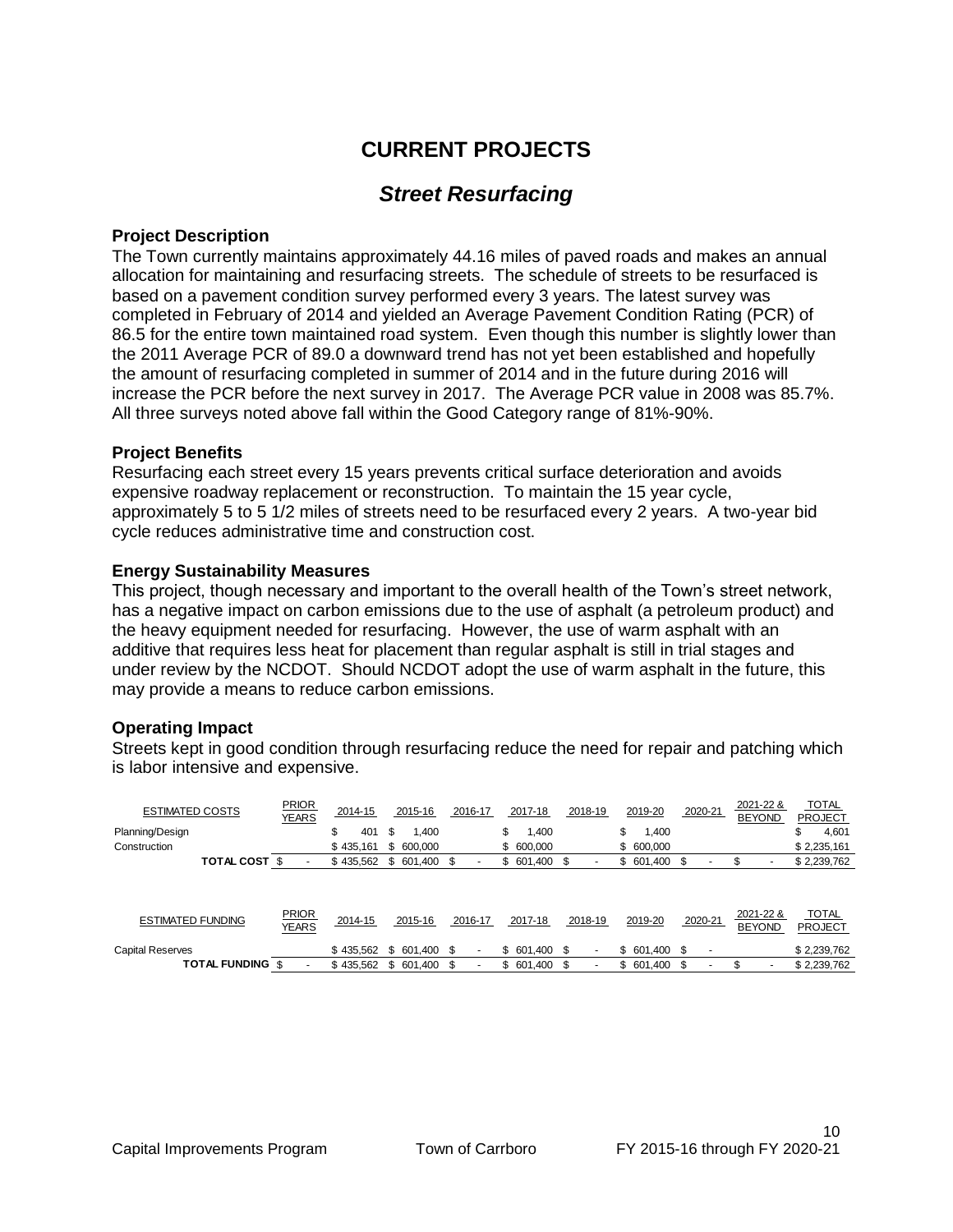### *Sidewalks*

#### **Project Description**

In 2003 the citizens approved \$4.6 million of general obligation bonds for a sidewalk and greenway construction program. The Town has completed 22 sidewalks covering 4.72 miles.

#### **Sidewalks Completed**

| Ashe St.                 | Jones Ferry Rd (at Old Fay.)     |
|--------------------------|----------------------------------|
| Bim St.                  | Lisa Drive                       |
| <b>Bolin Forest</b>      | Lloyd St.                        |
| <b>Brewer Lane</b>       | N. Greensboro St.                |
| Cheek St.                | Old Fayetteville Rd.             |
| Davie Rd.                | Pine St.                         |
| Elm St.                  | Pleasant                         |
| Fowler St.               | Quail Roost                      |
| Hanna St.                | S. Greensboro St.                |
| James St.                | West Main St. (near Post Office) |
| Jones Ferry Rd. (Rt. 54) | Williams St.                     |

The following two projects are expected to be completed in 2015-16 and will complete construction of the planned sidewalks.

- Rogers Road sidewalk project (one mile in length) consists of the installation of a 5 foot wide concrete sidewalk on the west side of Rogers Road from Homestead Road to Meadow Run Court. It is funded with a combination of bond funds and STP-DA funds. The project is at 90% design completion and staff is in the process of acquiring easements and right of way. Construction is anticipated in calendar year 2015.
- Smith Level Road improvements by NCDOT will include sidewalk installation with the Town providing a 30 % local match, currently estimated at \$42,412. The project is currently under construction and is expected to be completed in FY 2014-15.

#### **Project Benefits**

This project increases the safety and convenience of walking throughout the Town within neighborhoods and to facilities such as schools, bus stops, shopping areas and recreational facilities. The Town encourages all state road improvements to include sidewalks and bike lanes on both sides of the road and, where feasible.

#### **Energy Sustainability Measures**

A good sidewalk network reduces the reliance on automobiles and thereby reduces the Town's overall carbon footprint.

#### **Operating Impact**

The construction of new sidewalks is not expected to have an immediate impact on the town's operating budget. However, in the long-run additional sidewalks will need to be maintained and replaced.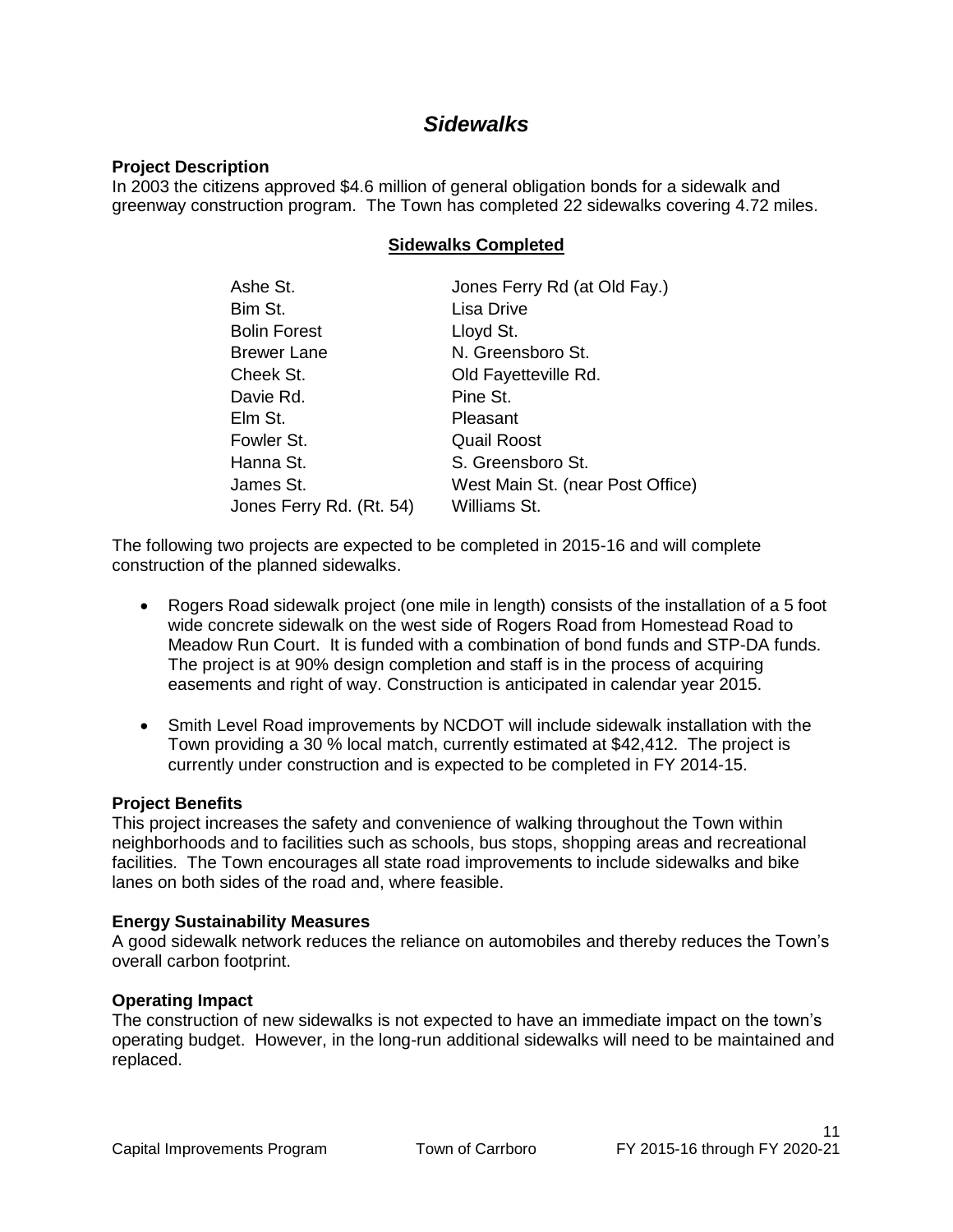| <b>ESTIMATED COSTS</b><br>Planning/Design<br>Construction<br>Other | \$<br>S.<br>S | <b>PRIOR</b><br>YEARS<br>652,476<br>2,908,054<br>457,308 | \$<br>S<br>\$ | 2014-15<br>$\sim$<br>288,000<br>۰ | S<br>S<br>S | 2015-16<br>864,000<br>117,000 | 2016-17 | 2017-18 2018-19 2019-20 |    |                 | 2020-21 | 2021-22 &<br><b>BEYOND</b> | S<br>\$<br>\$ | <b>TOTAL</b><br><b>PROJECT</b><br>652,476<br>4,060,054<br>574,308 |
|--------------------------------------------------------------------|---------------|----------------------------------------------------------|---------------|-----------------------------------|-------------|-------------------------------|---------|-------------------------|----|-----------------|---------|----------------------------|---------------|-------------------------------------------------------------------|
| TOTAL COST                                                         | \$            | 4,017,838                                                | \$            | 288,000                           | \$          | 981,000                       | \$      | \$                      | \$ | \$              | \$      | \$                         | \$            | 5,286,838                                                         |
| <b>ESTIMATED FUNDING</b>                                           |               | <b>PRIOR</b><br><b>YEARS</b>                             |               | 2014-15                           |             | 2015-16                       | 2016-17 | 2017-18                 |    | 2018-19 2019-20 | 2020-21 | 2021-22 &<br><b>BEYOND</b> |               | <b>TOTAL</b><br><b>PROJECT</b>                                    |
| <b>Capital Reserves</b>                                            | \$            | 383,811                                                  |               |                                   |             |                               |         |                         |    |                 |         |                            | \$            | 383,811                                                           |
| Pay-As-You-Go                                                      | \$            | 11.700                                                   |               |                                   |             |                               |         |                         |    |                 |         |                            | \$            | 11.700                                                            |
| GO Bond                                                            | \$            | 2,635,585 \$                                             |               | $\sim$                            | \$          | 828,678                       |         |                         |    |                 |         |                            | \$            | 3,464,263                                                         |
| Intergovernmental Revenues                                         | \$            | 693,168                                                  | \$            | 288,000                           | \$          | 152,322                       |         |                         |    |                 |         |                            | \$            | 1,133,490                                                         |
| Other                                                              | \$            | 293,574                                                  |               |                                   |             |                               |         |                         |    |                 |         |                            | \$            | 293,574                                                           |
| <b>TOTAL FUNDING</b>                                               | \$.           | 4,017,838                                                | \$.           | 288,000                           | \$.         | 981,000                       | \$      | \$                      | \$ | \$              | \$      |                            | \$.           | 5,286,838                                                         |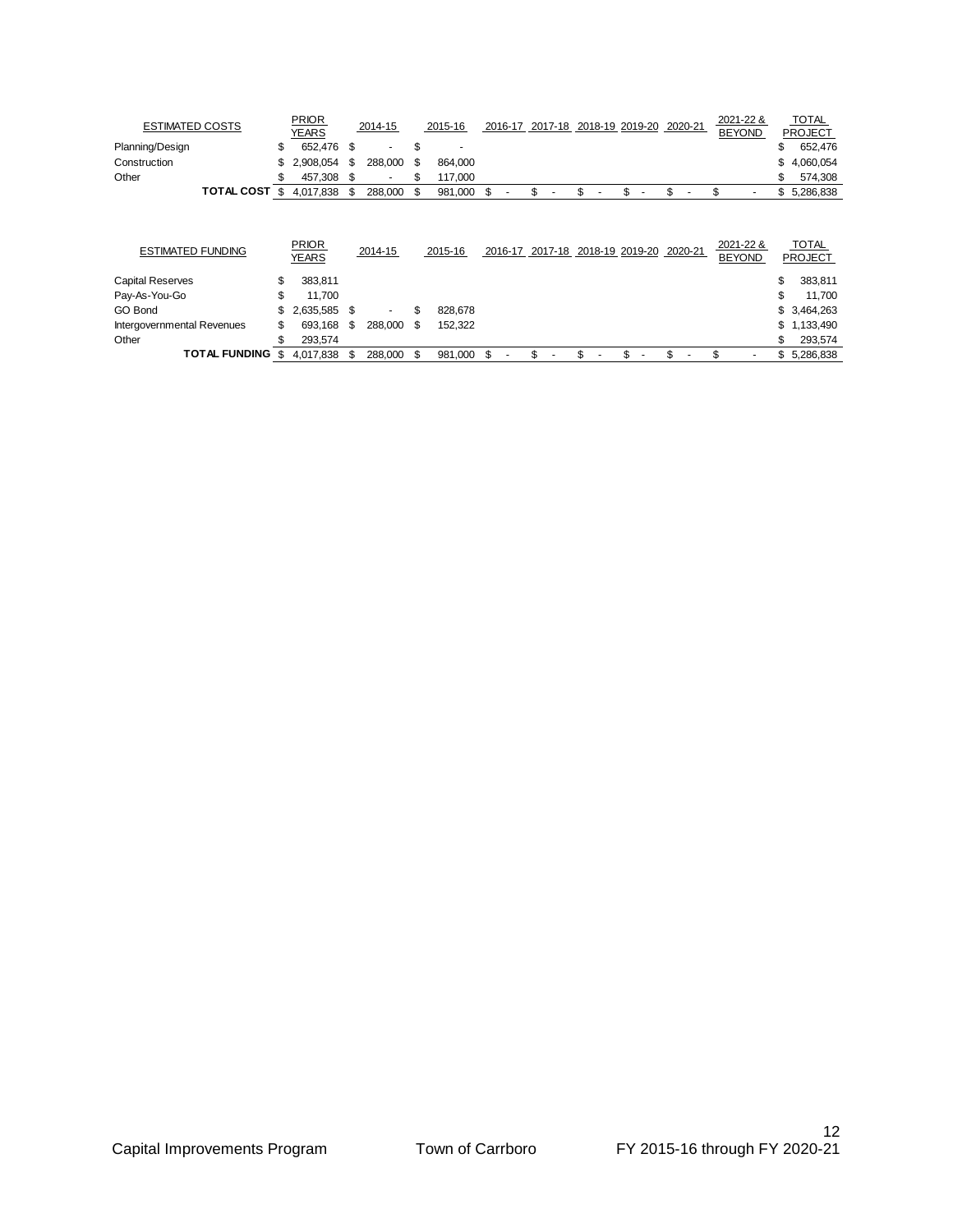### *Recreation and Parks Facilities Maintenance Fund*

#### **Project Description**

The Recreation and Parks Facilities Maintenance Fund identifies needed renovations and/or replacement of park facilities and equipment on a regular scheduled basis to minimize risk exposure and keep facilities and equipment up to date with current safety standards. Projects costing less than \$100,000 are normally funded from the General Fund and projects costing \$100,000 or more receive funding from the Capital Projects Fund.

For FY 2015-16, the upcoming fiscal year, three new projects are proposed:

Anderson Park Pavilion constructed in the '70's when the park was originally built needs to be updated. The pavilion is frequently reserved for all types of events including birthday parties, wedding receptions, family reunions, school field days and company picnics. Currently, it suffers when sand washes over the floor during heavy rains which requires additional maintenance.

Anderson Park Ball Field Fence Replacement involves replacing all the current chain link fencing surrounding the ball fields. The current fencing has surpassed the average lifespan of chain link fencing of 20-30 years. Sections of the fencing have begun to develop large patches of rust and require routine patching and repairs as metal sections break down over time. New fencing would improve the facility aesthetically, provide improved safety for citizens by replacing broken fencing sections, and require less upkeep by staff.

Anderson Park Fitness Stations will provide the benefits that come from fitness in the first place along with the fun factor that comes from a change in scenery and more variety in terms of activities. Adding the adult fitness stations will enhance and add variety to the amenities at the park while providing a healthy activity.

Other new proposed facilities maintenance projects include Anderson Community Park Basketball Court Replacement and Ball Field Covered Dugouts in FY 2019-20.

#### **Project Benefits**

If park infrastructures are renovated and replaced on a regular schedule this tends to minimize liability risk and keep current with safety standards.

#### **Energy Sustainability Measures**

Energy sustainability measures will be considered when planning and undertaking replacement and maintenance activities.

#### **Operating Impact**

The orderly replacement and maintenance of facilities and associated equipment minimizes the additional maintenance costs incurred compared to when facilities are in a state of disrepair.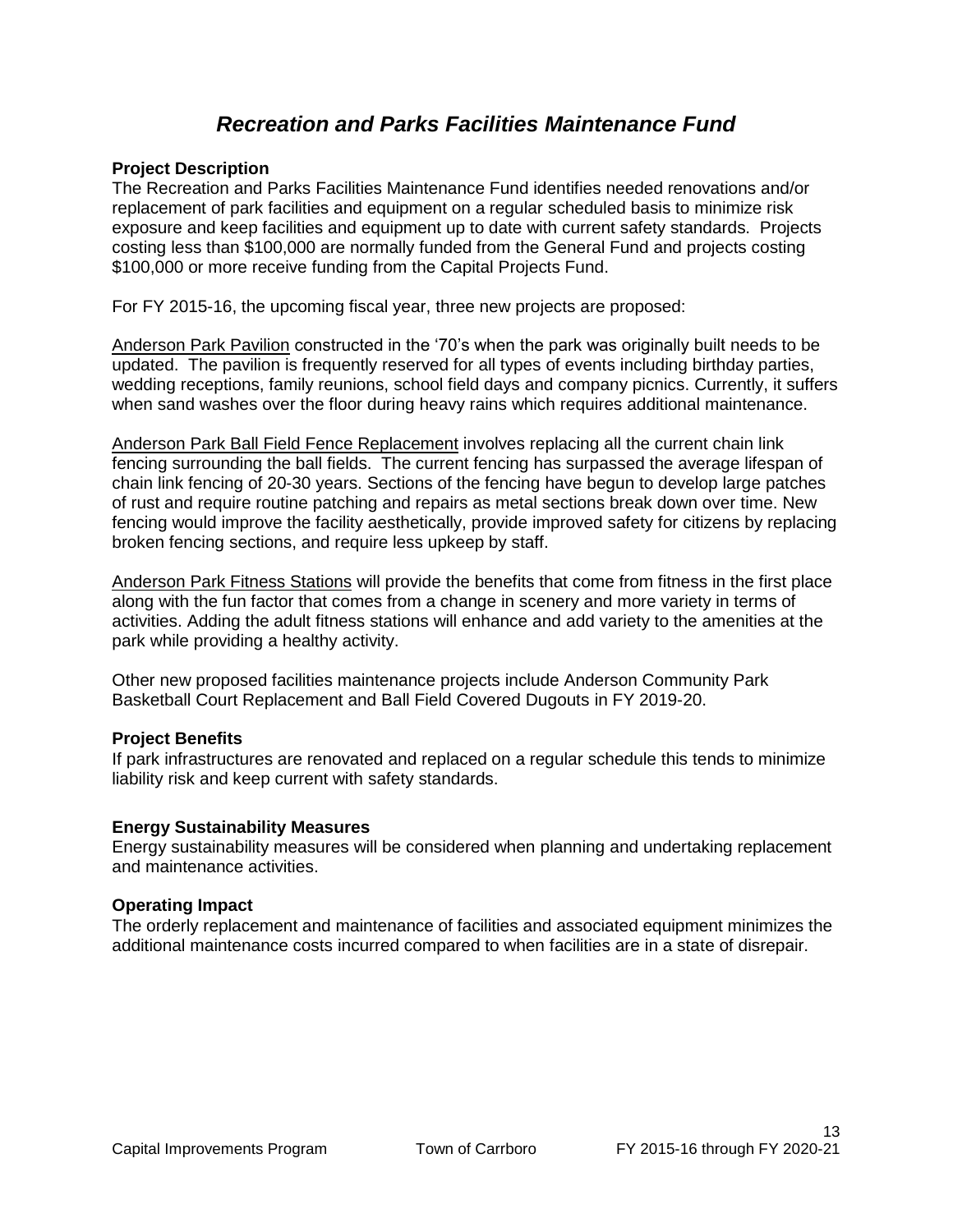| <b>ESTIMATED COSTS</b>      | <u>PRIOR</u><br><b>YEARS</b> | 2014-15 | 2015-16 | 2016-17 | 2017-18 | 2018-19 | 2019-20 | 2020-21 | 2021-22 &<br><b>BEYOND</b> | <b>TOTAL</b><br><b>PROJECT</b>                                                                       |
|-----------------------------|------------------------------|---------|---------|---------|---------|---------|---------|---------|----------------------------|------------------------------------------------------------------------------------------------------|
| Planning/Design             |                              | 10.000  |         |         |         |         |         |         |                            | 10.000                                                                                               |
| Construction                |                              |         |         |         |         |         |         |         |                            | \$ 746.062 \$ 202.075 \$ 218.000 \$ 248.000 \$ 201.747 \$ 270.000 \$ 192.365 \$ 250.000 \$ 2.328.249 |
| Equipment/Furnishing        | \$21.891                     |         |         |         |         |         |         |         |                            | 21.891                                                                                               |
| <b>TOTAL COST \$ 21.891</b> |                              |         |         |         |         |         |         |         |                            | \$ 756.062 \$ 202.075 \$ 218.000 \$ 248.000 \$ 201.747 \$ 270.000 \$ 192.365 \$ 250.000 \$ 2.360.140 |
|                             |                              |         |         |         |         |         |         |         |                            |                                                                                                      |

| <b>ESTIMATED FUNDING</b>      | <u>PRIOR</u><br>YEARS | 2014-15                                 | 2015-16 | 2016-17 | 2017-18 | 2018-19   | 2019-20   | 2020-21                | 2021-22 &<br><b>BEYOND</b> | <b>TOTAL</b><br><b>PROJECT</b>                                                                                 |
|-------------------------------|-----------------------|-----------------------------------------|---------|---------|---------|-----------|-----------|------------------------|----------------------------|----------------------------------------------------------------------------------------------------------------|
| Pav-As-You-Go (General Fund)  |                       |                                         |         |         |         |           |           |                        |                            | \$ 21,891 \$ 756,062 \$ 202,075 \$ 218,000 \$ 248,000 \$ 201,747 \$ 270,000 \$ 192,365 \$ 250,000 \$ 2,360,140 |
| <b>TOTAL FUNDING \$21.891</b> |                       | \$756.062 \$202.075 \$218.000 \$248.000 |         |         |         | \$201.747 | \$270,000 | \$192,365 \$250,000 \$ |                            | 2.360.140                                                                                                      |

| SUMMARY OF PARK MAINTENANCE PROJECTS               | <b>PREVIOUS</b><br><b>YEARS</b> |                   |               |              |                |         |                |     |               |              |               |          | 2021-22 &     |     |              |
|----------------------------------------------------|---------------------------------|-------------------|---------------|--------------|----------------|---------|----------------|-----|---------------|--------------|---------------|----------|---------------|-----|--------------|
|                                                    | <b>EXPENSES</b>                 | FY14-15           |               | FY15-16      | FY16-17        | FY17-18 |                |     | FY18-19       | FY19-20      | FY20-21       |          | <b>BEYOND</b> |     | <b>TOTAL</b> |
| Century Center Drape Replacement                   | \$.<br>21.891                   |                   |               |              |                |         |                |     |               |              |               |          |               |     | 21,891       |
| Anderson Park Bathroom Facility                    |                                 | 251,459           |               |              |                |         |                |     |               |              |               |          |               | s   | 251,459      |
| Anderson Multi-purpose Field Renovation and Lights |                                 | 321,400           |               |              |                |         |                |     |               |              |               |          |               |     | 321,400      |
| Anderson Park Basketball Court Resurfacing         |                                 | 8.750             |               |              |                |         |                |     |               |              |               |          |               |     | 8,750        |
| Anderson Park Tennis Court Resurfacing             |                                 | 8.150             |               |              |                |         |                |     |               |              |               |          |               |     | 8,150        |
| Baldwin Basketball Court Renovation                |                                 | 40.981            |               |              |                |         |                |     |               |              |               |          |               | \$. | 40,981       |
| Wilson Park Tennis Court Replacement               |                                 | 125.322           |               |              |                |         |                |     |               |              |               |          |               |     | 125,322      |
| Anderson Fitness Stations                          |                                 |                   | \$            | 45.195       |                |         |                |     |               |              |               |          |               |     | 45,195       |
| Anderson Park Pavillion Replacement                |                                 |                   | <sub>\$</sub> | 51,000       |                |         |                |     |               |              |               |          |               |     | 51,000       |
| Anderson Ball Park Fence Replacement               |                                 |                   | \$            | 105,880      |                |         |                |     |               |              |               |          |               |     | 105,880      |
| Anderson Playground Renovation                     |                                 |                   |               |              | 130,000        |         |                |     |               |              |               |          |               |     | 130.000      |
| Century Center Floor Replacement                   |                                 |                   |               |              | 88,000         |         |                |     |               |              |               |          |               |     | 88,000       |
| Town Commons Play Equipment                        |                                 |                   |               |              |                | \$      | 48,000         |     |               |              |               |          |               |     | 48,000       |
| Wilson Park Playground Renovation                  |                                 |                   |               |              |                | \$      | 200,000        |     |               |              |               |          |               |     | 200,000      |
| Brewer's Lane Basketball Court Renovation          |                                 |                   |               |              |                |         |                | \$. | 74.947        |              |               |          |               |     | 74,947       |
| Baldwin Park 2-5 Playground Equipment              |                                 |                   |               |              |                |         |                |     | 61.800        |              |               |          |               |     | 61,800       |
| Anderson Park Basketball Lights                    |                                 |                   |               |              |                |         |                |     | 65,000        |              |               |          |               |     | 65,000       |
| Anderson Park Ballfield Covered Dugouts            |                                 |                   |               |              |                |         |                |     |               | \$100,000.00 |               |          |               |     | 100,000      |
| Anderson Park Basketball Court Replacement         |                                 |                   |               |              |                |         |                |     |               | \$170,000,00 |               |          |               |     | 170,000      |
| Century Center Renovation (New Elevator)           |                                 |                   |               |              |                |         |                |     |               |              | \$<br>192.365 |          |               |     | 192,365      |
| Proposed Funding Level                             |                                 |                   |               |              |                |         |                |     |               |              |               | \$.      | 250,000       |     | 250,000      |
| Total \$                                           | 21.891                          | 756,062 \$<br>l s |               | $202.075$ \$ | $218,000$ \ \$ |         | $248,000$ \ \$ |     | $201.747$ \\$ | 270,000 \$   | 192.365       | <b>S</b> | 250,000       | S.  | 2,360,140    |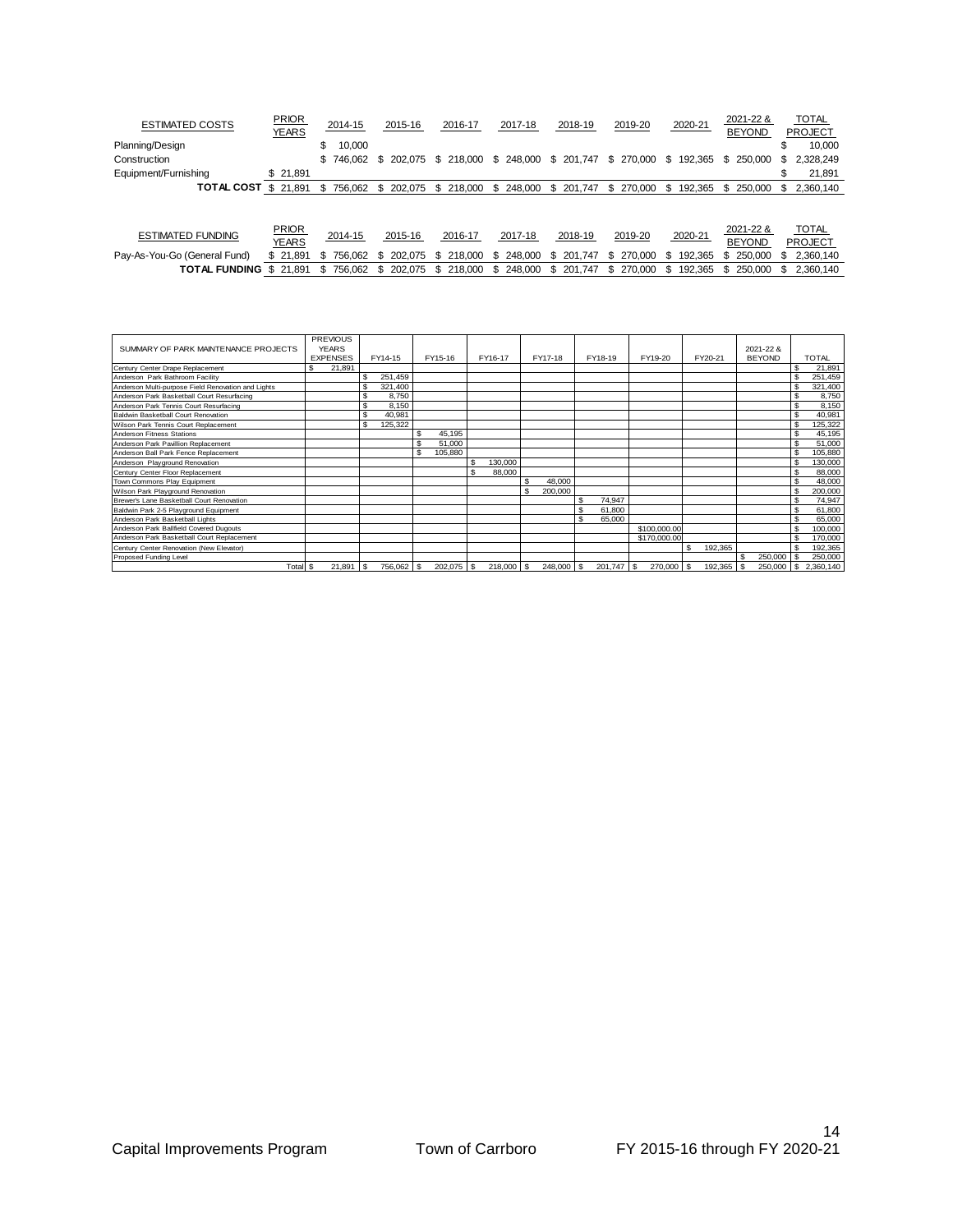#### *Greenways*

#### **Project Description**

A system of multi-use greenways will link Town neighborhoods and park facilities as well as connect to existing and planned trails in Chapel Hill and Orange County. The Wilson Park Multiuse Path was completed in 2014. Other greenways and multi-use paths currently under design or construction include: Morgan Creek Greenway, Bolin Creek Greenway, and Jones Creek Greenway.

The development of these greenways is supported by the Carrboro Recreation and Parks Comprehensive Master Plan, Carrboro Vision 2020, and Carrboro Comprehensive Bicycle Transportation Plan.

#### **Project Benefits**

Overall, the construction of greenways provides an option for walking and cycling between neighborhoods as well as to other facilities such as shopping areas, school, and recreational facilities. Greenways provide a means to not be in close proximity to moderate-speed and– volume automobile traffic.

#### **Energy Sustainability Measures**

Construction of greenways will reduce emissions by providing safe walking and cycling options between origins and destinations. It is estimated that these projects will result in an annual reduction of 3082 kg of carbon monoxide emissions, 153 kg of volatile organic compound emissions, and 191 kg of nitrogen oxides emissions. The project will also reduce greenhouse gas emissions.

#### **Operating Impact**

Additional personnel and equipment for maintenance as well as the possibility of police personnel for added security may be needed. Some maintenance may be needed if extreme weather or flooding damages a portion of the greenway.

| <b>ESTIMATED COSTS</b>          | <b>PRIOR</b><br><b>YEARS</b> | 2014-15       | 2015-16       | 2016-17         | 2017-18                 | 2018-19 | 2019-20 | 2020-21 | 2021-22 &<br><b>BEYOND</b> |    | <b>TOTAL</b><br><b>PROJECT</b> |
|---------------------------------|------------------------------|---------------|---------------|-----------------|-------------------------|---------|---------|---------|----------------------------|----|--------------------------------|
| Planning/Design                 | \$<br>537,116                | \$<br>85,866  | \$<br>44,036  |                 |                         |         |         |         | 475.304                    |    | \$1,142,322                    |
| Construction                    | \$<br>316,806                | \$<br>43,375  | \$<br>711,712 | \$<br>1,052,763 |                         |         |         |         | \$<br>2,800,131            |    | \$4,924,787                    |
| Equipment/Furnishing            |                              |               |               |                 |                         |         |         |         | 10,675<br>\$               | -S | 10,675                         |
| Other                           |                              |               |               |                 |                         |         |         |         | 10,675                     | S  | 10,675                         |
| <b>TOTAL COST \$ 853,922</b>    |                              | \$<br>129,241 | \$<br>755,748 | \$<br>1,052,763 | \$                      | \$      | \$      | \$      | \$<br>3,296,785            |    | \$6,088,459                    |
|                                 |                              |               |               |                 |                         |         |         |         |                            |    |                                |
| <b>ESTIMATED FUNDING</b>        | <b>PRIOR</b><br><b>YEARS</b> | 2014-15       | 2015-16       | 2016-17         | 2017-18                 | 2018-19 | 2019-20 | 2020-21 | 2021-22 &<br><b>BEYOND</b> |    | <b>TOTAL</b><br><b>PROJECT</b> |
| Capital Reserves-Matching Funds |                              |               | \$<br>5,878   | \$<br>61.714    |                         |         |         |         | \$<br>602,371              | \$ | 669,963                        |
| Pay-As-You-Go                   | \$<br>1,000                  |               |               |                 |                         |         |         |         | \$                         | \$ | 1,000                          |
| GO Bond                         | \$<br>319.765                | \$<br>60,267  | \$<br>15,031  |                 |                         |         |         |         | 370.337                    | \$ | 765,400                        |
| Intergovernmental Revenues      | \$ 510,186                   | \$<br>68,974  | \$<br>671,793 | \$<br>991,049   |                         |         |         |         | \$2,324,077                |    | \$4,566,079                    |
| Payment in Lieu                 |                              |               | \$<br>48,046  |                 |                         |         |         |         |                            | \$ | 48,046                         |
| Other                           | \$<br>22,971                 |               | 15,000        |                 | $\overline{\mathbf{s}}$ |         |         |         |                            |    | 37,971                         |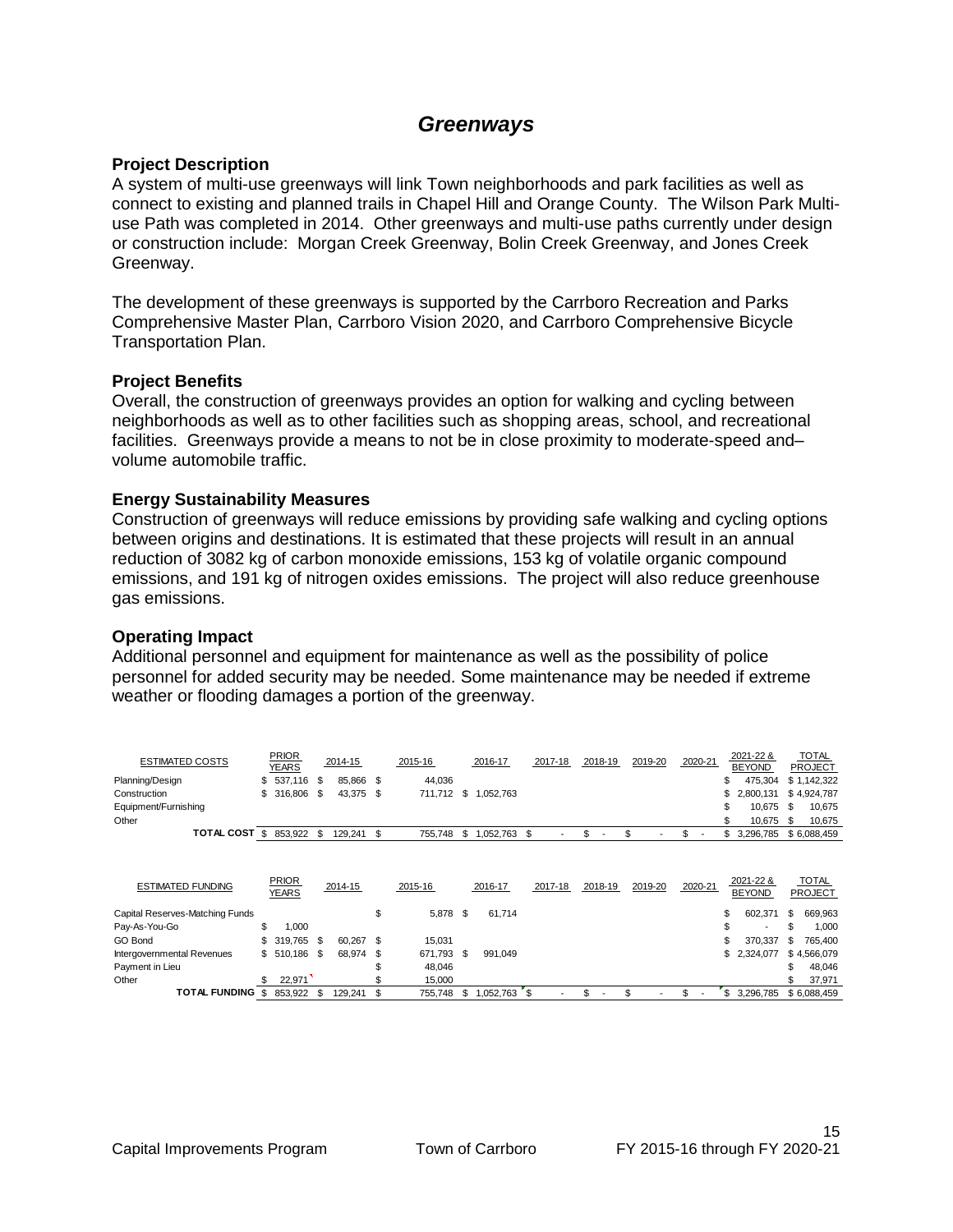### *Town Commons Grounds Improvements*

#### **Project Description**

The Town Commons area, built in 2001, is host to Weekly Farmer's Markets, Recreation and Parks annual events such as Carrboro Day, July 4<sup>th</sup>, Music Festival, and Halloween with activities taking place under the shelters and on the grounds. Special events such as the Tift Merritt concert in 2012 are also held on the Commons grounds. The usage of the Town Commons by the Farmer's Market has increased over time, not only in terms of the number of vendors, but also in frequency (Wed. & Sat.) and length of season (Saturday market is now year round).

A comprehensive planning/engineering study presented to the Board of Aldermen (BOA) in November 2014 include proposed major improvements to designated pedestrian walkways, structural reinforced turf areas, shaded seating area for customers, a slight increase in Farmer vendor parking and overall a flexible event space for a variety of recreational activities.

With the Board's interest in combining Phases I and III, \$64,300 is proposed in FY 15-16 for preliminary engineering design of these two phases. In subsequent years \$464,300 is proposed for construction/inspection of Phases I & III in FY 16-17, \$43,000 for engineering design of Phase II in FY 17-18 and \$353,000 for construction/inspection of Phase II in FY 18-19.

#### **Project Benefit**

These improvements will improve turf conditions, provide a better area for market vendors not located next to the shelters, provide an area for youth activities during special events and an overall aesthetics of the commons.

#### **Energy Sustainability Measures**

The installation of LED lights or the replacement of existing fixtures with LED lights will be considered to either reduce energy usage or maintain levels of energy usage if additional lights are warranted. Increased bicycle racks would reduce the number of vehicles traveled to Town Commons.

#### **Operating Impact**

These improvements may result in reduced operational maintenance costs currently associated with maintaining this facility. Additional infrastructure (irrigation system, storm drainage) could possibly increase annual operating costs. On the other hand, more energy efficient lighting would reduce electric use.

| <b>ESTIMATED COSTS</b>   |                      | <b>PRIOR</b><br><b>YEARS</b> | 2014-15 | 2015-16  | 2016-17       | 2017-18      | 2018-19       | 2019-20 | 2020-21 | 2021-22 &<br><b>BEYOND</b> |    | <b>TOTAL</b><br><b>PROJECT</b> |
|--------------------------|----------------------|------------------------------|---------|----------|---------------|--------------|---------------|---------|---------|----------------------------|----|--------------------------------|
| Planning/Design          |                      |                              |         | \$64,300 |               | \$43,000     |               |         |         |                            | C  | 107,300                        |
| Construction             |                      |                              |         |          | \$<br>464.300 |              | \$ 353,500    |         |         |                            | \$ | 817,800                        |
|                          | TOTAL COST \$        |                              |         | \$64,300 | \$<br>464.300 | \$<br>43.000 | 353,500<br>\$ | \$      |         |                            | \$ | 925,100                        |
| <b>ESTIMATED FUNDING</b> |                      | <b>PRIOR</b><br><b>YEARS</b> | 2014-15 | 2015-16  | 2016-17       | 2017-18      | 2018-19       | 2019-20 | 2020-21 | 2021-22 &<br><b>BEYOND</b> |    | <b>TOTAL</b><br><b>PROJECT</b> |
| <b>Capital Reserves</b>  |                      |                              | \$      | \$64,300 | 464.300<br>S. | \$<br>43.000 | \$ 353,500    |         |         |                            |    | 925,100                        |
|                          | <b>TOTAL FUNDING</b> | -S                           |         | \$64,300 | 464,300<br>\$ | \$43,000     | \$ 353,500    | \$      |         |                            |    | 925,100                        |
|                          |                      |                              |         |          |               |              |               |         |         |                            |    |                                |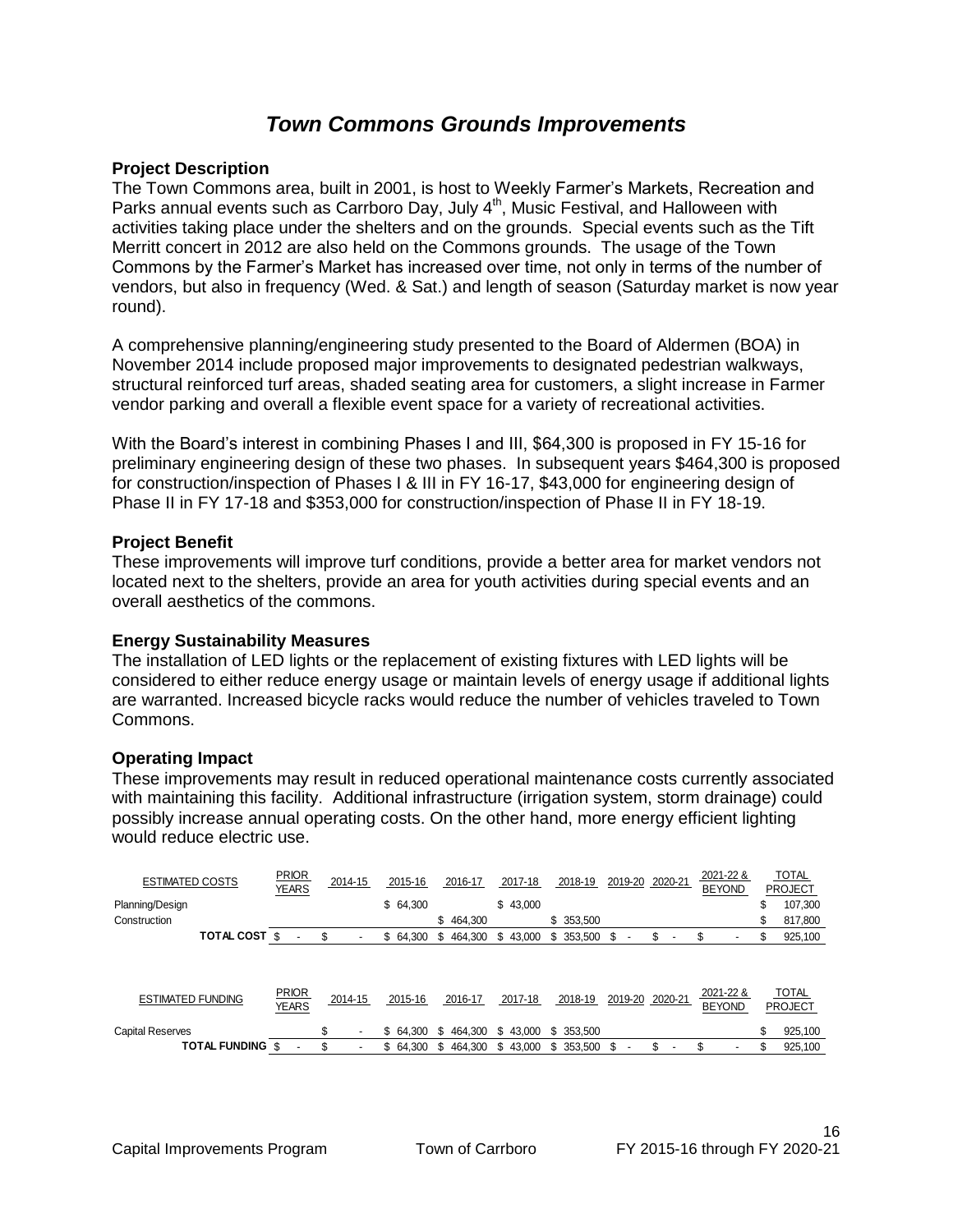### *Rogers Road Remediation Project*

#### **Project Description**

This project is a joint effort with Chapel Hill and Orange County to undertake remedial activities in the Rogers Eubanks Road Neighborhood due to closure of the County Landfill. Remediation activities include installation of a public sewer system and construction of a community center. The Town has committed up to \$900,000 for its share of anticipated remedial costs. The Town will enter into a cost sharing inter-local agreement with Chapel Hill and Orange County.

#### **Project Benefit**

The Remediation effort will allow homes to connect to the public water and sewer system.

#### **Energy Sustainability Measures**

N/A

#### **Operating Impact**

None.

| <b>ESTIMATED COSTS</b>   | PRIOR<br><b>YEARS</b>        | 2014-15                  | 2015-16        | 2016-17       | 2017-18        | 2018-19        | 2019-20 | 2020-21                  | 2021-22 &<br><b>BEYOND</b> | <b>TOTAL</b><br><b>PROJECT</b> |
|--------------------------|------------------------------|--------------------------|----------------|---------------|----------------|----------------|---------|--------------------------|----------------------------|--------------------------------|
| Construction             |                              |                          | 200.000<br>\$. | 200,000<br>\$ | 250.000<br>S.  | \$ 250,000     |         |                          |                            | \$900,000                      |
| <b>TOTAL COST</b>        |                              | $\overline{\phantom{a}}$ | 200,000<br>S.  | 200,000       | 250,000<br>\$  | \$250,000      |         | $\overline{\phantom{a}}$ | $\overline{\phantom{a}}$   | 900,000<br>\$                  |
|                          |                              |                          |                |               |                |                |         |                          |                            |                                |
| <b>ESTIMATED FUNDING</b> | <b>PRIOR</b><br><b>YEARS</b> | 2014-15                  | 2015-16        | 2016-17       | 2017-18        | 2018-19        |         | 2019-20 2020-21          | 2021-22 &<br><b>BEYOND</b> | <b>TOTAL</b><br><b>PROJECT</b> |
| <b>Capital Reserves</b>  |                              | $\overline{\phantom{a}}$ | S<br>200,000   | 200,000       | 250.000<br>\$. | 250.000<br>\$. |         | $\overline{\phantom{a}}$ |                            | \$900,000                      |
| <b>TOTAL FUNDING</b>     | - \$                         | $\overline{\phantom{a}}$ | 200,000        | 200.000       | 250.000        | 250,000<br>\$. |         | $\overline{\phantom{a}}$ |                            | 900,000                        |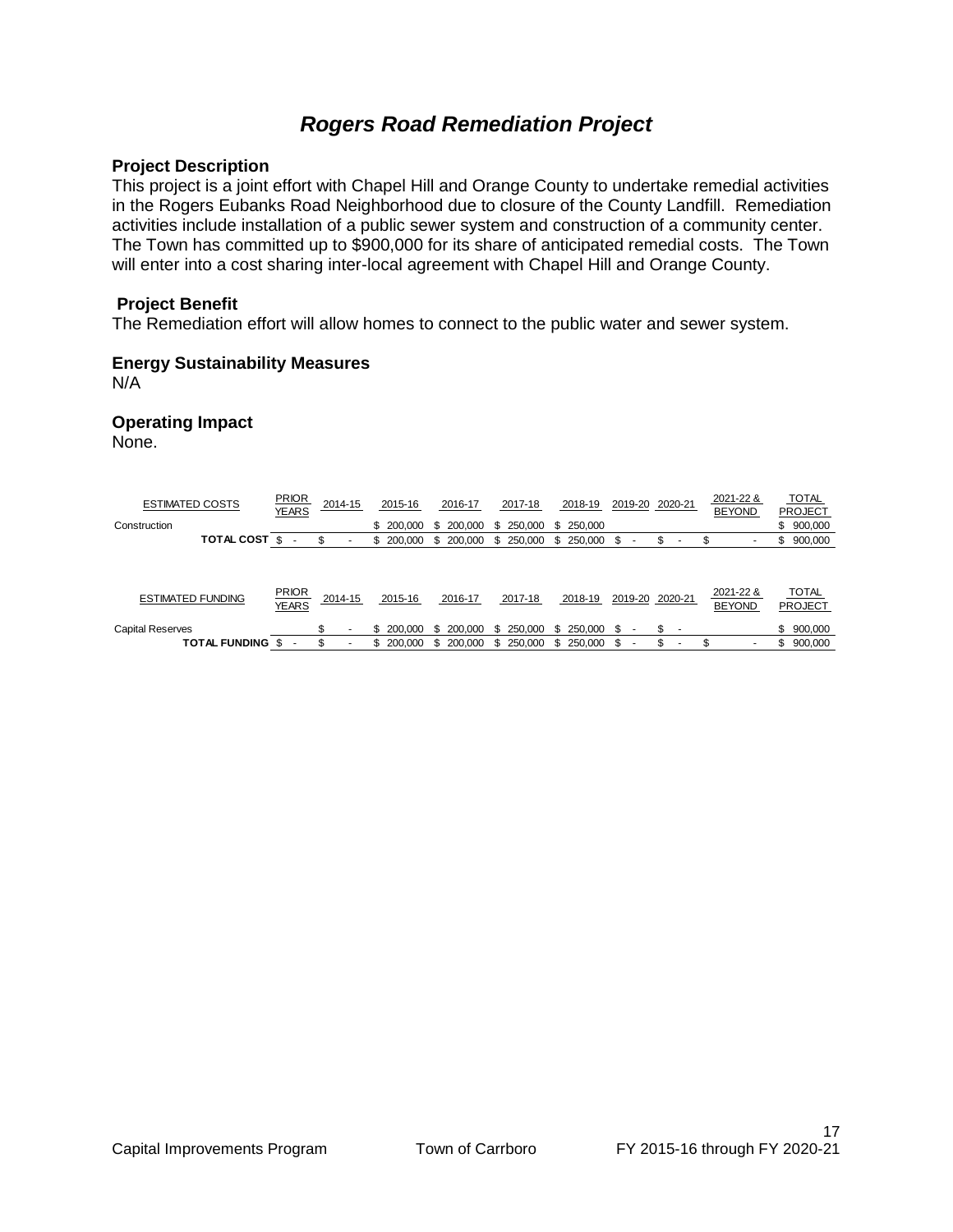## **MANDATED PROJECTS**

### *Stormwater Management*

#### **Project Description**

The Jordan Lake Rules require the Town to reduce nitrogen loading from existing development by 8% by 2026. To comply with these Rules the Town is required to install two retrofits per year beginning in FY 2015-16. Seven sites have been identified as possible retrofit projects that are either on or adjacent to: 1) Carrboro Elementary School and the Frances Shetley bike path; 2) Morgan Creek near the Public Works facility and land owned by the Canterbury Town Homes Home Owners Association; 3) Anderson Park between/behind the recreational fields, 4) Carrboro Plaza, 5) McDougle Middle School, 6) Martin Luther King, Jr. Park and 7) Carrboro High School.

#### **Project Benefits**

These requirements are designed to improve water quality in Jordan Lake, and should have the added benefit of improving water quality and reduced flooding in Bolin Creek, Toms Creek, and Morgan Creek.

#### **Energy Sustainability Measures**

N/A

#### **Operating Impact**

The stormwater wetlands will have to be maintained after installation. Maintenance costs could include personnel and material costs, and/or the cost of contracting out these services. Annual maintenance activities can include minor grading, monitoring condition of vegetation and replanting, if necessary.

| <b>ESTIMATED COSTS</b>   | PRIOR<br><b>YEARS</b>        | 2014-15 |        | 2015-16       |      | 2016-17 |    | 2017-18 | 2018-19      | 2019-20        |    | 2020-21 | 2021-22 &<br><b>BEYOND</b> | <b>TOTAL</b><br><b>PROJECT</b> |
|--------------------------|------------------------------|---------|--------|---------------|------|---------|----|---------|--------------|----------------|----|---------|----------------------------|--------------------------------|
| Planning/Design          |                              | C       | 80,000 | 15,000<br>-S  | - \$ | 40,000  | -S | 82.974  | S<br>41.487  | 80,000 \$<br>S |    | 45,000  | 135,000<br>S               | 519,461<br>S                   |
| Construction             |                              |         |        | \$<br>468.000 | - \$ | 85.000  |    |         | 523.249<br>S | 651.088<br>S.  | S. | 634.400 | S<br>.000.000              | \$3,361,737                    |
| TOTAL COST \$            |                              |         | 80,000 | 483,000       |      | 125,000 |    | 82.974  | 564,736<br>S | 731,088<br>S.  | -S | 679,400 | - \$<br>135,000            | \$3,881,198                    |
|                          |                              |         |        |               |      |         |    |         |              |                |    |         |                            |                                |
| <b>ESTIMATED FUNDING</b> | <b>PRIOR</b><br><b>YEARS</b> | 2014-15 |        | 2015-16       |      | 2016-17 |    | 2017-18 | 2018-19      | 2019-20        |    | 2020-21 | 2021-22 &<br><b>BEYOND</b> | <b>TOTAL</b><br><b>PROJECT</b> |
| <b>Capital Reserves</b>  |                              | \$      | 80.000 | 483.000<br>-S | -S   | 125.000 |    | 82.974  | 564.736<br>S | 731.088<br>S.  | Ж, | 679.400 | .135.000<br>S              | \$3.881.198                    |
| <b>TOTAL FUNDING \$</b>  | $\overline{\phantom{a}}$     |         | 80,000 | 483.000       |      | 125.000 |    | 82.974  | 564,736<br>S | 731.088<br>S.  |    | 679.400 | 1.135.000<br>- \$          | \$3,881,198                    |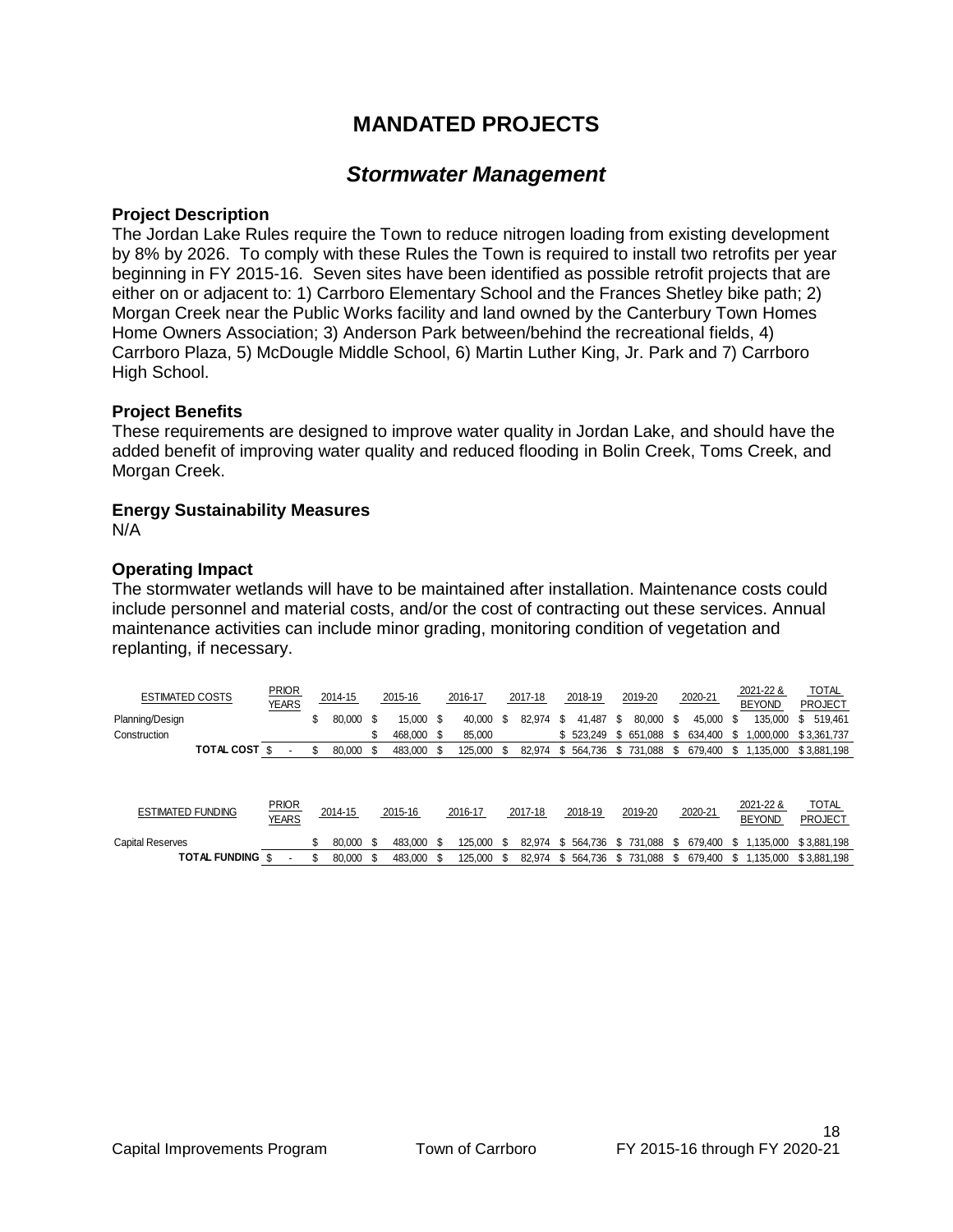## **VEHICLES AND EQUIPMENT**

## *Lease-Purchase Schedule for Vehicles and Equipment*

#### **Project Description**

The Town's policy and practice is to provide adequate maintenance of Town vehicles and equipment and for their orderly rehabilitation and replacement, within available revenue and budgetary limits. The Town funds vehicle and equipment exceeding \$25,000 per item using installment financing. The Town evaluates whether there are suitable hybrids or alternative fuel vehicles available before purchasing non-hybrids or non-alternative vehicles. The Public Works Department reviews all vehicle requests and makes recommendations based on replacement criteria identified in the Town's policies.

The schedule for FY 2015-16 totals \$1.2 million and includes the replacement of a solid waste truck, a dump truck, and seven police vehicles. The actual vehicles to be acquired during a given year are determined during development of the annual operating budget and dependent on the Town's anticipated revenues and debt tolerance.

#### **Project Benefits**

Regular and appropriate replacement cycles ensure an efficient service delivery system that is not hampered by time lost to repairs, broken parts, or maintaining outdated equipment or vehicles.

#### **Energy Sustainability Measures**

Every effort is being made to review and evaluate the Town's Vehicle and Equipment Replacement Schedule to include vehicles that use less fossil fuel, vehicles that use alternative fuels, and vehicles or equipment that allow for more efficient service and reduce the total equipment needs for the Town.

The Town's carbon emissions from the vehicle and equipment fleet have been decreasing over the past few years. Emissions, expressed as Metric Tons of Carbon Dioxide Equivalent (MTCDE), were 685.09 MTCDE in FY10-11, 682.10 (-0.44%) in FY11-12 and 672.27 (-1.44%) in FY12-13. As older vehicles are replaced with newer, more efficient models, this trend should continue.

The Town continues to work toward decreasing GHG emissions in the Town's fleet in FY14-15 with the purchase of a hybrid MSW collection vehicle; increased foot patrols and reduced vehicle idling in the Police Department; and use of supplementary battery systems in Police vehicles that allow the vehicle's systems to run without the engine. To date six police vehicles now have the supplemental battery system and 5 more will be installed in FY 14-15, and potentially 7 more in 15-16.

Additional strategies include the purchase of a nitrogen generator in 2015 to fill tires with nitrogen allowing for longer tread life, better air pressure retention and increased fuel economy. Full monitoring of the nitrogen implementation will begin in FY15-16.

#### **Operating Impact**

Replacement vehicles should be acquired with the goal of minimizing operational costs by replacing the vehicles in a timely manner.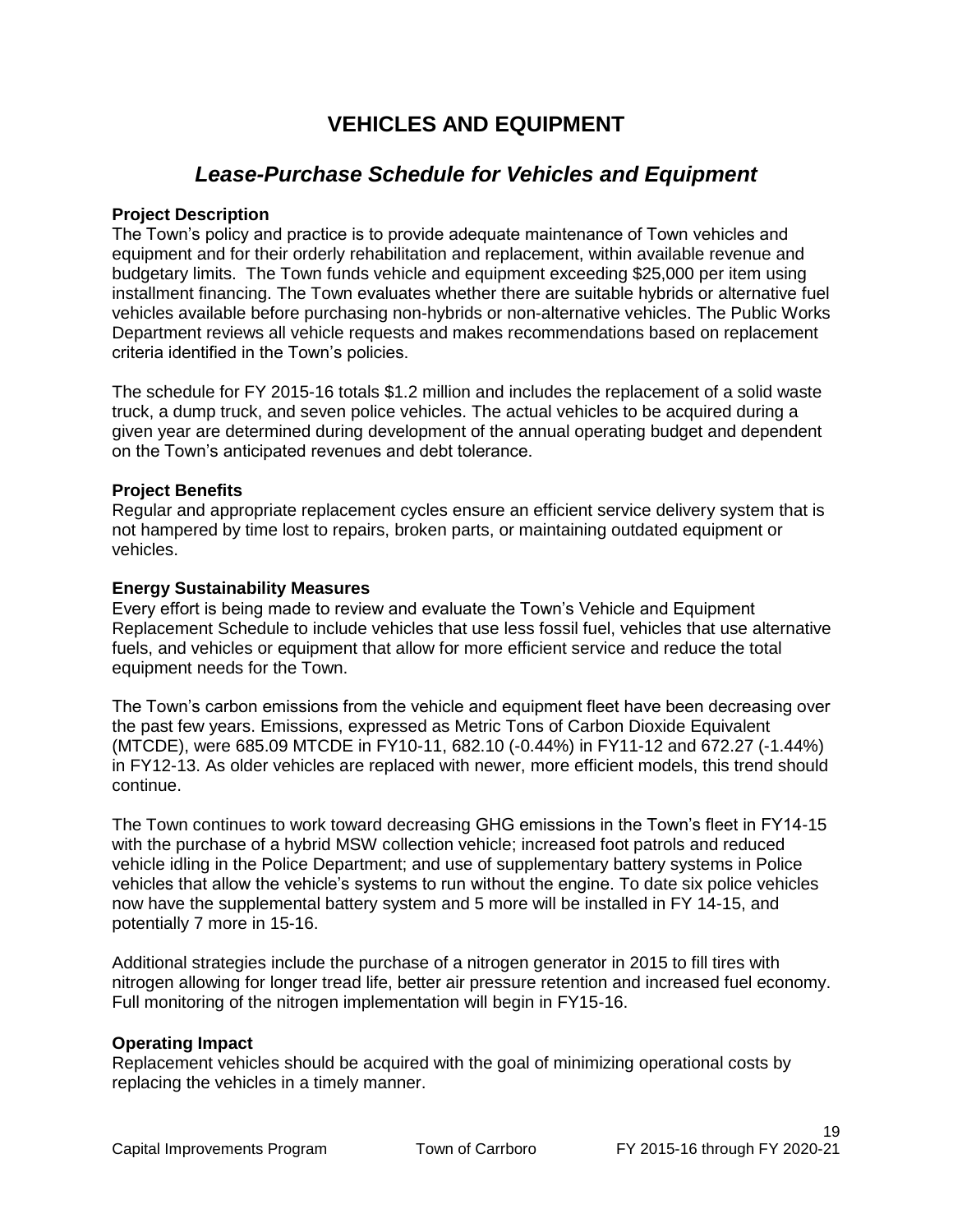| <b>ESTIMATED COSTS</b>   | <b>PRIOR</b><br><b>YEARS</b> |                          | 2014-15   |                 | 2015-16   |     | 2016-17   |    | 2017-18              |      | 2018-19   |     | 2019-20               |  | 2020-21       | 2021-22 &<br><b>BEYOND</b> |                            | TOTAL<br><b>PROJECT</b> |                                |
|--------------------------|------------------------------|--------------------------|-----------|-----------------|-----------|-----|-----------|----|----------------------|------|-----------|-----|-----------------------|--|---------------|----------------------------|----------------------------|-------------------------|--------------------------------|
| Equipment/Furnishing     |                              |                          | \$745.176 | .185.770<br>-SS |           | \$. | .177.394  |    | .433.114<br>\$.      |      | \$351.624 |     | \$ 866,202 \$ 733,113 |  |               |                            |                            |                         | 6,492,393                      |
| TOTAL COST               |                              | $\overline{\phantom{a}}$ | 745.176   | S.              | 1.185.770 | \$  | 1.177.394 | S  | 1,433,114 \$ 351,624 |      |           | \$  | 866,202 \$ 733,113 \$ |  |               |                            |                            |                         | 6,492,393                      |
|                          |                              |                          |           |                 |           |     |           |    |                      |      |           |     |                       |  |               |                            |                            |                         |                                |
| <b>ESTIMATED FUNDING</b> | <b>PRIOR</b><br><b>YEARS</b> |                          | 2014-15   |                 | 2015-16   |     | 2016-17   |    | 2017-18              |      | 2018-19   |     | 2019-20               |  | 2020-21       |                            | 2021-22 &<br><b>BEYOND</b> |                         | <b>TOTAL</b><br><b>PROJECT</b> |
| Installment Financing    |                              |                          | 745.176   |                 | .185.770  | \$. | .177.394  | S  | .433.114             | - \$ | 351.624   | \$. | 866.202               |  | \$733.113 \$  |                            |                            |                         | 6,492,393                      |
| <b>TOTAL FUNDING</b>     |                              |                          | 745.176   |                 | .185.770  |     | .177.394  | S. | 1.433.114            | \$   | 351.624   | \$. | 866.202               |  | $$733.113$ \$ |                            |                            |                         | 6,492,393                      |

# **Vehicle and Equipment Schedule**

|             |                     | <b>Fiscal Year 2015-2016</b>                             |                 |
|-------------|---------------------|----------------------------------------------------------|-----------------|
| Replacement | <b>Public Works</b> | Solid Waste - Replace #801                               | \$<br>313,000   |
| Replacement | <b>Public Works</b> | L&G-Dump Truck-Replace vehicle #031                      | \$<br>57,974    |
| Replacement | Police              | Patrol Vehicles-Replace vehicle #230                     | \$<br>47,916    |
| Replacement | Police              | Patrol Vehicles-Replace vehicle #231                     | \$<br>47,916    |
| Replacement | Police              | Patrol Vehicle                                           | \$<br>47,916    |
| Replacement | Police              | Community Services-Replace vehicle #233                  | \$<br>47,916    |
| Replacement | Police              | Patrol Vehicles-Replace vehicle #222                     | \$<br>47,916    |
| Replacement | Police              | Patrol Vehicles-Replace vehicle #223                     | \$<br>47,916    |
| Replacement | Police              | Patrol Vehicles-Replace vehicle #224                     | \$<br>47,916    |
| Addition    | Police              | Patrol Vehicles-Replace vehicle #225                     | \$<br>47,916    |
| Replacement | Public Works        | Streets-New Holland Tractor Replace #044/Boom Mower-#040 | \$<br>109,200   |
| Replacement | <b>Public Works</b> | Streets-Sweeper Truck-Replace vehicle #008               | \$<br>240,000   |
| Replacement | <b>Public Works</b> | Streets-F-450 Truck-Replace vehicle #017                 | \$<br>52,500    |
| Replacement | <b>Public Works</b> | Replaces Unit #091<br>Ventrac Tractor Edger/72" Mower    | \$<br>29,768    |
|             |                     | <b>TOTAL</b>                                             | \$<br>1,185,770 |

|             |                     | <b>Fiscal Year 2016-2017</b>                           |                 |
|-------------|---------------------|--------------------------------------------------------|-----------------|
| Replacement | <b>Public Works</b> | Fleet Maintenance-Ford Ranger 4x4 Replace vehicle #700 | \$<br>24,441    |
| Replacement | <b>Public Works</b> | Streets-580/Case Backhoe Super M #060                  | \$<br>87,106    |
| Replacement | <b>Public Works</b> | L&G-Ford F350 With Flat Bed Utility #602               | \$<br>32,162    |
| Replacement | <b>Public Works</b> | L&G-Ford Ranger Replace vehicle # 600                  | \$<br>21,441    |
| Replacement | <b>Public Works</b> | Solid Waste-Condor Labire #802                         | \$<br>334,000   |
| Replacement | Police              | Investigations-Replace vehicle #237                    | \$<br>34,842    |
| Addition    | Police              | Patrol Vehicle                                         | \$<br>47,916    |
| Replacement | Fire-Rescue         | Ford F-250 HD 4x4 Shift Comander Replace vehicle # 987 | \$<br>53,470    |
| Replacement | <b>Public Works</b> | Streets - Replace Lee Boy Roller #039                  | \$<br>48,244    |
| Replacement | Public Works        | L&G John Deere Tractor-Replace vehicle #064            | \$<br>43,500    |
| Replacement | <b>Public Works</b> | L&G John Deere 997 Mower-Replace #603                  | \$<br>17,959    |
| Replacement | ıΤ                  | Mid size van-Replace vehicle #012                      | \$<br>22,000    |
| Replacement | Rec & Parks         | Ford E-350 Van-Replace vehicle #701                    | \$<br>33,700    |
| Replacement | Police              | Investigations-Replace #234                            | \$<br>34,650    |
| Replacement | Police              | Community Services-Replace vehicle #228                | \$<br>47,916    |
| Replacement | Police              | Community Services-Replace vehicle #232                | \$<br>47,916    |
| Replacement | Planning            | Hybrid Honda Civic #702                                | \$<br>32,340    |
| Replacement | Public Works        | L&G F-150 Supercab Replace vehicle #030                | \$<br>37,521    |
| Replacement | Planning            | Ford F-150-Replace #134                                | \$<br>24,708    |
| Replacement | Rec & Parks         | Full Size Pick up - Replace #015                       | \$<br>24,708    |
| Replacement | Rec & Parks         | Full Size Pick up - Replace #016                       | \$<br>24,708    |
| Replacement | Planning            | Mid size SUV - Replace #135                            | \$<br>32,415    |
| Replacement | Public Works        | Fleet Maintenance-Hybrid Sedan-Replace vehicle #220    | \$<br>30,288    |
| Replacement | <b>Public Works</b> | Streets-F-350 4x4 Truck-Replace vehicle #041           | \$<br>39,443    |
|             |                     | <b>TOTAL</b>                                           | \$<br>1,177,394 |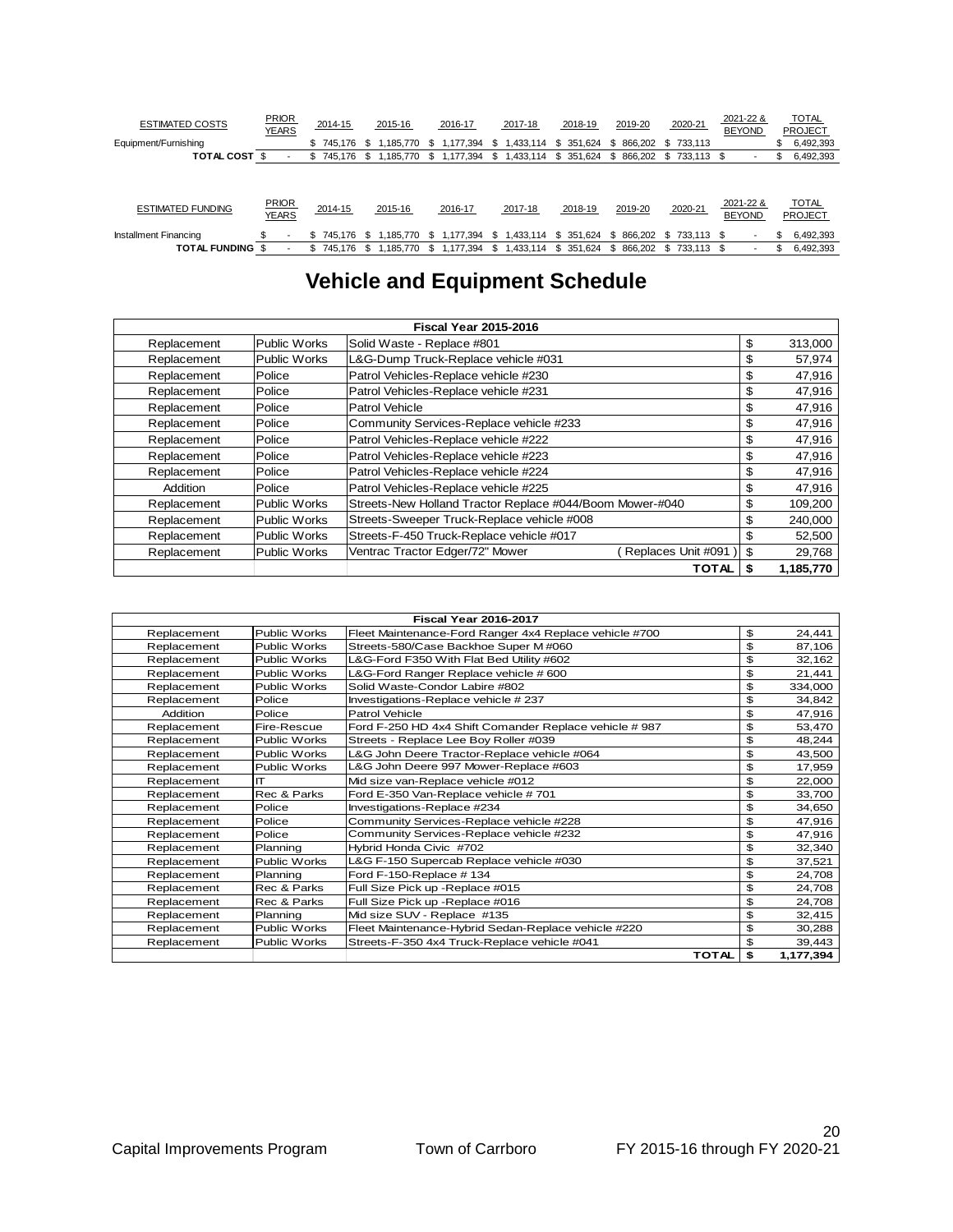|             | <b>Fiscal Year 2017-2018</b> |                                                         |     |           |  |  |  |  |  |  |  |
|-------------|------------------------------|---------------------------------------------------------|-----|-----------|--|--|--|--|--|--|--|
| Replacement | <b>Public Works</b>          | Fleet Maintenance-Ford Ranger Replace vehicle #706      | \$  | 21,000    |  |  |  |  |  |  |  |
| Replacement | <b>Public Works</b>          | Supervision-Ford Ranger Replace vehicle #704            | \$  | 21,000    |  |  |  |  |  |  |  |
| Replacement | Public Works                 | Building & Maintenance-Ford Ranger Replace vehicle #705 | \$  | 21,000    |  |  |  |  |  |  |  |
| Replacement | <b>Public Works</b>          | Streets - Dump Truck Replace vehicle #033               | \$. | 108,000   |  |  |  |  |  |  |  |
| Replacement | <b>Public Works</b>          | L&G-Ford F-250 HD 4 X 2 Replace vehicle #604            | \$  | 28,670    |  |  |  |  |  |  |  |
| Replacement | Public Works                 | Solid Waste - Autocar Frontloader #804                  | \$  | 294,000   |  |  |  |  |  |  |  |
| Replacement | Police                       | Patrol Vehicles-Replace vehicle #202                    | \$  | 45,024    |  |  |  |  |  |  |  |
| Replacement | Police                       | Patrol Vehicles-Replace vehicle #236 K-9                | \$  | 45,024    |  |  |  |  |  |  |  |
| Replacement | Police                       | Patrol Vehicles-Replace vehicle #238                    | \$  | 45,024    |  |  |  |  |  |  |  |
| Addition    | Police                       | Patrol Vehicle                                          | \$  | 45,024    |  |  |  |  |  |  |  |
| Replacement | Fire-Rescue                  | Engine-1998 Ferrara-Replace #931                        | \$  | 722,728   |  |  |  |  |  |  |  |
| Replacement | Fire-Rescue                  | Supervision-Ford Expedition #986                        | \$. | 36,620    |  |  |  |  |  |  |  |
|             |                              | <b>TOTAL</b>                                            |     | 1,433,114 |  |  |  |  |  |  |  |

|             | <b>Fiscal Year 2018-2019</b> |                                            |              |  |         |  |  |  |  |  |
|-------------|------------------------------|--------------------------------------------|--------------|--|---------|--|--|--|--|--|
| Replacement | Public Works                 | Streets - Dump Truck Replace vehicle # 501 |              |  | 162.524 |  |  |  |  |  |
| Replacement | Police                       | Patrol Vehicles-Replace vehicle #239       |              |  | 47,275  |  |  |  |  |  |
| Replacement | Police                       | Patrol Vehicles-Replace vehicle #240       |              |  | 47,275  |  |  |  |  |  |
| Replacement | Police                       | Patrol Vehicles-Replace vehicle #241       |              |  | 47,275  |  |  |  |  |  |
| Replacement | Police                       | Patrol Vehicles-Replace vehicle #242       |              |  | 47,275  |  |  |  |  |  |
|             |                              |                                            | <b>TOTAL</b> |  | 351.624 |  |  |  |  |  |

|             | <b>Fiscal Year 2019-2020</b> |                                      |    |         |  |  |  |  |  |  |
|-------------|------------------------------|--------------------------------------|----|---------|--|--|--|--|--|--|
| Replacement | Police                       | Patrol Vehicles-Replace vehicle #244 | \$ | 49,639  |  |  |  |  |  |  |
| Replacement | Police                       | Patrol Vehicles-Replace vehicle #245 | \$ | 49,639  |  |  |  |  |  |  |
| Replacement | Police                       | Patrol Vehicles-Replace vehicle #246 | \$ | 49,639  |  |  |  |  |  |  |
| Replacement | Police                       | Patrol Vehicles-Replace vehicle #247 | \$ | 49,639  |  |  |  |  |  |  |
| Replacement | Police                       | Patrol Vehicles-Replace vehicle #248 | \$ | 49,639  |  |  |  |  |  |  |
| Replacement | Police                       | Patrol Vehicles-Replace vehicle #249 | \$ | 49,639  |  |  |  |  |  |  |
| Replacement | Fire-Rescue                  | Fire- Ford Expedition #988           | \$ | 40,373  |  |  |  |  |  |  |
| Replacement | Planning                     | Pickup F-150 #708                    | \$ | 31,907  |  |  |  |  |  |  |
| Replacement | Planning                     | Pickup F-150 #709                    | \$ | 31,907  |  |  |  |  |  |  |
| Replacement | Public Works                 | Fleet Maintenance-Pool #711          | \$ | 35,398  |  |  |  |  |  |  |
| Replacement | <b>Public Works</b>          | Building and Maintenance #710        | \$ | 35,000  |  |  |  |  |  |  |
| Replacement | <b>Public Works</b>          | Streets #503                         | \$ | 67,000  |  |  |  |  |  |  |
| Replacement | <b>Public Works</b>          | Streets #061                         | \$ | 100,826 |  |  |  |  |  |  |
| Replacement | Public Works                 | L&G #605                             | \$ | 58,708  |  |  |  |  |  |  |
| Replacement | <b>Public Works</b>          | Sold Waste Pickup F-250 #803         | \$ | 29,142  |  |  |  |  |  |  |
| Replacement | Public Works                 | Solid Waste Boom Truck #805          | \$ | 138,107 |  |  |  |  |  |  |
|             |                              | <b>TOTAL</b>                         | \$ | 866,202 |  |  |  |  |  |  |

|             | <b>Fiscal Year 2020-2021</b> |                                                 |   |         |  |  |  |  |  |  |
|-------------|------------------------------|-------------------------------------------------|---|---------|--|--|--|--|--|--|
| Replacement | <b>Public Works</b>          | Admin Ford Escape Hybrid #712                   |   | 46,826  |  |  |  |  |  |  |
| Replacement | <b>Public Works</b>          | Freightliner Dump Truck with 11' Snow Plow #502 |   | 147,415 |  |  |  |  |  |  |
| Replacement | <b>Public Works</b>          | Ford F450 Utility Body #505                     | S | 70,372  |  |  |  |  |  |  |
| Replacement | <b>Public Works</b>          | Ford 4x4 #504                                   |   | 30,097  |  |  |  |  |  |  |
| Replacement | <b>Public Works</b>          | Ford F250 4 Door #607                           |   | 34,849  |  |  |  |  |  |  |
| Replacement | <b>Public Works</b>          | <b>ODB Leaf Vac LCT 600 #021</b>                |   | 29,720  |  |  |  |  |  |  |
| Replacement | <b>Public Works</b>          | TORO Grounds Master #608                        |   | 32,542  |  |  |  |  |  |  |
| Replacement | <b>Public Works</b>          | Solid Waste Auto Car Front loader #806          |   | 341,292 |  |  |  |  |  |  |
|             |                              | <b>TOTAL</b>                                    |   | 733,113 |  |  |  |  |  |  |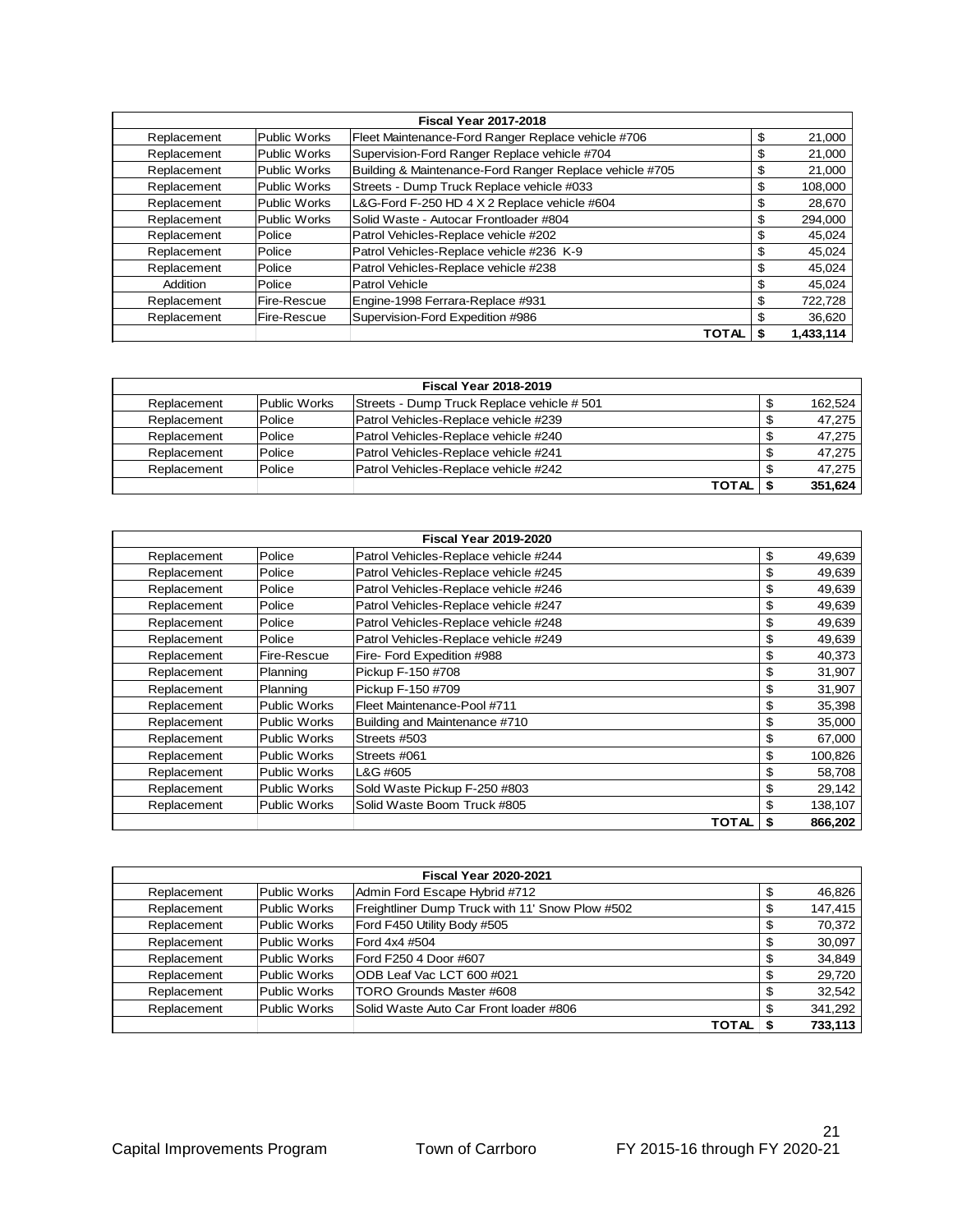# **TECHNOLOGY PROJECTS**

### *Information Technology Schedule*

#### **Project Description**

Information Technology projects that cost \$50,000 or greater are included on the Information Technology Schedule. Upgrades for existing technology products and funding are included in the annual operating budget. Projects proposed for FY 2015-16 are Mobile Video Recording technology (MVR) in the Carrboro Police Department to implement Body Worn Cameras (BWC). Forty Two (42) BWC will be purchased for Patrol Officers, Community Service Officers, and School Resource Officers.

Other projects in FY15-16 include conduit installation for Rogers Road and Smith Level Road.

#### **Project Benefits**

MVR will be used to document encounters and provide an objective record of police officers' interactions with citizens. MVR would enhance officers' and the court's ability to obtain convictions and increase the number of guilty pleas. This would reduce court case loads and reduce officer court time. MVR would allow officers to review recorded incidents and prepare detailed accounts of actions that transpired. This will allow officers to reduce the time they actually spend in court and allow them to remain in the community protecting and serving the citizens.

Having objective video documentation of incidents would assist in the investigation of these incidents. Reviewing previous incidents could be used to train and develop officers on tactics that keep them safer.

Telecommunication infrastructure, like innerduct, that facilitates high-speed connectivity is critical to economic growth and the standard of living. middle-mile and last mile infrastructure is the most costly and often the greatest barriers to reaching underserved areas and low income individuals. When municipalities install such infrastructure, they can often greatly reduce their own long term operational costs while offering excess capacity to others as a possible incentive to bring new high speed broadband providers into their communities, as well as effectively lowering the cost to reach areas that may otherwise remain unserved or underserved due to middle and last mile construction costs.

#### **Energy Sustainability Measures**

Using MVR technology will reduce travel time to and from court, fuel usage and carbon emissions should be reduced.

Advanced communications options often eliminate the need for in-person meetings removing the need for travel. This conduit facilitates the installation of advanced communications systems and thus indirectly supports a lower carbon foot print.

#### **Operating Impact**

The operating impact is the cost of annual software support and upgrades.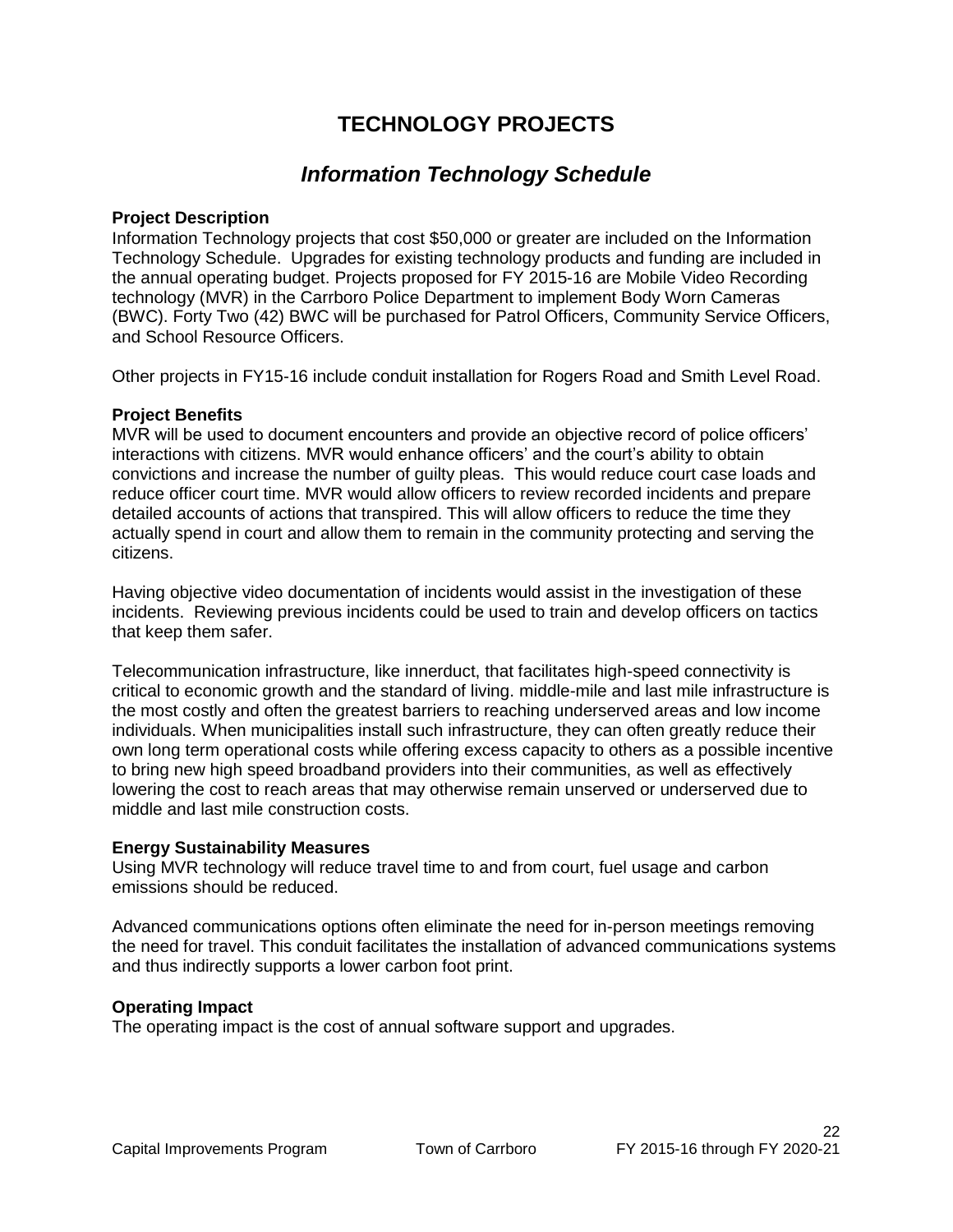| <b>ESTIMATED COSTS</b> | <b>PRIOR</b> |     | 2014-15 | 2015-16 | 2016-17 | 2017-18                  | 2018-19 2019-20          |  | 2020-21 | 2021-22 &                | <b>TOTAL</b>   |
|------------------------|--------------|-----|---------|---------|---------|--------------------------|--------------------------|--|---------|--------------------------|----------------|
|                        | <b>YEARS</b> |     |         |         |         |                          |                          |  |         | <b>BEYOND</b>            | <b>PROJECT</b> |
| Equipment/Furnishing   | 200.982      | \$. | 178.216 | 246,000 |         |                          |                          |  |         |                          | \$625.198      |
| <b>TOTAL COST</b>      | 200.982      |     | 178.216 | 246.000 | $\sim$  | $\overline{\phantom{a}}$ | $\overline{\phantom{a}}$ |  |         | $\overline{\phantom{0}}$ | 625.198        |
|                        |              |     |         |         |         |                          |                          |  |         |                          |                |

| <b>ESTIMATED FUNDING</b>                                        | <u>PRIOR</u><br><b>YEARS</b> | 2014-15 | 2015-16            | 2016-17 |  | 2017-18 2018-19 2019-20 2020-21 |  | 2021-22 &<br><b>BEYOND</b> | <b>TOTAL</b><br><b>PROJECT</b> |
|-----------------------------------------------------------------|------------------------------|---------|--------------------|---------|--|---------------------------------|--|----------------------------|--------------------------------|
| Pav-As-You-Go                                                   | $$200.982$ \$                |         | 178.216 \$ 246.000 |         |  |                                 |  |                            | \$625,198                      |
| <b>TOTAL FUNDING</b> \$ 200,982 \$ 178,216 \$ 246,000 \$ - \$ - |                              |         |                    |         |  | $S - S - S -$                   |  | $\sim$                     | \$ 625.198                     |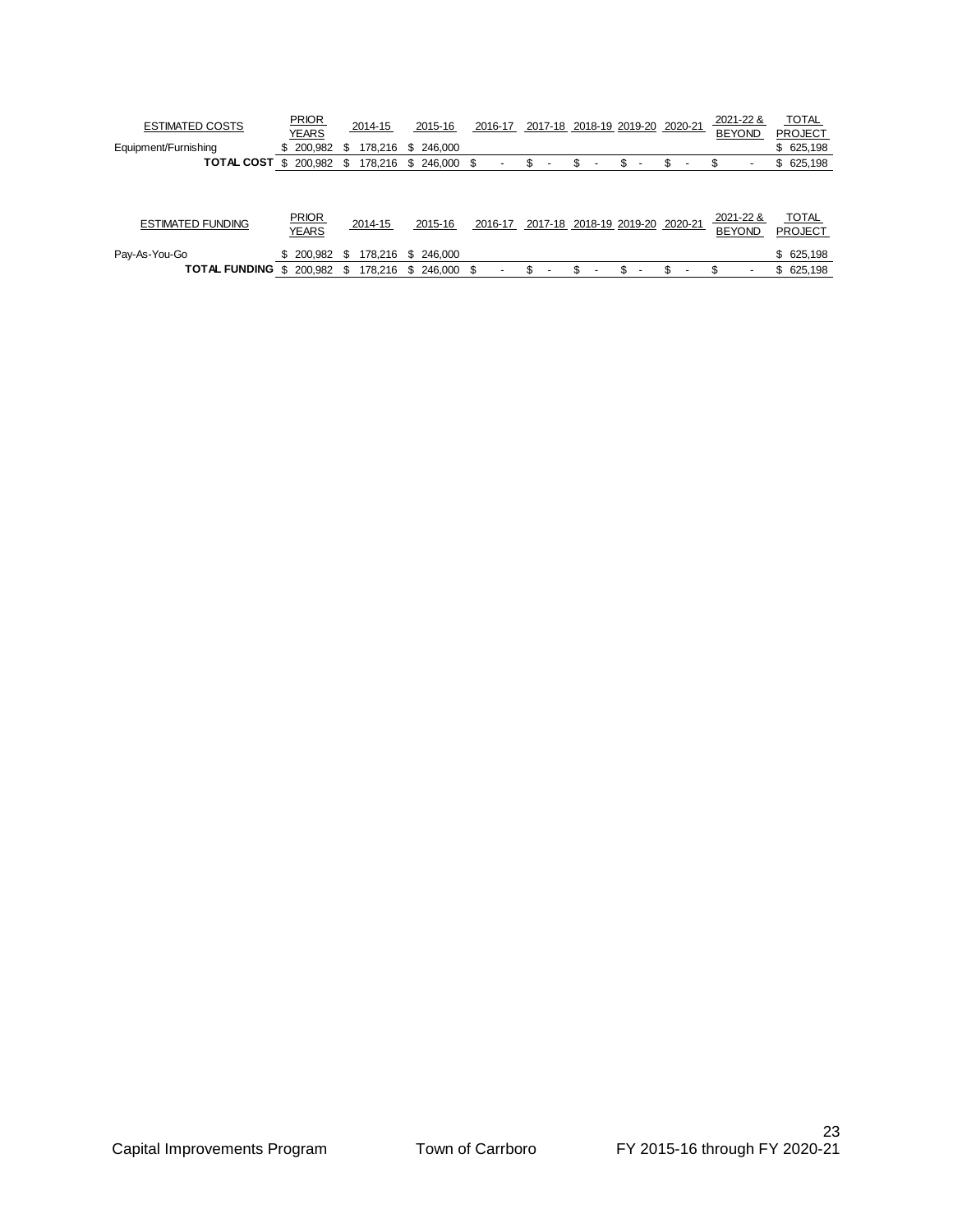### **NEW PROJECTS**

## *Martin Luther King, Jr. Park*

#### **Project Description**

The Town purchased 9.5 acres of land in the Hillsborough Road/Pathway Drive and designated it as a neighborhood park. On June 15, 2004, the Board of Aldermen approved a park design and officially named the park Martin Luther King, Jr. Park. While the original master plan has not been implemented, a community garden has been established at the park and the Park is used for walking and informal field play. The original master plan is currently being updated. In addition to enlarging the community garden, possible amenities being considered for the park are trails, restroom, picnic shelters, pavilions, a playground, amphitheater, sculpture garden, meditation garden, enhancing wetlands for environmental education, and a pollinator garden.

#### **Project Benefit**

Wilson Park is the closest neighborhood park in this area; however, the service radius neither serves the neighborhoods that the MLK Park is intended to serve. The development of Martin Luther King, Jr. Park will serve neighborhoods in the northern area and accommodate the ultimate growth north of Hillsborough Road from the Old Fayetteville to Calvander intersection. Currently, there is not a neighborhood park available for the northern area of Town.

#### **Energy Sustainability Measures**

Rain barrels will be placed at all structures so rain can be used in the community garden and by Public Works as needed.

#### **Operating Impact**

Additional personnel and equipment will be required to maintain the park grounds.

| <b>ESTIMATED COSTS</b>   |                                 | <b>PRIOR</b><br><b>YEARS</b> | 2014-15 | 2015-16 | 2016-17   | 2017-18              | 2018-19 | 2019-20 2020-21 | 2021-22 &<br><b>BEYOND</b> | <b>TOTAL</b><br><b>PROJECT</b> |
|--------------------------|---------------------------------|------------------------------|---------|---------|-----------|----------------------|---------|-----------------|----------------------------|--------------------------------|
| Planning/Design          |                                 | 42,533<br>SS.                |         |         | \$129,115 |                      |         |                 |                            | 171,648<br>\$                  |
| Construction             |                                 |                              |         |         |           | \$1,291,146          |         |                 |                            | \$1,291,146                    |
| Other                    |                                 | \$553.717                    |         |         |           |                      |         |                 |                            | 553,717<br>\$                  |
|                          | <b>TOTAL COST \$ 596,250 \$</b> |                              | ٠       |         | \$129,115 | 1,291,146 \$<br>- \$ | ۰       |                 | $\overline{\phantom{a}}$   | \$2,016,511                    |
|                          |                                 |                              |         |         |           |                      |         |                 |                            |                                |
| <b>ESTIMATED FUNDING</b> |                                 | <b>PRIOR</b><br>YEARS        | 2014-15 | 2015-16 | 2016-17   | 2017-18              | 2018-19 | 2019-20 2020-21 | 2021-22 &<br><b>BEYOND</b> | <b>TOTAL</b><br><b>PROJECT</b> |

| ESTIMATED FUNDING            | <b>YEARS</b> | <b>2014-19</b> | 2013-10 |                          | $2010 - 11$ | $2011 - 10$                | <b>ZUIO-19</b> | ZUIY-ZU ZUZU-ZI |  | <b>BEYOND</b> |  | <b>PROJECT</b> |  |
|------------------------------|--------------|----------------|---------|--------------------------|-------------|----------------------------|----------------|-----------------|--|---------------|--|----------------|--|
| Pay-As-You-Go                | 43.250       |                |         |                          |             |                            |                |                 |  |               |  | 43.250         |  |
| <b>Installment Financing</b> | \$ 274,000   |                |         |                          |             | \$ 129,115 \$ 1,291,146    |                |                 |  |               |  | \$1,694,261    |  |
| Payment in Lieu              | \$279,000    |                |         |                          |             |                            |                |                 |  |               |  | 279.000        |  |
| <b>TOTAL FUNDING</b>         | 596.250      |                |         | $\overline{\phantom{a}}$ |             | $$129,115$ \$ 1,291,146 \$ | ٠              |                 |  |               |  | \$2.016.511    |  |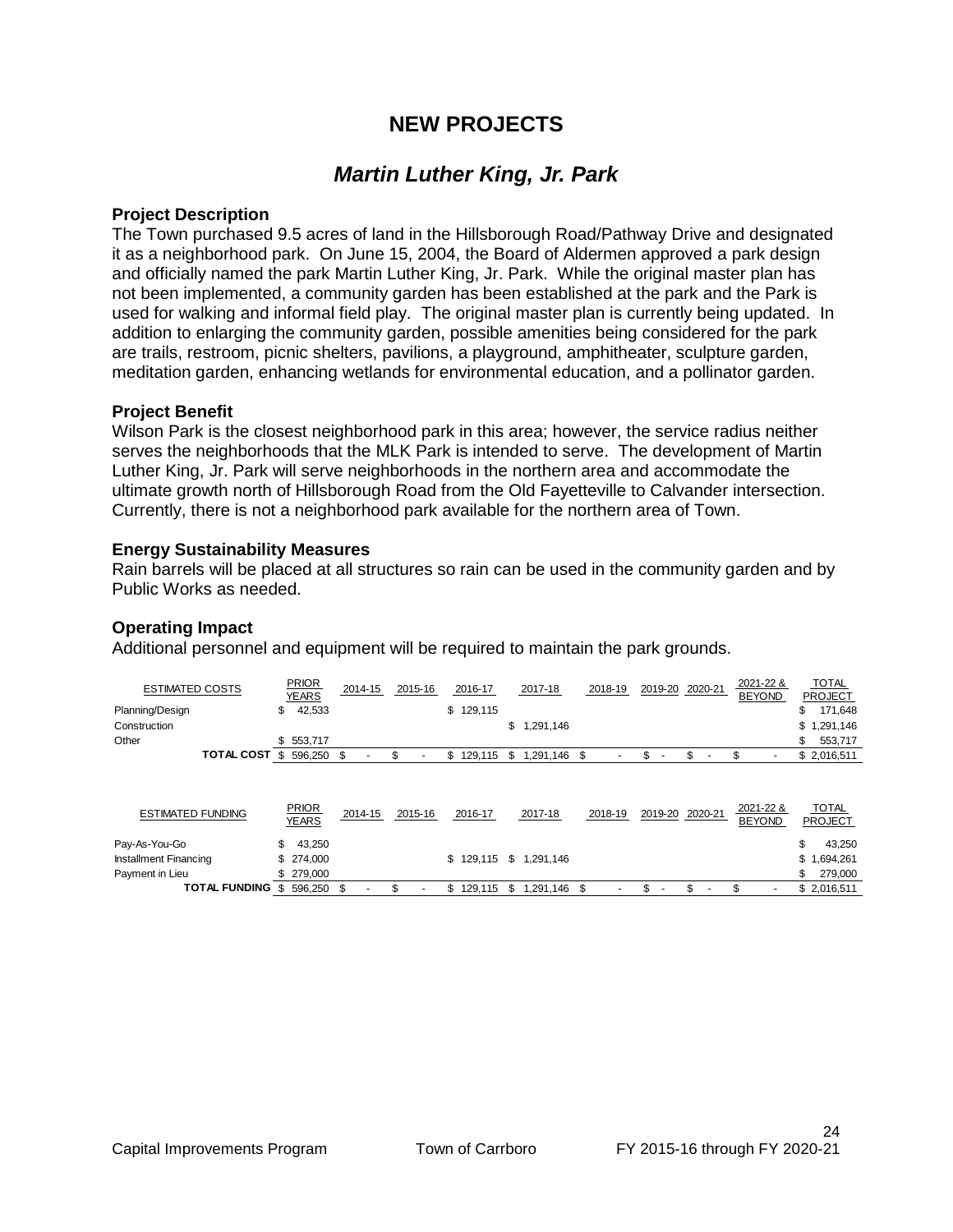### *Greensboro-Lloyd Bikeway*

#### **Project Description**

Construct a multi-use (bicycle and pedestrian) path connecting Greensboro and Lloyd Streets, including a railroad crossing. The project would serve as a spur to the Campus-to-Campus Bicycle Connector Project. A feasibility study is proposed in FY15-16 to determine the best location for the bikeway.

#### **Project Benefits**

Provide a safe east-west access for bicycle and pedestrian traffic that is an alternative to segments of E. Main St., Weaver St., and N. Greensboro St. that experience heavy motor vehicle traffic. The connector would traverse two traffic analysis zones (TAZs) estimated to have approximately 1,200 jobs and 400 residents.

#### **Energy Sustainability Measures**

The project is projected to achieve daily reductions of 1.1 kg of carbon monoxide, 100 g of volatile organic compounds, and 100 g of nitrogen oxides.

#### **Operating Impact**

Additional maintenance costs would be incurred from the additional length of path. However, the costs could be mitigated with an adopt-a-path sponsorship program, and by using a durable surface such as concrete.

| <b>ESTIMATED COSTS</b>          | <b>PRIOR</b><br><b>YEARS</b> | 2014-15 | 2015-16 | 2016-17       | 2017-18 | 2018-19       | 2019-20 | 2020-21 | 2021-22 &<br><b>BEYOND</b>    | <b>TOTAL</b><br><b>PROJECT</b> |
|---------------------------------|------------------------------|---------|---------|---------------|---------|---------------|---------|---------|-------------------------------|--------------------------------|
| Planning/Design                 |                              |         |         | \$40,000      |         | \$<br>36,748  |         |         |                               | 76,748<br>\$.                  |
| Construction                    |                              |         |         |               |         | \$<br>123,764 |         |         |                               | 123,764<br>\$                  |
| TOTAL COST \$                   |                              |         | \$      | 40,000<br>\$  | - \$    | 160,512<br>\$ |         | \$      | S<br>$\overline{\phantom{0}}$ | \$200,512                      |
|                                 | <b>PRIOR</b>                 |         |         |               |         |               |         |         | 2021-22 &                     | <b>TOTAL</b>                   |
| <b>ESTIMATED FUNDING</b>        | <b>YEARS</b>                 | 2014-15 | 2015-16 | 2016-17       | 2017-18 | 2018-19       | 2019-20 | 2020-21 | <b>BEYOND</b>                 | <b>PROJECT</b>                 |
| Capital Reserves-Matching Funds |                              |         |         |               |         | \$<br>32,102  |         |         |                               | 32,102<br>\$                   |
| Intergovernmental Revenues      |                              |         |         | \$32,000      |         | \$128,410     |         |         |                               | \$<br>160,410                  |
| Payment in Lieu                 |                              |         |         | \$<br>8,000   |         |               |         |         |                               | \$<br>8,000                    |
| <b>TOTAL FUNDING</b>            | \$                           |         |         | \$.<br>40,000 |         | \$<br>160,512 |         |         |                               | \$<br>200,512                  |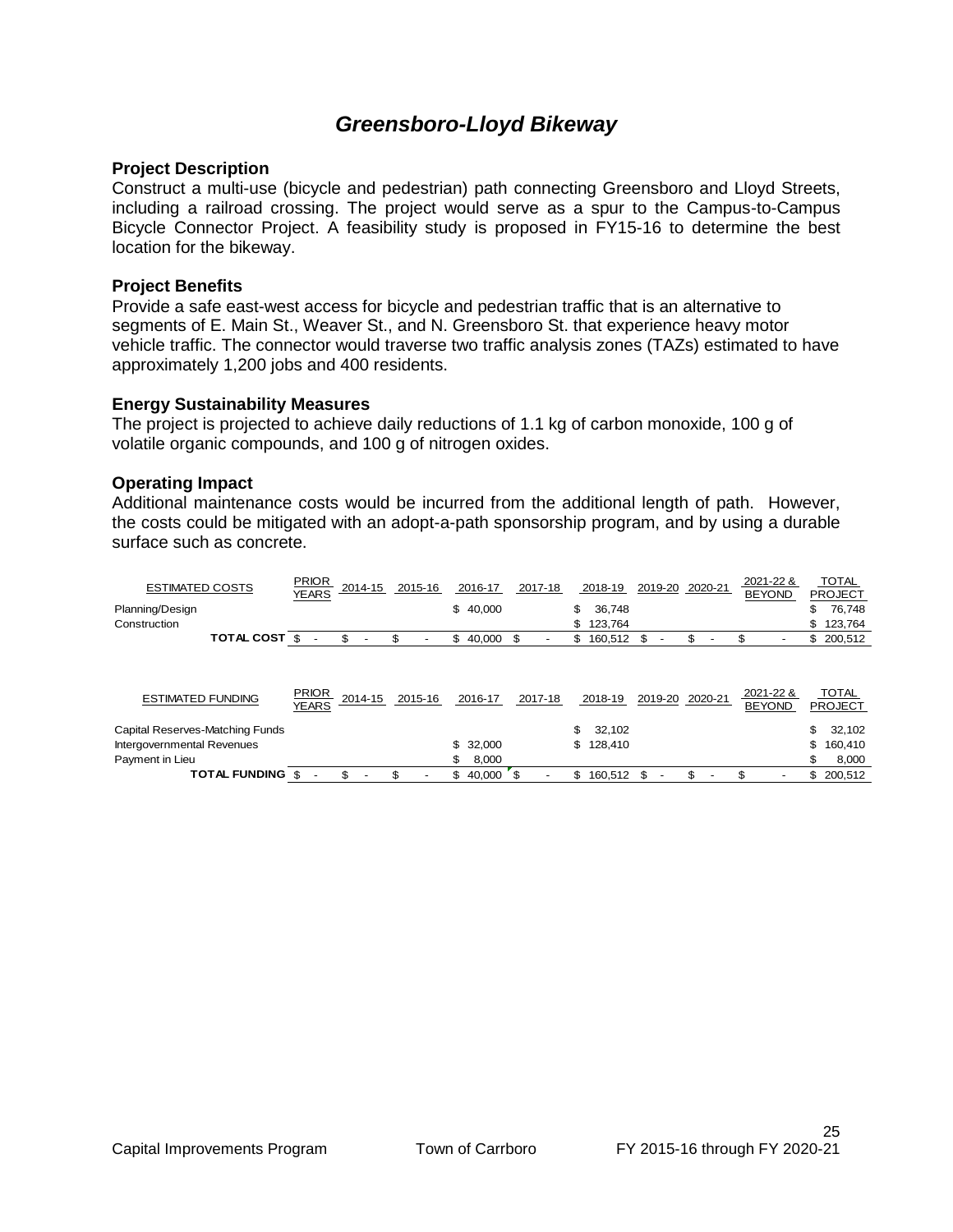### *South Greensboro Sidewalk*

#### **Project Description**

Construct a sidewalk on the west side of S. Greensboro St. from the northern end of Old Pittsboro Rd. to the NC-54 eastbound off-ramp.

#### **Project Benefits**

The sidewalk would fill a major gap for pedestrians from the higher-density area along Smith Level Rd., south of NC-54 bypass, to downtown. It will provide access to downtown transit service for residents along S. Greensboro St. and Smith Level Rd., as well as access to the J bus stop on S. Greensboro St. across from Rand Rd. It will contribute to a safer and more comfortable walking environment for pedestrians traveling north and south on S. Greensboro St. and underneath NC-54 bypass.

#### **Energy Sustainability Measures**

This may serve to reduce reliance on motor vehicles for access and thus reduce motor vehicle emissions.

#### **Operating Impact**

Additional maintenance and policing staff hours may be necessary as a result of the project, although the exact extent of hours cannot be predicted at this time.

| <b>ESTIMATED COSTS</b>     |                         | <b>PRIOR</b><br><b>YEARS</b> | 2014-15 | 2015-16         |      | 2016-17 | 2017-18       |    | 2018-19   | 2019-20 | 2020-21 | 2021-22 &<br><b>BEYOND</b> | <b>TOTAL</b><br><b>PROJECT</b> |
|----------------------------|-------------------------|------------------------------|---------|-----------------|------|---------|---------------|----|-----------|---------|---------|----------------------------|--------------------------------|
| Planning/Design            |                         |                              |         | \$<br>105,130   |      |         |               |    |           |         |         |                            | \$<br>105,130                  |
| Construction               |                         |                              |         |                 | \$   | 420.896 | \$<br>405,756 |    | \$242,774 |         |         |                            | \$1,069,426                    |
| Other                      |                         |                              |         |                 | \$   | 20,000  |               |    |           |         |         |                            | \$<br>20,000                   |
|                            | TOTAL COST \$           | $\sim$                       | \$      | \$<br>105,130   | - \$ | 440,896 | \$<br>405,756 | \$ | 242,774   | \$      | \$      | ٠                          | \$1,194,556                    |
| <b>ESTIMATED FUNDING</b>   |                         | <b>PRIOR</b>                 | 2014-15 | 2015-16         |      | 2016-17 | 2017-18       |    | 2018-19   | 2019-20 | 2020-21 | 2021-22 &                  | <b>TOTAL</b>                   |
|                            |                         | <b>YEARS</b>                 |         |                 |      |         |               |    |           |         |         | <b>BEYOND</b>              | <b>PROJECT</b>                 |
| GO Bond                    |                         |                              |         | \$<br>21.026 \$ |      | 105.000 | \$<br>195,756 | S  | 48.555    |         |         |                            | \$<br>370,337                  |
| Intergovernmental Revenues |                         |                              |         | \$<br>84,104    | \$   | 335.896 | \$210,000     | \$ | 194.219   |         |         |                            | \$<br>824,219                  |
| Payment in Lieu            |                         |                              |         |                 |      |         |               |    |           |         |         |                            |                                |
|                            | <b>TOTAL FUNDING \$</b> | ۰.                           |         | 105,130         | \$.  | 440.896 | \$<br>405,756 | \$ | 242,774   | \$<br>٠ |         |                            | \$1,194,556                    |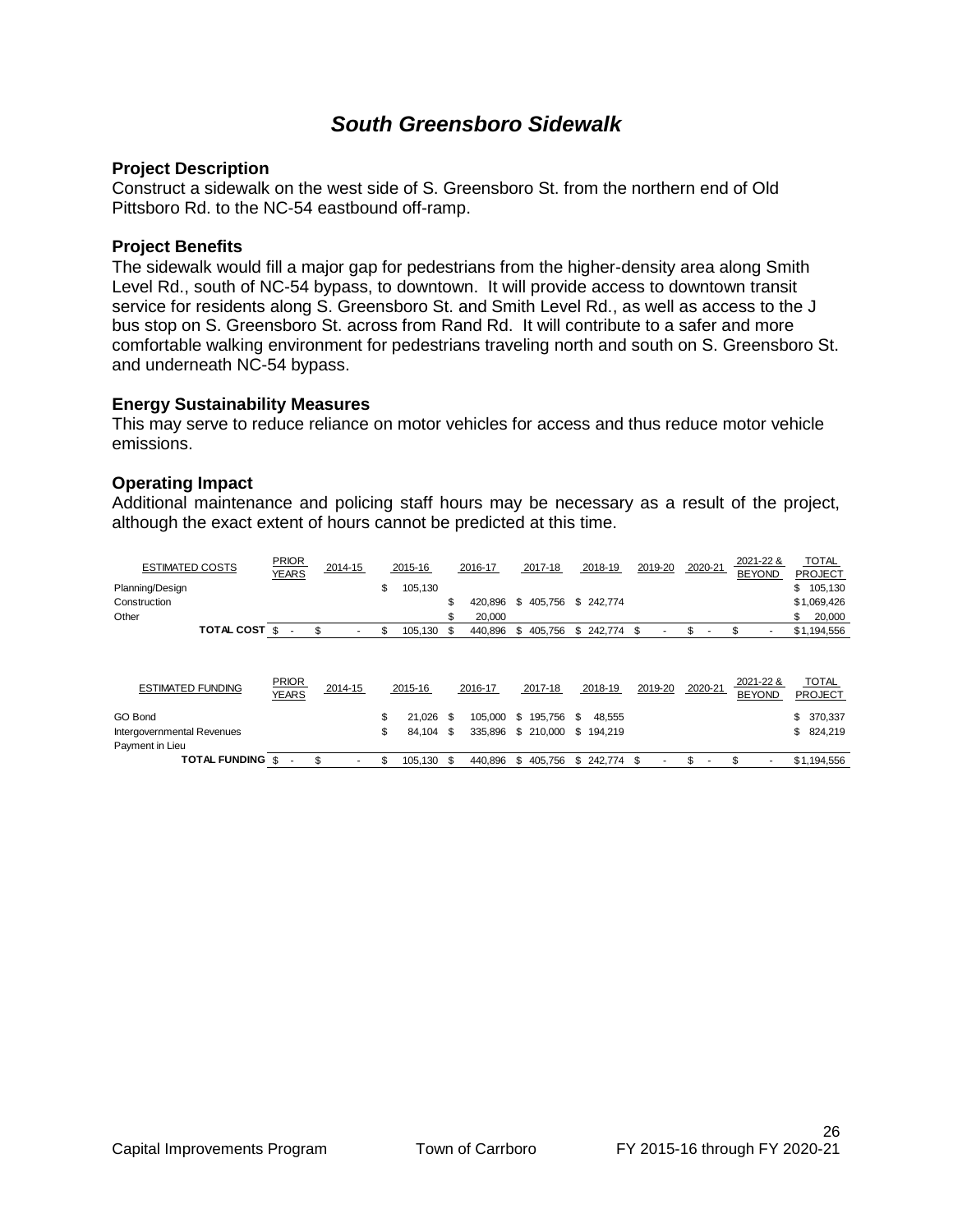### *Public Works Facility*

#### **Project Description**

The Town purchased 23 acres of land off Old NC 86 in anticipation of constructing a new public works facility to move it from its Smith Level Rd. location and provide a more modern structure to improve operations and provide adequate storage and office space. The current facility is on 2.5 acres with approximately 40 percent of the site located within a designated flood plain on Smith Level Road.

#### **Project Benefits**

The department has outgrown the current facility with respect to storage and office space. A new facility would provide more storage for vehicles and equipment so they aren't exposed to the elements, larger office space with better lighting, a larger fleet maintenance garage with floor drains, updated bathroom and locker room facilities and additional rooms for crew leaders, storage and meetings. One project alternative is to find an existing building with adequate space and acreage that could be converted to house public works operations.

#### **Energy Sustainability Measures**

The current metal building is more than 30 years old and is not energy efficient. A new facility, even though likely to be larger than the current one, will include energy efficient measures, including potentially solar hot water heaters, LED light fixtures, and thermal envelope sealing.

#### **Operating Impact**

Maintenance costs for this older facility will continue to increase as the grounds and building deteriorate. Significant investments such as repaving of the asphalt will soon be necessary. Daily and annual operating costs would depend upon facility size. Estimated increase in annual operating costs is approximately \$7,000 to \$8,000.

| <b>ESTIMATED COSTS</b> | <b>PRIOR</b><br>YEARS |     |                          |  |                          |                          |                          | 2014-15 2015-16 2016-17 2017-18 2018-19 2019-20 2020-21 |                          | 2021-22 &<br><b>BEYOND</b> | TOTAL<br><b>PROJECT</b>   |
|------------------------|-----------------------|-----|--------------------------|--|--------------------------|--------------------------|--------------------------|---------------------------------------------------------|--------------------------|----------------------------|---------------------------|
| Planning/Design        | 4.355                 |     |                          |  |                          |                          |                          |                                                         |                          | \$1,700,727                | \$1,705,082               |
| Construction           |                       |     |                          |  |                          |                          |                          |                                                         |                          |                            | $$8,503,635$ $$8,503,635$ |
| Equipment/Furnishing   |                       |     |                          |  |                          |                          |                          |                                                         |                          | 1,455,339                  | \$1,455,339               |
| Other                  | \$751.881             |     |                          |  |                          |                          |                          |                                                         |                          | 155.132                    | 907.013<br>S              |
| <b>TOTAL COST \$</b>   | 756.236               | \$. | $\overline{\phantom{a}}$ |  | $\overline{\phantom{a}}$ | $\overline{\phantom{a}}$ | $\overline{\phantom{a}}$ | $\overline{\phantom{a}}$                                | $\overline{\phantom{a}}$ | \$11,814,833               | \$12,571,069              |

| <b>ESTIMATED FUNDING</b> | <u>PRIOR</u><br><b>YEARS</b> | 2014-15 2015-16 2016-17 2017-18 2018-19 2019-20 2020-21 |                          |     |       |  |                |  |  | 2021-22 &<br><b>BEYOND</b> | TOTAL<br><b>PROJECT</b> |
|--------------------------|------------------------------|---------------------------------------------------------|--------------------------|-----|-------|--|----------------|--|--|----------------------------|-------------------------|
| Installment Financing    | 756.236                      |                                                         |                          |     |       |  |                |  |  | \$11,814,833 \$12,571,069  |                         |
| TOTAL FUNDING \$756.236  |                              | $\overline{\phantom{a}}$                                | $\overline{\phantom{a}}$ | S – | $S -$ |  | $\mathbb{S}$ - |  |  | \$11,814,833 \$12,571,069  |                         |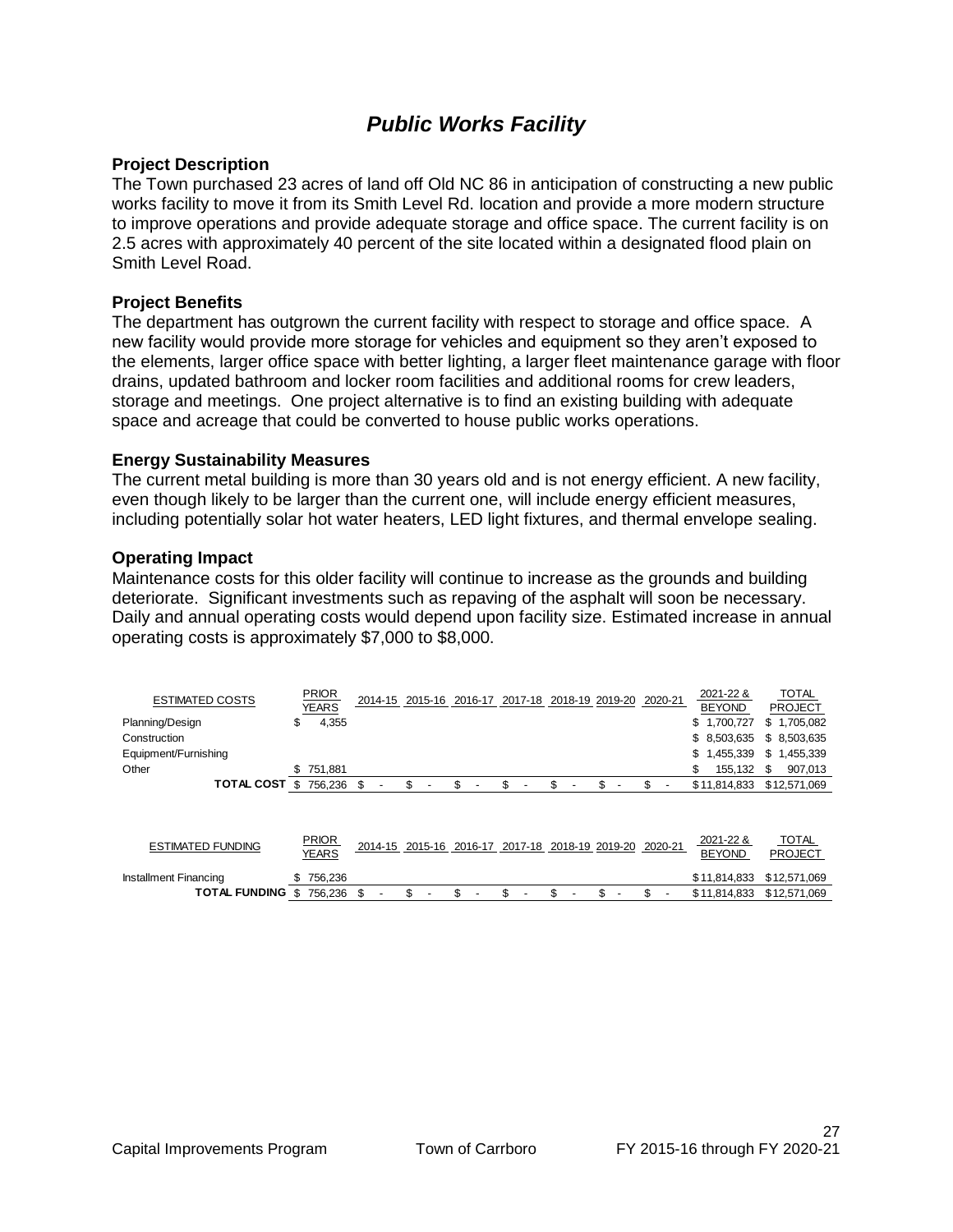### *Century Center HVAC Replacement*

#### **Project Description**

This project consists of upgrading various components of the HVAC system at the Century Center to improve overall efficiency. The system is comprised of a boiler and chiller that are controlled by electronic sensors and a web based interface for making adjustments. The controls (i.e. sensors and thermostats) are outdated; and, parts are becoming difficult to obtain creating service outages when parts need to be replaced. The Town will solicit proposals from HVAC companies for initially upgrading control systems and include recommendations for upgrading the boiler and chiller system in subsequent years.

#### **Project Benefits**

The building has a number of meeting and recreational rooms which are controlled at a constant rate throughout the day and year. Significant savings could be achieved by changing the control parameters based on use and weather; however the existing interface used to adjust the controls is highly technical preventing the users of the rooms to adjust the temperature.

#### **Energy Sustainability Measures**

The Century Center comprised 16.8% of total municipal emissions in 2012. This study will seek to find areas to reduce emissions within the HVAC system and provide more comprehensive recommendations than those previously provided in limited studies by Waste Reduction Partners (2009) and Big Woods Engineering (2010).

#### **Operating Impact**

A new control system for the HVAC unit would decrease natural gas use at the facility, resulting in a cost savings. Exact savings would not be known until the study is completed.

| <b>ESTIMATED COSTS</b>   | <b>PRIOR</b><br><b>YEARS</b> | 2014-15 |                          | 2015-16       |    | 2016-17                  | 2017-18 2018-19 2019-20 |    |    | 2020-21 | 2021-22 &<br><b>BEYOND</b> |     | <b>TOTAL</b><br><b>PROJECT</b> |
|--------------------------|------------------------------|---------|--------------------------|---------------|----|--------------------------|-------------------------|----|----|---------|----------------------------|-----|--------------------------------|
| Planning/Design          |                              |         |                          | \$<br>54,000  |    |                          |                         |    |    |         |                            | \$. | 54,000                         |
| Construction             |                              |         |                          | \$<br>126,000 |    |                          |                         |    |    |         |                            | \$  | 126,000                        |
| TOTAL COST \$            |                              | \$      | $\overline{\phantom{a}}$ | \$<br>180,000 | S. |                          | \$                      | \$ | \$ | \$      | \$                         | \$  | 180,000                        |
|                          |                              |         |                          |               |    |                          |                         |    |    |         |                            |     |                                |
| <b>ESTIMATED FUNDING</b> | <b>PRIOR</b><br><b>YEARS</b> | 2014-15 |                          | 2015-16       |    | 2016-17                  | 2017-18 2018-19 2019-20 |    |    | 2020-21 | 2021-22 &<br><b>BEYOND</b> |     | <b>TOTAL</b><br><b>PROJECT</b> |
| Pay-As-You-Go            |                              | \$      | $\overline{\phantom{a}}$ | \$<br>180,000 | \$ | ۰                        |                         |    |    |         |                            | \$  | 180,000                        |
| <b>TOTAL FUNDING</b>     | -\$                          | \$      | $\overline{\phantom{a}}$ | \$<br>180,000 | \$ | $\overline{\phantom{0}}$ | \$                      | \$ | \$ | \$      | \$<br>-                    | \$. | 180,000                        |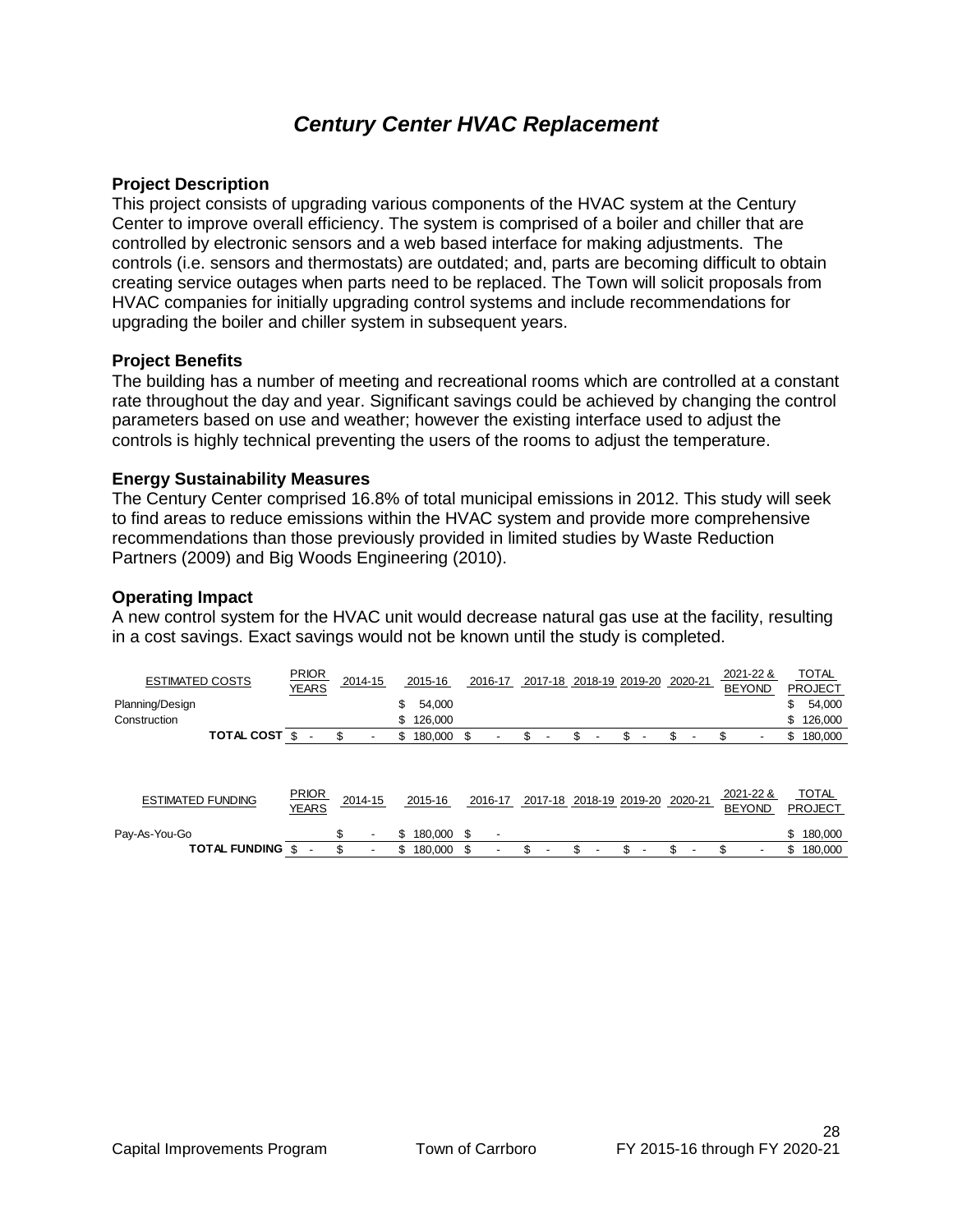### *Replacement of Streetlight Fixtures with LED Lights*

#### **Project Description**

This project involves replacing roughly 700 fixtures on Town maintained streets starting when a fiscally viable rate structure comes into place.

#### **Project Benefits**

LED lights typically last over 100,000 hours, or 20+ years, and feature a "plug and play" electrical system which lowers maintenance costs. It is anticipated that the LED streetlights would have a roughly 10% municipal footprint reduction for the year(s) in which fixture replacement occurs.

#### **Energy Sustainability Measures**

This project offers significant energy efficiency improvements. LED lighting is on average 50% more efficient than current standard lighting fixtures (High Pressure Sodium or Mercury Vapor), yielding a relatively short payback period for capital investment (3 years or less). This offers the potential to capitalize future energy savings with the cost savings for LED lighting. Street lighting is a large contribution to all municipal emissions (22%). In FY10-11, street lighting accounted for 408.72 Metric Tons of Carbon Dioxide Equivalent (MTCDE). In FY11-12, street lighting decreased slightly to 408.58 MTCDE (-0.03%), and in FY12-13 it decreased again to 406.66 MTCDE (-0.47%). Installation of LED lighting could reduce carbon emissions due to street lighting to approximately 204 MTCDE in FY 16-17 when fully installed.

#### **Operating Impact**

It is anticipated that the overall impact would result in savings in the annual operating budget equivalent to the capital cost incurred within roughly three years.

| <b>ESTIMATED COSTS</b>   | <b>PRIOR</b><br><b>YEARS</b> |   | 2014-15 |      | 2015-16                  | 2016-17 |                          |   | 2017-18 2018-19 2019-20 2020-21 |    |   |                          | <b>BEYOND</b> | 2021-22 & |     | <b>TOTAL</b><br><b>PROJECT</b> |
|--------------------------|------------------------------|---|---------|------|--------------------------|---------|--------------------------|---|---------------------------------|----|---|--------------------------|---------------|-----------|-----|--------------------------------|
| Planning/Design          |                              |   | 100.000 |      |                          |         |                          |   |                                 |    |   |                          |               |           | \$. | 100,000                        |
| <b>TOTAL COST \$</b>     |                              |   | 100.000 | - \$ |                          | \$      |                          |   |                                 | \$ |   |                          |               | ۰         | S.  | 100,000                        |
| <b>ESTIMATED FUNDING</b> | <b>PRIOR</b><br><b>YEARS</b> |   | 2014-15 |      | 2015-16                  | 2016-17 |                          |   | 2017-18 2018-19 2019-20 2020-21 |    |   |                          | <b>BEYOND</b> | 2021-22 & |     | <b>TOTAL</b><br><b>PROJECT</b> |
| <b>Capital Reserves</b>  |                              | S | 100.000 |      |                          |         |                          |   |                                 |    |   |                          |               |           | \$. | 100,000                        |
| <b>TOTAL FUNDING \$</b>  |                              |   | 100,000 |      | $\overline{\phantom{a}}$ |         | $\overline{\phantom{a}}$ | S | S                               | \$ | S | $\overline{\phantom{0}}$ |               | ۰         | \$. | 100,000                        |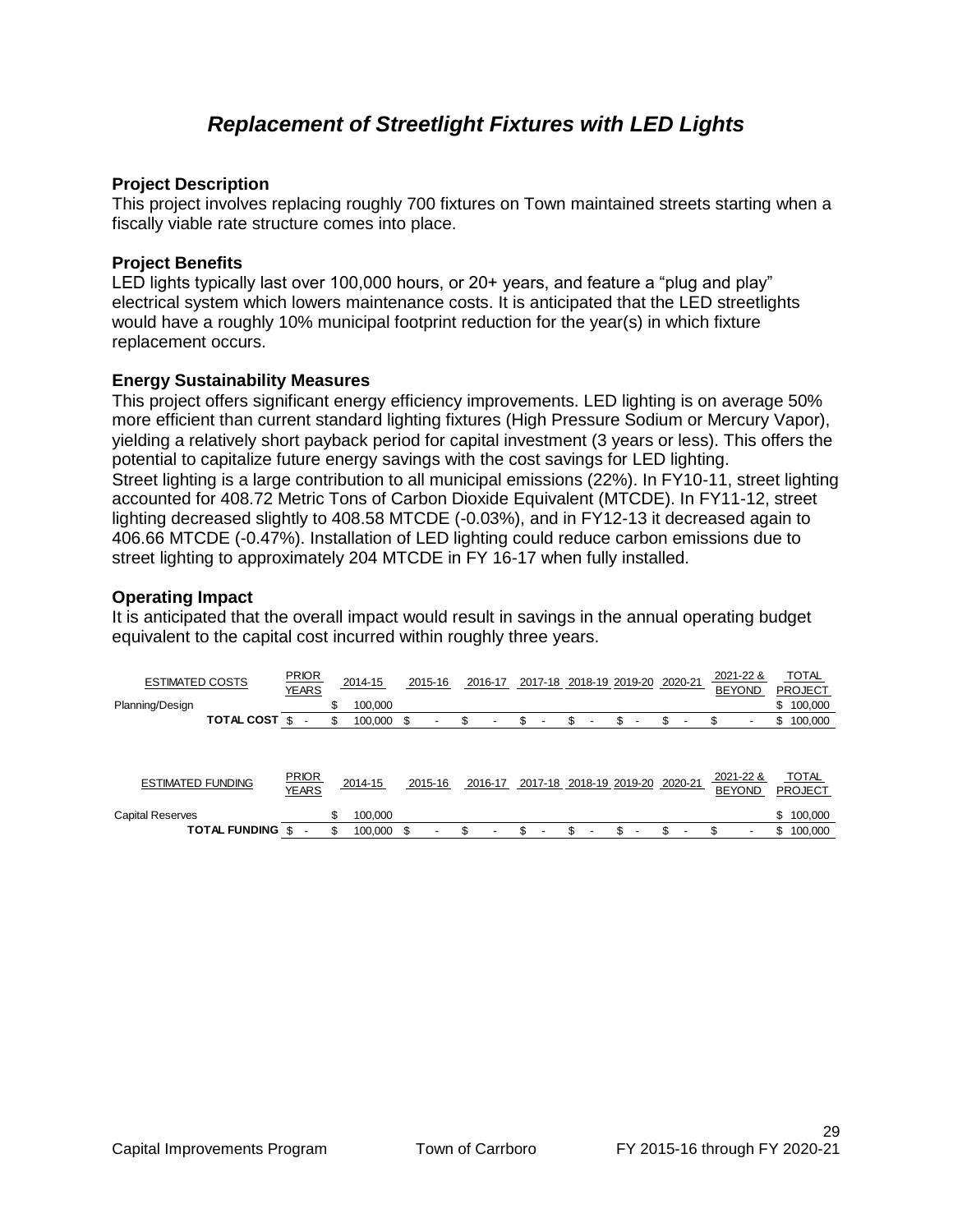### *Town Hall Improvements*

#### **Project Description**

The last comprehensive building study of the Town Hall was done in 1995 and intended to provide a space needs analysis through 2010. Since the 1995 study, the use of Town Hall has changed. Police and Recreation and Parks departments have moved into the Century Center. Other Town departments that remain in Town Hall have expanded. This study seeks to provide a long-term plan for usability, energy efficiency and infrastructure utilization of existing finished and unfinished space. It will identify work that would need to be done to use unfinished space, as well as improvements to bring the building up to code.

There has been interest in exploring installing photoelectric solar panels on roofs at Town facilities, similar to what was done on the Town Commons structure. This study will look at the roof at Town Hall and other facilities and make a recommendation on the feasibility of installing solar panels at Town Hall and other facilities. The estimate for the initial cost for the evaluation study is \$60,000. Based on a renovation cost of \$150 per square feet, the total cost to renovate Town Hall is estimated to be \$2,803,200.

#### **Project Benefits**

The infrastructure at the Town Hall needs to be evaluated to determine the upgrades needed to allow for other improvements. Any significant upgrades or changes to the building will likely result in substantial infrastructure improvements. Additionally, the building, built in 1922 as Carrboro Town School, has been upgraded over the years and may have infrastructure items in need of repair and/or upgrades for existing use.

#### **Energy Sustainability Measures**

Town Hall comprised of 3.8% of total municipal emissions in 2012. This study will seek to find areas to reduce emissions, and to provide more comprehensive recommendations through remodeling or retrofitting than those previously provided as part of limited studies by Waste Reduction Partners (2009) and Big Woods Engineering (2010). These include (but are not limited to) lighting, HVAC controls, roofing materials and roofing insulation, and water fixtures.

Public Works staff has taken steps to reduce emissions within Town Hall by replacing older (T-12 fluorescent) lighting ballasts and bulbs with higher efficiency (T-8) ballasts and bulbs, installing programmable HVAC thermostats, and installing motion-sensing water faucets; these efforts will continue until in the near future.

#### **Operating Impact**

Any upgrades to Town Hall will have an impact on the operating budget.

| <b>ESTIMATED COSTS</b>       |                      | <b>PRIOR</b><br><b>YEARS</b> | 2014-15                        | 2015-16       | 2016-17         | 2017-18          | 2018-19 2019-20 | 2020-21 | 2021-22 &<br><b>BEYOND</b> | <b>TOTAL</b><br><b>PROJECT</b> |
|------------------------------|----------------------|------------------------------|--------------------------------|---------------|-----------------|------------------|-----------------|---------|----------------------------|--------------------------------|
| Planning/Design              |                      |                              |                                | \$450,480     | \$<br>420.480   |                  |                 |         |                            | \$<br>870,960                  |
| Construction                 |                      |                              |                                |               | 981.120         | 981.120<br>\$    |                 |         |                            | \$1,962,240                    |
|                              | TOTAL COST \$        |                              |                                | \$450.480     | \$<br>.401.600  | 981,120 \$<br>\$ |                 |         | S                          | \$2,833,200                    |
| <b>ESTIMATED FUNDING</b>     |                      | <b>PRIOR</b><br><b>YEARS</b> | 2014-15                        | 2015-16       | 2016-17         | 2017-18          | 2018-19 2019-20 | 2020-21 | 2021-22 &<br><b>BEYOND</b> | <b>TOTAL</b><br><b>PROJECT</b> |
| <b>Installment Financing</b> |                      |                              |                                | \$<br>450.480 | \$<br>.401.600  | 981.120<br>\$.   |                 |         |                            | \$2,833,200                    |
|                              | <b>TOTAL FUNDING</b> | $\mathbf{s}$                 | \$<br>$\overline{\phantom{a}}$ | \$450,480     | .401.600<br>\$. | 981,120 \$<br>\$ | \$              | \$      | S                          | \$2,833,200                    |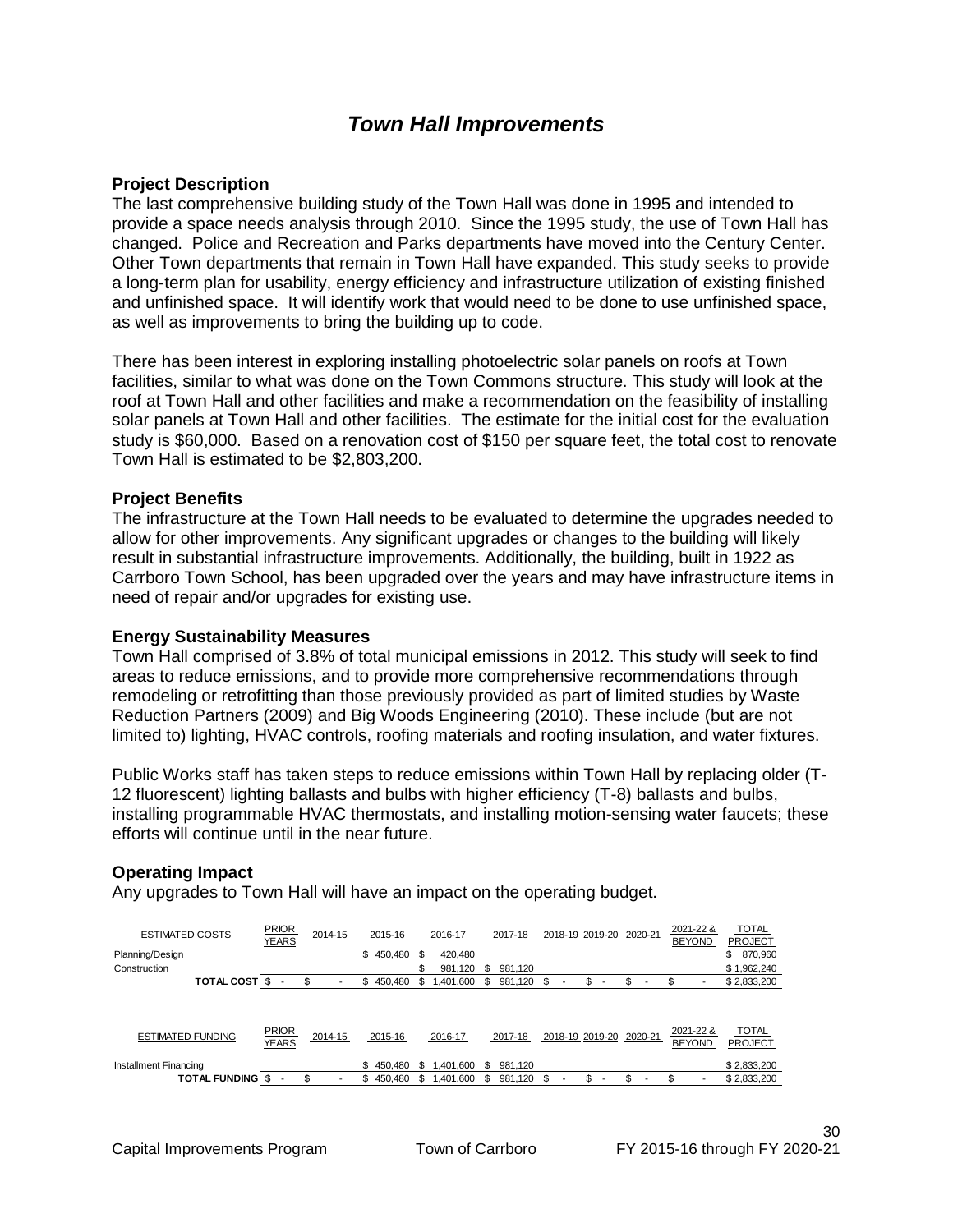### *Storm Water Flooding Mitigation*

#### **Project Description**

A significant rain event on June 30, 2013 caused extensive flooding at several locations within the city limits. Many of these locations had experienced flooding before. The Town has responded by completing engineering evaluations to determine possible options and cost estimates to address the flooding problems.

The following locations have been evaluated:

Tributary to Morgan Creek adjacent to the Public Works building Areas along Tom's Creek- Lorraine Street, Carol Street and Rainbow Street West Main Street Old Pittsboro Road Morningside Drive Broad Street

#### **Project Benefits**

To reduce flooding of yards, structure damage, and overtopping of roadways during significant rain events.

#### **Energy Sustainability Measures**

None identified.

#### **Operating Impact**

Maintenance costs will be minimal.

| <b>ESTIMATED COSTS</b>     | <b>PRIOR</b><br><b>YEARS</b> | 2014-15 | 2015-16        | 2016-17        | 2017-18        | 2018-19 2019-20 | 2020-21 | 2021-22 &<br><b>BEYOND</b> | <b>TOTAL</b><br><b>PROJECT</b> |
|----------------------------|------------------------------|---------|----------------|----------------|----------------|-----------------|---------|----------------------------|--------------------------------|
| Planning/Design            |                              |         | \$<br>69,900   | 78,300<br>S    | 35,900<br>\$   |                 |         |                            | 184,100<br>\$                  |
| Construction               |                              |         | \$<br>362,900  | 639,700<br>\$. | 274.900<br>\$. |                 |         |                            | \$1,277,500                    |
| TOTAL COST \$              |                              |         | 432,800<br>\$. | 718,000<br>\$. | 310,800<br>S   |                 |         |                            | \$1,461,600                    |
|                            |                              |         |                |                |                |                 |         |                            |                                |
| <b>ESTIMATED FUNDING</b>   | PRIOR<br><b>YEARS</b>        | 2014-15 | 2015-16        | 2016-17        | 2017-18        | 2018-19 2019-20 | 2020-21 | 2021-22 &<br><b>BEYOND</b> | <b>TOTAL</b><br><b>PROJECT</b> |
| Pay-As-You-Go/ Assessments |                              |         | 432.800<br>\$. | 718.000<br>\$. | 310.800        |                 |         |                            | \$1,461,600                    |
| <b>TOTAL FUNDING</b>       |                              |         | 432.800<br>\$. | 718.000<br>\$  | 310.800        |                 |         |                            | \$1,461,600                    |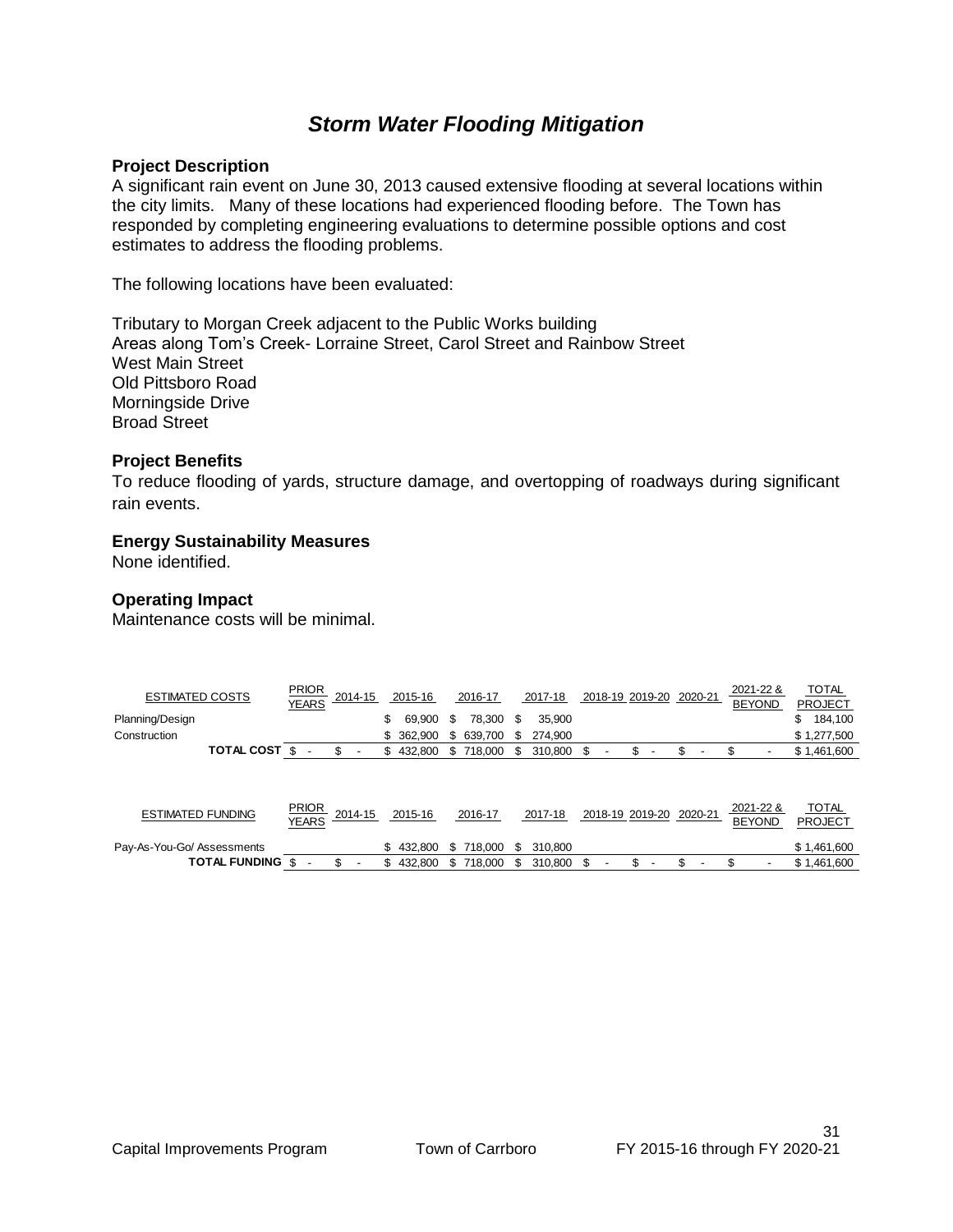## **Impact on Town's Financial Condition and Operating Budget**

The last step in the CIP planning process is to gauge the potential impact of the proposed capital projects on the Town's overall financial condition and annual operating budget. Of particular concern is debt financing and the Town's capacity to meet debt obligations in the future. The debt capacity or burden of municipalities is monitored by the Local Government Commission (LGC) and credit rating agencies on an ongoing basis as part of the overall financial condition assessment.

The Town currently has the following credit ratings:

- Standard and Poor's AAA;
- Moody's Aa2; and
- North Carolina Municipal Council 83.

These are considered very favorable ratings for municipalities similar in size to Carrboro.

The Town's current debt portfolio consists of GO debt for sidewalk and greenways, installment financing for fire station #2, and vehicle/lease purchases. The issuance of additional General Obligation Bond debt is not proposed for any of the projects.

As shown in Appendix A: CIP and Debt Ratios, the Town's current debt service cost is expected to steadily decline through FY 2020-21. Future debt service of \$25.6 million would be necessary to fund the entire capital projects plan as proposed through FY 2021-22 and beyond. Of this total, \$5.8 million would be required through 2020-21. The remaining \$19.8 million would be required in year 2021-22 and beyond.

Two projects are proposed for installment financing in FY 2016-17: a) \$1.2 million for Martin Luther King Jr. Park; and, b) \$2.8 million for Town Hall improvements. Assumed financing would be for term of 15 years and an average interest rate of 5%. In 2021-22 and beyond, \$11.8 million installment financing is proposed to construct a new public works facility.

For vehicles and equipment, installment lease purchases will total \$6.4 million with terms from five to seven year at an assumed annual rate of 3%. (Actual financing rates for vehicles and equipment for past two years have been less than 2%).

In order to measure debt capacity we use the standards established by the Local Government Commission (LGC). One standard is the *percent of outstanding principal (debt) to assessed valuation*, and the other is debt *per capita basis*. The LGC calculates the debt-to-assessed valuation ratio for each jurisdiction and determines the overall debt-to-assessed valuation ratio as being low, average, or high. The Town strives to avoid the "high" debt burden. Below is the LGC debt to assessed valuation and per capita ratio of outstanding principal for municipalities at June 30, 2013 with population 10,000 – 24,999.

|                       |       | _OW | AVERAGE | <b>HIGH</b> |
|-----------------------|-------|-----|---------|-------------|
| Debt as % of Assessed |       |     |         |             |
| Valuation             | 0.026 |     | 0.283   | 1.506       |
| Debt Per Capita       |       |     | 271     | 1,656       |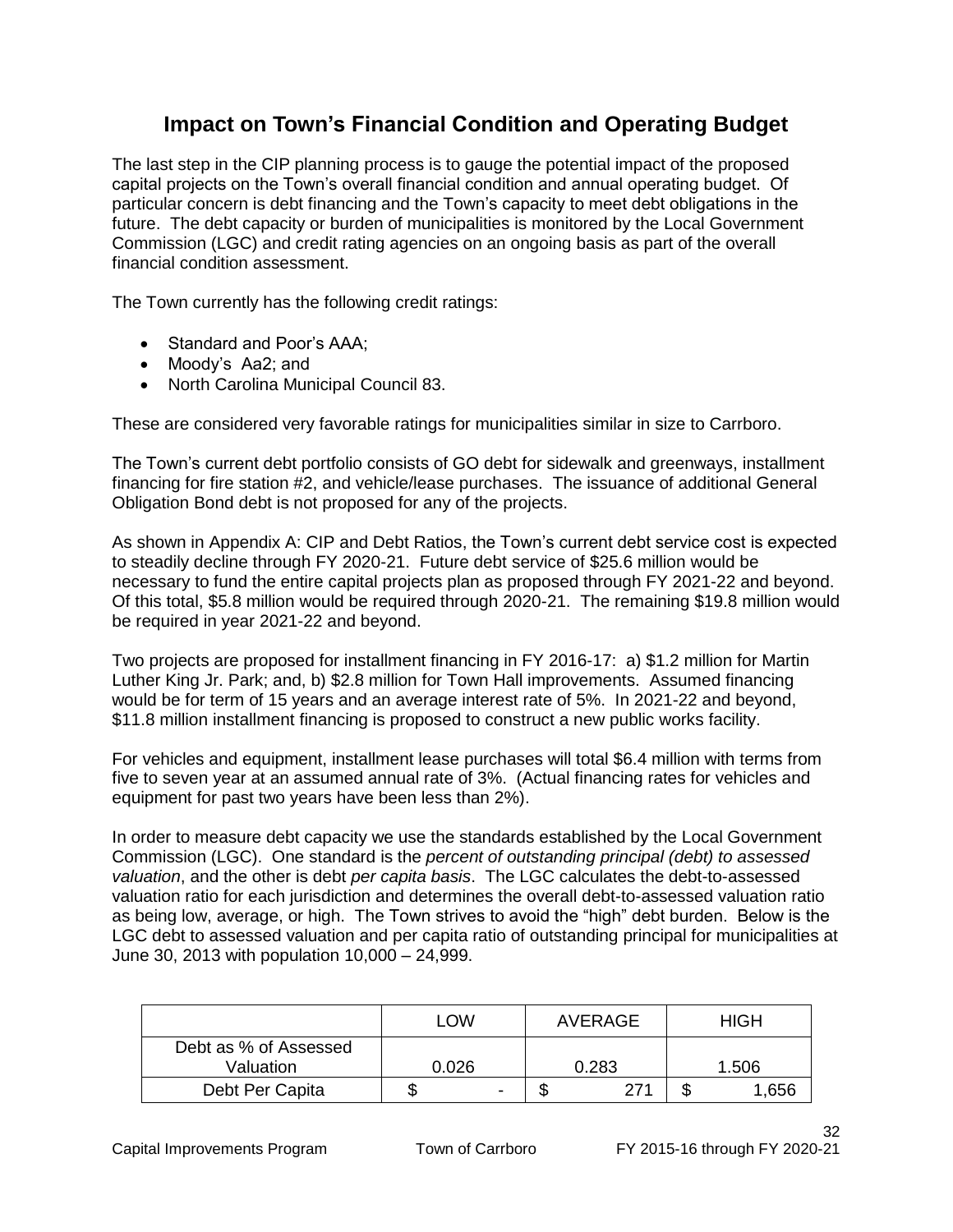#### **Debt to Assessed Valuation**

The Town's debt-to-assessed valuation ratio as of June 30, 2013, as calculated by the LGC, was .344% which is above the average of .283%, but considerably below the high level of 1.506% for municipalities comparable in size. Without additional debt, this ratio is projected to decrease to .154% in 2020-21. With the proposed additional debt in the CIP, this ratio is projected to peak at .636% in 2016-17 and gradually decrease to .297% in 2020-21.

#### **Debt Per Capita**

At June 30, 2013 the Town's per capita debt reported by the LGC was \$352 compared to the average of \$271 for peer group. The peer group high was \$1,656. The estimated per capita debt ratio for the Town in FY 2014-15 is \$405. With no additional debt this ratio estimate will gradually decrease to \$158 in FY 2020-21. With the proposed additional CIP debt, this ratio will increase to \$653 in 2016-17 and gradually decrease to \$305 by FY 2020-21.

#### **Debt Burden and Operating Budget**

Debt service can be a major part of a government's operating budget fixed costs. Credit rating firms consider debt exceeding 20% of operating revenues as a potential problem while 10% is considered an acceptable debt burden. The LGC advises that local governments should have a reasonable debt burden. A heavy debt burden may be evidenced by a ratio of General Fund Debt Service to General Fund Expenditures exceeding 15%, or a Debt per Capita or Debt to Appraised Property Value exceeding that of similar units. The Town's goal is to keep total debt service at or below 12%, considering this to be a moderate level of debt.

The Town's current debt service as a percentage of the FY 2015-16 operating budget is estimated to be 3.4% and will decline to 1.6% in 2020-21 with no additional debt. Should the Town issue \$10.4 million of debt through 2020-21 for MLK Park, Town Hall improvements, and vehicles/equipment as proposed in the CIP, the percentage of debt service to operating budget will rise to 4.7% in 2015-16, peak at 5.4% in 2017-18, then gradually decrease to 4.2% in 2020- 21.

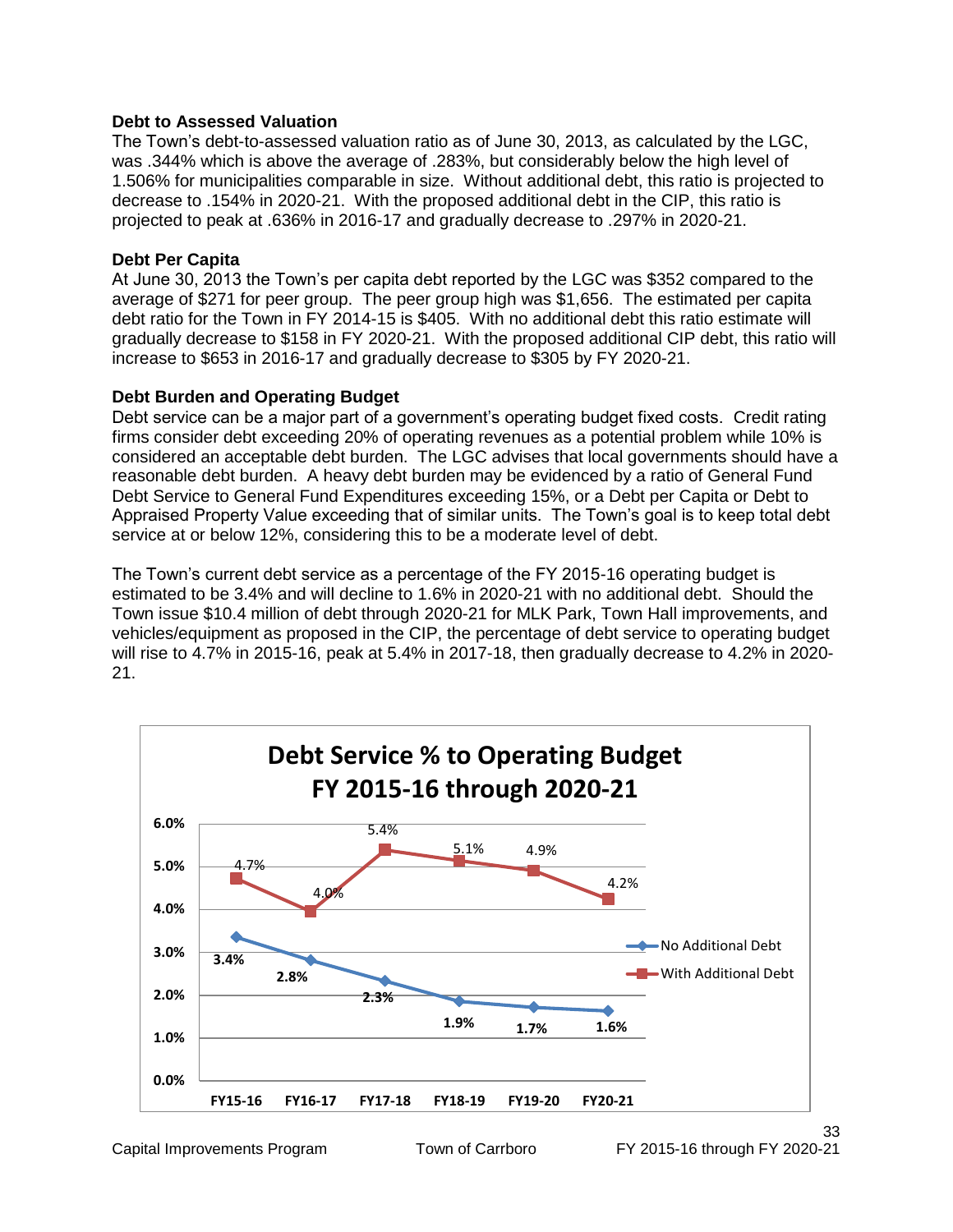With a total CIP estimated to cost \$49.3 million, there is the potential for an increased property tax burden *should* the Town undertake all of the projects proposed in the CIP. As the Impact on Town's Annual Operating Budget shows (Appendix B), current and future debt service is \$1.2 million in FY 2014-15. This is projected to increase to \$1.8 million in 2017-18 and slowly decrease to \$1.5 million in 2020-21.

Through 2020-21 the Town expects to need \$11.5 million in Capital Reserve Fund resources. This is necessary primarily for mandated storm water management compliance projects costing \$2.7 million and proposed park maintenance and repairs costing \$2.0 million. Each year upon completion of the annual audit, if the general fund unassigned fund balance is greater than 35%, the Town Manager may assign funds above the 35% level for future capital project needs. By assigning funds annually for future capital projects, we should be able to lessen the burden of the need for Capital Reserve Funds.

As with most financing decisions, there are challenges and choices the Town must make in carrying out its CIP over the coming years. With a tax base consisting mainly of residential properties and limited commercial base, the ability to sustain the CIP yet minimize increases in the tax rate for citizens will require a continuous on-going evaluation of capital needs and priorities. Financing this CIP will require a reasonable and careful balance of debt financing and the use of general fund balance resources that may be dedicated in the Capital Reserve Fund.

As always, funding for actual projects in the CIP will depend upon the Town's overall financial condition during a given fiscal year, as well as the ability to cover any new debt service costs.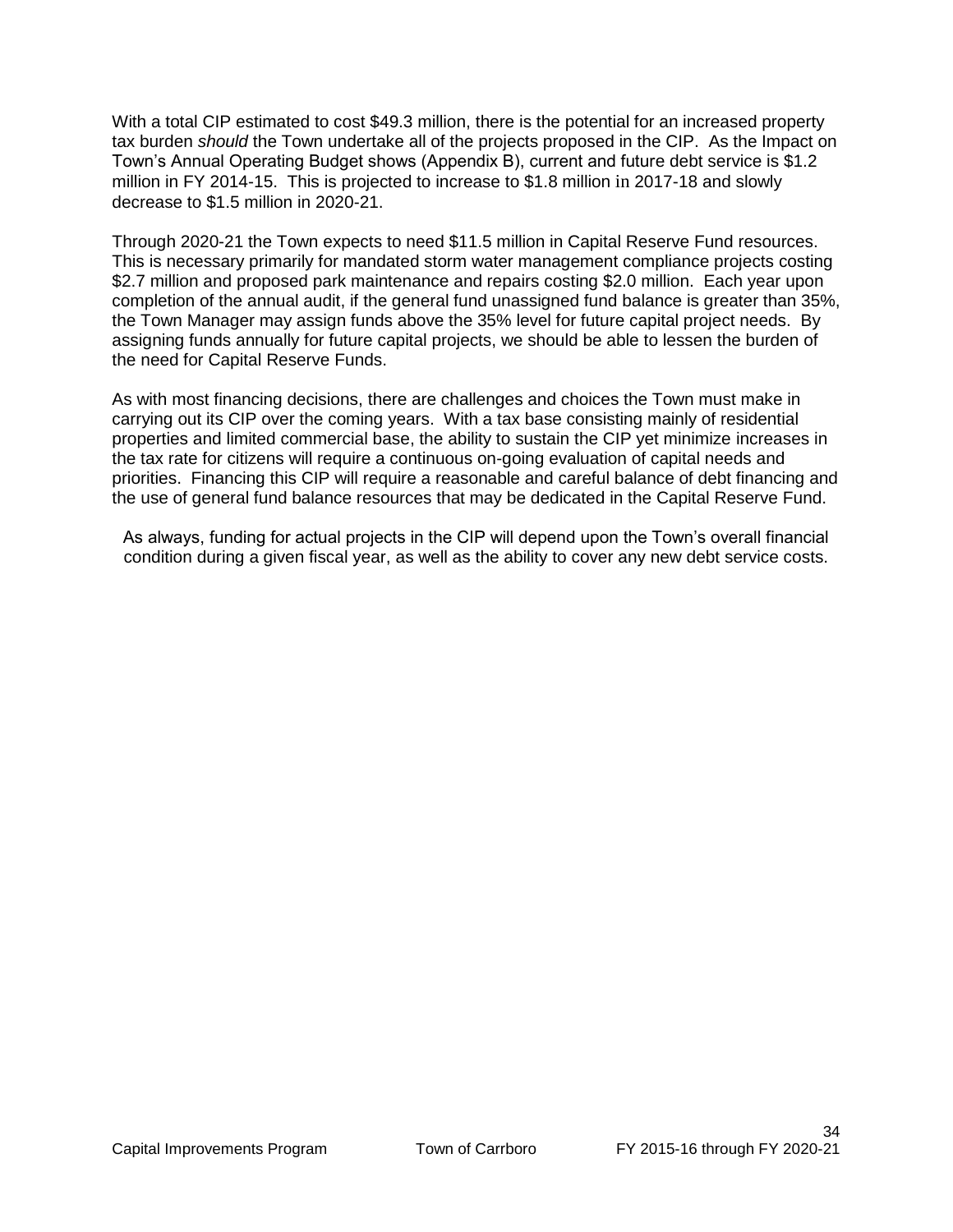# **Appendix A**

| <b>CURRENT DEBT SERVICE</b>                                                                                 | FY14-15          |                | FY15-16         |                | FY16-17         |                | FY17-18         | FY18-19          |               | FY19-20         |                | FY20-21         |                | FY21-22 &<br><b>BEYOND</b> |
|-------------------------------------------------------------------------------------------------------------|------------------|----------------|-----------------|----------------|-----------------|----------------|-----------------|------------------|---------------|-----------------|----------------|-----------------|----------------|----------------------------|
| <b>General Obligation Debt</b>                                                                              | \$<br>350,000    | \$             | 345,000         | $\mathbb{S}$   | 340,000         | \$             | 332,500         | \$<br>327,500    | \$            | 322,500         | \$             | 317,500         | \$             | 2,983,125                  |
| Installment Purchase Debt, Long Term                                                                        | 307,055          |                | 298,236         |                | 289,418         |                | 280,600         | 271,781          |               | 262,963         |                | 254,145         |                | 928,395                    |
| Installment Purchase Debt, Vehicles &<br>Equipment                                                          | 344,176          |                | 245,934         |                | 184,210         |                | 102,286         |                  |               |                 |                |                 |                |                            |
| <b>TOTAL CURRENT DEBT SERVICE \$</b>                                                                        | 1,001,231        | \$             | 889,171         | \$             | 813,628         | \$             | 715,386         | \$<br>599,281    | \$            | 585,463         | \$             | 571,645         | \$             | 3,911,520                  |
| <b>ADDITIONAL DEBT SERVICE COSTS</b>                                                                        |                  |                |                 |                |                 |                |                 |                  |               |                 |                |                 |                |                            |
| General Obligation                                                                                          | \$<br>ä,         | \$             |                 | \$             | ÷.              | \$             |                 | \$               | \$            |                 | \$             |                 | \$             |                            |
| Installment Purchase Debt, Long Term                                                                        | \$               | \$             |                 | \$             | 330,910         | \$             | 391,094         | \$<br>391,094    | \$            | 391,093         | \$             | 391,095         | \$             | 24,799,523                 |
| Installment Purchase Debt, Vehicles &<br>Equipment                                                          | \$<br>258,857    | \$             | 435,857         | \$             | 576,629         | \$             | 715,312         | \$<br>688,349    | \$            | 717,335         | \$             | 540,336         | \$             | 845,997                    |
| <b>FUTURE DEBT SERVICE</b>                                                                                  | \$<br>258,857    | \$             | 435,857         | \$             | 907,539         | \$             | 1,106,406       | \$<br>1,079,443  | \$            | 1,108,428       | \$             | 931,431         | s              | 25,645,520                 |
| TOTAL CURRENT & FUTURE DEBT<br><b>SERVICE OBLIGATIONS</b>                                                   | \$<br>1,260,088  | \$             | 1,325,027       | \$             | 1,721,167       | \$             | 1,821,792       | \$<br>1,678,724  | \$            | 1,693,891       | \$             | 1,503,076       | \$             | 29,557,040                 |
|                                                                                                             |                  |                |                 |                |                 |                |                 |                  |               |                 |                |                 |                |                            |
| TOTAL DEBT (OUTSTANDING PRINCIPAL)                                                                          |                  |                |                 |                |                 |                |                 |                  |               |                 |                |                 |                |                            |
| GO Bond, Long Term Debt                                                                                     | \$<br>4,100,000  | \$             | 3,850,000       | \$             | 3,600,000       | $\mathfrak{s}$ | 3,350,000       | \$<br>3,100,000  | \$            | 2,850,000       | \$             | 2,600,000       | \$             | 3,100,000                  |
| Installment Purchase, Long Term Debt                                                                        | \$<br>2,058,333  | \$             | 1,841,667       | \$             | 1.625.000       | \$             | 1,408,333       | \$<br>1,191,667  | \$            | 975,000         | \$             | 758,333         | \$             | 758.333                    |
| Installment Purchase, Vehicles &<br>Equipment                                                               | \$<br>2,087,531  | \$             | 2,356,440       | $\mathfrak{s}$ | 2.392.880       | \$             | 2,369,843       | \$<br>2,081,036  | \$            | 609,977         | \$             | 276,894         | $\mathfrak{s}$ | 72,738                     |
| <b>CURRENT OUTSTANDING PRINCIPAL</b>                                                                        | \$<br>8,245,865  | $\mathfrak{F}$ | 8,048,107       | $\mathsf{\$}$  | 7,617,880       | $\mathfrak{s}$ | 7,128,177       | \$<br>6,372,702  | $\mathsf{\$}$ | 4,434,977       | $\mathfrak{F}$ | 3,635,227       | $\mathbb{S}$   | 3,931,071                  |
| ADDITIONAL DEBT (OUTSTANDING PRINCIPAL)                                                                     |                  |                |                 |                |                 |                |                 |                  |               |                 |                |                 |                |                            |
| Installment Purchase, Long Term Debt                                                                        | \$               | \$             |                 | \$             | 3,933,483       | \$             | 3,736,633       | \$<br>3,529,817  | \$            | 3,312,532       | \$             | 3,084,246       | \$             | 1,108,840                  |
| Installment Purchase, Vehicles &<br>Equipment                                                               | \$<br>1,567,100  | \$             | 2,074,674       | \$             | 2,291,871       | \$             | 2,369,843       | \$<br>2,081,036  | \$            | 609,977         | \$             | 276,894         | \$             | 2,081,036                  |
| FUTURE OUTSTANDING PRINCIPAL                                                                                | \$<br>1,567,100  | \$             | 2,074,674       | \$             | 6,225,354       | \$             | 6,106,476       | \$<br>5,610,853  | \$            | 3,922,509       | \$             | 3,361,140       | \$             | 3,189,876                  |
| TOTAL OUTSTANDING PRINCIPAL<br><b>CURRENT &amp; ADITIONAL DEBT</b>                                          | \$<br>9,812,965  | \$             | 10,122,781      | \$             | 13,843,234      | \$             | 13,234,653      | \$<br>11,983,555 | \$            | 8,357,486       | \$             | 6,996,367       | \$             | 7,120,947                  |
|                                                                                                             | 20,373           |                | 20,781          |                | 21,196          |                | 21,620          | 22,053           |               | 22,494          |                | 22,943          |                | 22,053                     |
| Population (Assumes 2% growth)<br>Projected Assessed Valuation (Assumes                                     |                  |                |                 |                |                 |                |                 |                  |               |                 |                |                 |                |                            |
| 2% growth)                                                                                                  | \$2,093,527,579  |                | \$2,135,398,131 |                | \$2,178,106,094 |                | \$2,221,668,215 | \$2,266,101,580  |               | \$2,311,423,611 |                | \$2,357,652,084 |                | \$2,266,101,580            |
| WITHOUT ADDITIONAL DEBT                                                                                     |                  |                |                 |                |                 |                |                 |                  |               |                 |                |                 |                |                            |
| Projected Budget - 2% growth w short<br>term debt and w/o additional long-term<br>debt only + CIP PAYG only | \$<br>23,572,584 | \$             | 26,499,227      | \$             | 28,894,955      | \$             | 30,684,135      | \$32,257,715     | \$            | 34,095,857      | \$             | 35,033,751      | \$             | 39,350,096                 |
| <b>ESTIMATED RATIOS</b><br>% Outstanding Principal to Assessed                                              |                  |                |                 |                |                 |                |                 |                  |               |                 |                |                 |                |                            |
| Valuation                                                                                                   | 0.394%           |                | 0.377%          |                | 0.350%          |                | 0.321%          | 0.281%           |               | 0.192%          |                | 0.154%          |                | N/A                        |
| % Debt Service to Total Budget<br>Debt Per Capita                                                           | 4.25%<br>\$      | 405 \$         | 3.36%<br>387    | \$             | 2.82%<br>359 \$ |                | 2.33%<br>330 \$ | 1.86%<br>289     | <b>S</b>      | 1.72%<br>197 \$ |                | 1.63%<br>158    |                | N/A<br>N/A                 |
| WITH ADDITIONAL DEBT                                                                                        |                  |                |                 |                |                 |                |                 |                  |               |                 |                |                 |                |                            |
| Projected Budget + Additional Debt<br>Service + CIP PAYG and Operating<br><b>Impact Costs</b>               | \$<br>25,356,254 | \$             | 28,041,801      | \$             | 43,507,689      | \$             | 33,789,994      | \$ 32,648,809    | \$            | 34,486,950      | $\mathbb{S}$   | 35,424,846      |                | N/A                        |
| <b>ESTIMATED RATIOS</b><br>% Outstanding Principal to Assessed<br>Valuation                                 | 0.469%           |                | 0.474%          |                | 0.636%          |                | 0.596%          | 0.529%           |               | 0.362%          |                | 0.297%          |                | N/A                        |
| % Debt Service to Total Budget                                                                              | 4.97%            |                | 4.73%           |                | 3.96%           |                | 5.39%           | 5.14%            |               | 4.91%           |                | 4.24%           |                | N/A                        |
| Debt Per Capita                                                                                             | \$               | 482 \$         | 487             | \$             | 653 \$          |                | 612 \$          | 543 \$           |               | 372 \$          |                | 305             |                | N/A                        |

### **CIP and Debt Ratios**